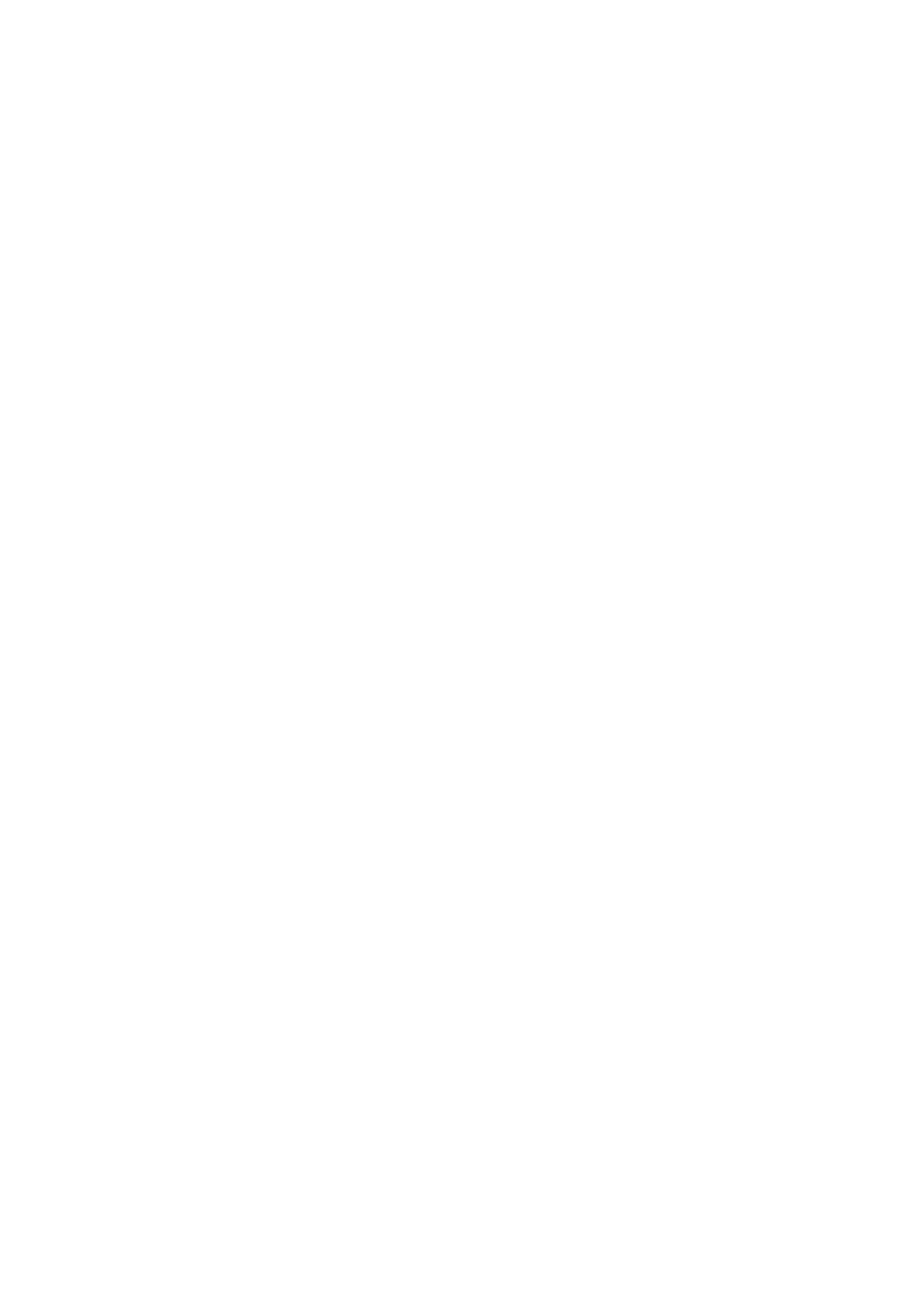

**Theme:** Full Monetisation of Uganda's Economy through Commercial Agriculture, Industrialisation, Expanding and Broadening Services, Digital Transformation and Market Access

Delivered by

## **MATIA KASAIJA (MP)**

Minister of Finance, Planning and Economic Development

14th June 2022 Kololo Independence Grounds

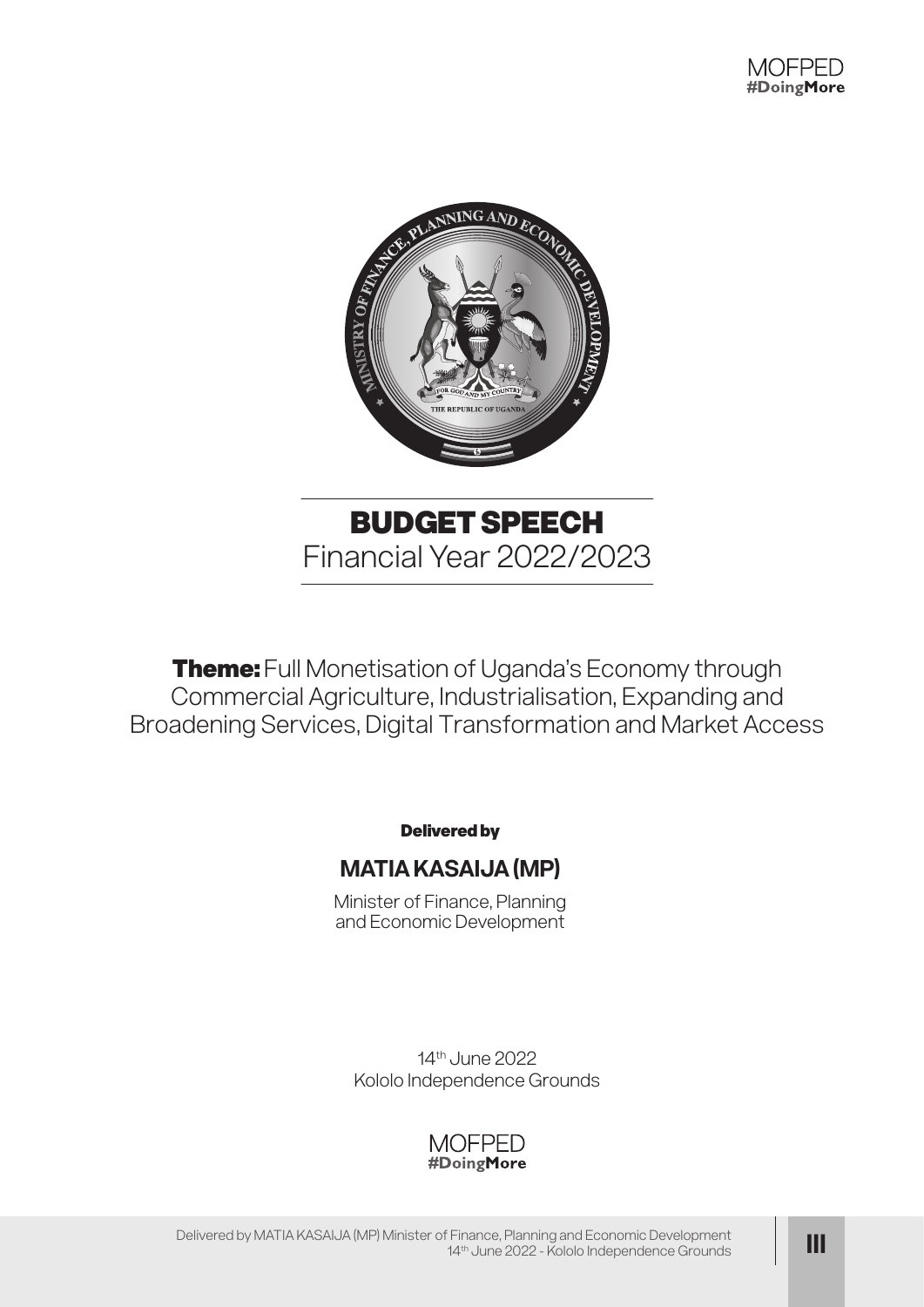# **CONTENTS**

| Ш.          |                                                                  |
|-------------|------------------------------------------------------------------|
|             |                                                                  |
|             |                                                                  |
| $V_{\cdot}$ | <b>FISCAL FRAMEWORK AND THE FINANCING STRATEGY FOR FINANCIAL</b> |
|             |                                                                  |

## TABLES

| TABLE 1: FISCAL FRAMEWORK FOR FY 2022 -2023 AND THE MEDIUM TERM 27 |  |
|--------------------------------------------------------------------|--|
| <b>TABLE 2: SUMMARY OF REVENUE AND EXPENDITURE PROJECTIONS</b>     |  |
|                                                                    |  |
| TABLE 3 SUMMARY OF BUDGET BY PROGRAMME FY 2022/2023 (USHS) 29      |  |
|                                                                    |  |
| TABLE 5 APPROVED BUDGET FOR LOCAL GOVERNMETNS, FY 2022 - 2023 47   |  |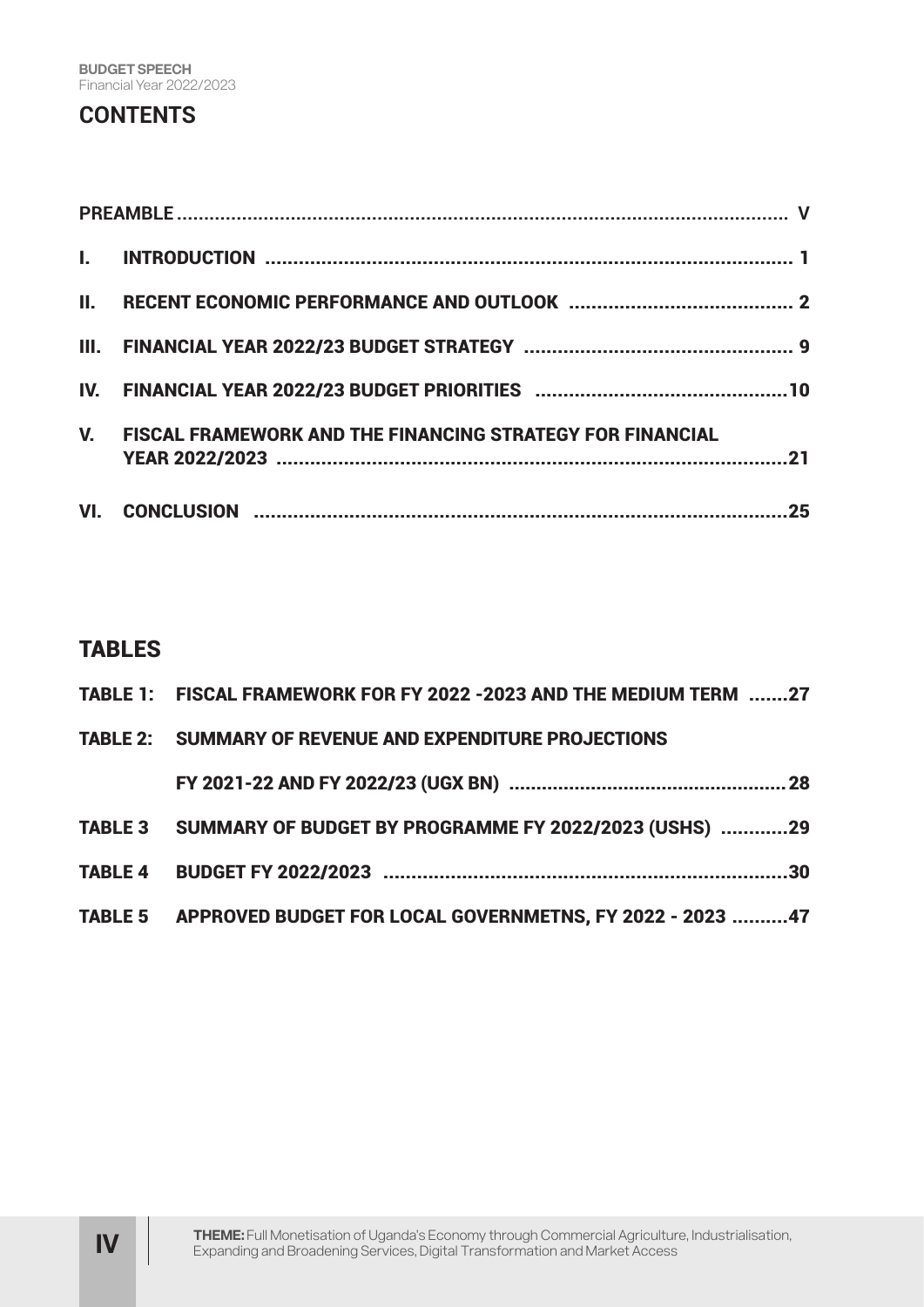MOFPFD #DoingMore

# **PREAMBLE**

Your Excellency the President, Your Excellency the Vice President, Right Honourable Speaker of Parliament, Your Lordship the Chief Justice, Right Hon. Deputy Speaker of Parliament, Your Lordship the Deputy Chief Justice,

The Vice Chairman of the NRM Party, The Right Honourable Prime Minister, The Honourable Leader of the Opposition, Honourable Ministers, Honourable Members of Parliament, Your Excellencies, the Ambassadors, and Heads of Diplomatic Missions,

Distinguished Guests, Ladies and Gentlemen.

- 1. Madam Speaker, in fulfilment of Article 155(1) of the Constitution, I have been delegated by His Excellency the President to present to Parliament, the Budget for the Financial Year 2022/2023. My statement today highlights the Budget as approved by Parliament on the 20<sup>th</sup> of May 2022.
- 2. Right Honourable Speaker, on 20<sup>th</sup> March 2022, we lost a gallant son and Speaker of this august House – the Late Right Honourable Jacob L'Okori Oulanyah. I request that, once more, we observe a minute of silence in his memory.
- 3. May his soul rest in Eternal Peace.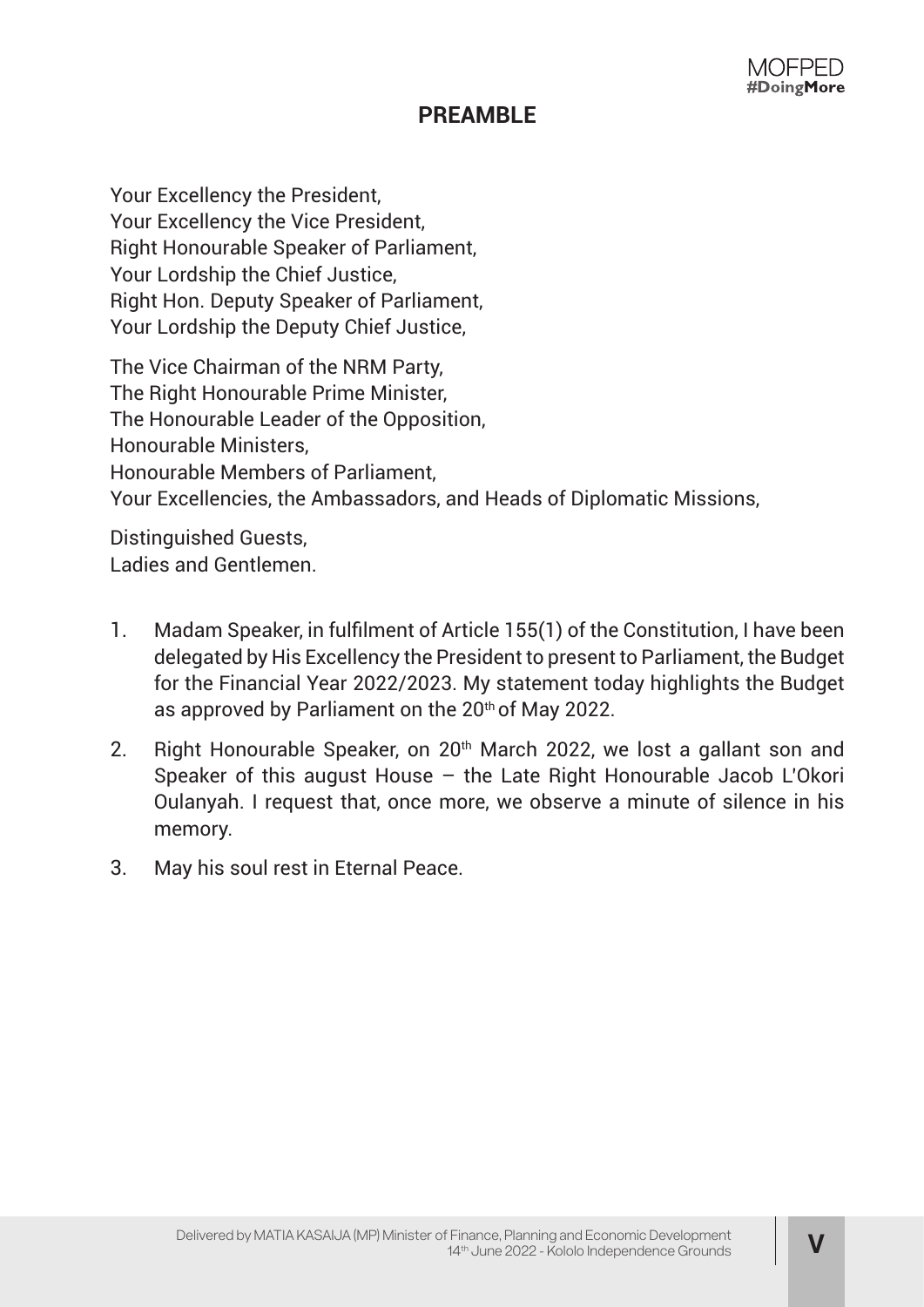# **I. INTRODUCTION**

- 4. Rt. Hon. Speaker, the NRM Government's overriding goal is to achieve socioeconomic transformation for the benefit of all Ugandans and thus improve their lives. We must therefore quickly accelerate the economic recovery that we began in Financial Year 2021/2022, integrate more Ugandans into the money economy, and speed up growth in the country's productive sectors.
- 5. Madam Speaker, the theme of the Budget for Financial Year 2022/2023 is therefore "*Full Monetisation of Uganda's Economy through Commercial Agriculture, Industrialisation, Expanding and Broadening Services, Digital Transformation and Market Access".* This theme summarises our Budget Strategy and the priorities that I will later elaborate. The theme is in line with that of the East African Community (EAC) which is "accelerating economic recovery and enhancing productive sectors for improved livelihood".
- 6. Madam Speaker, to achieve Uganda's socio-economic transformation, the NRM Government has resolved to pursue the following goals in the forthcoming year and the medium term:
	- i) Kick-start the process of getting the households still engaged in subsistence into the money economy,
	- ii) Support businesses and the overall economy to recover from the impact of the COVID-19 pandemic and restore the lost jobs and livelihoods, and
	- iii) Protect households from the rising prices of food, fuel, and other essential commodities using prudent economic policies.
- 7. Madam Speaker, to achieve these goals, the following key strategic actions will be undertaken:
	- i) Maintain peace, security and stability, which jointly are the foundation of all other government, business and household plans;
	- ii) Full implementation of the Parish Development Model (PDM) to accelerate the transition of the 39 percent of households still engaged in the subsistence economy into the money economy;
	- iii) Step up implementation of the relief and recovery funds to support the recovery of businesses and restore the lost jobs and livelihoods. These relief funds include the Small Business Recovery Fund; the Emyooga Fund; Microfinance Credit to SACCOs; the Uganda Development Bank (UDB) and Uganda Development Corporation (UDC), debt and equity funds, respectively;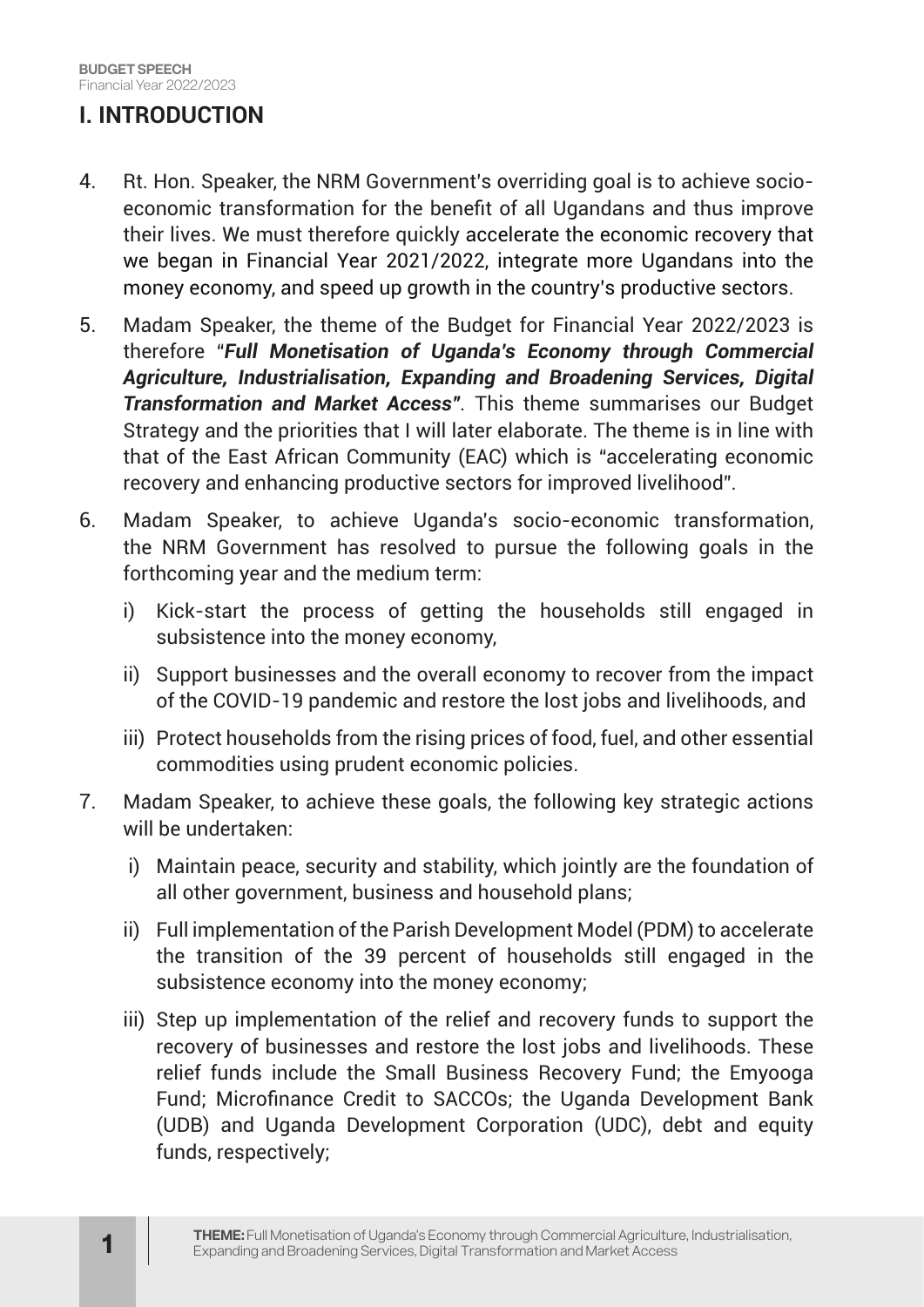- iv) Implement appropriate fiscal and monetary policies to mitigate the impact of price shocks on the wellbeing of ordinary Ugandans, without causing long-term distortions in the economy; and
- v) Enhance investment in infrastructure to facilitate increased production, value addition, and national and regional market access and entry.
- 8. Madam Speaker, in this Budget Statement, I will do the following:
	- i) Report on the performance of the economy and review our future economic prospects;
	- ii) Provide progress in the implementation of the development programmes that we promised the people of Uganda during the last Financial Year 2021/2022, and the priorities for the next Financial Year 2022/2023; and
	- iii) Highlight the revenue and expenditure framework for the next Financial Year 2022/23, as approved by Parliament.

# **II. RECENT ECONOMIC PERFORMANCE AND OUTLOOK**

9. Madam Speaker, I now wish to give highlights on the performance of the economy and accountability for the measures I announced in the Financial Year 2021/22 Budget. The details can be found in the Background to the Budget 2022/23 which has been published.

#### *Economic Growth*

- 10. Madam Speaker, the size of our economy is projected to expand to **Shs. 162.1 Trillion** for the financial year ending 30<sup>th</sup> June 2022. This is equivalent to US **Dollars 45.7 Billion**. Economic activity has been more buoyant at the growth rate of 4.6 percent per annum this financial year up from 3.5 percent of last year. This shows that the economy is on a path to full recovery from the COVID-19 disruptions.
- 11. Madam Speaker, with this buoyant recovery and resilience of the economy induced by our deliberate and prudent economic policies - **Uganda's GDP per capita has increased to US Dollars 1,046** in current prices, which is equivalent to **Uganda Shs. 3.7 million** per person per year.
- 12. Madam Speaker, the services sector is expected to grow by 3.8 percent up from 2.8 percent growth last financial year. This is on account of continued recovery in wholesale and retail trade, education and tourism services; coupled with growth in real estate activities and ICT. The services sector is projected to contribute 41.5 percent to GDP.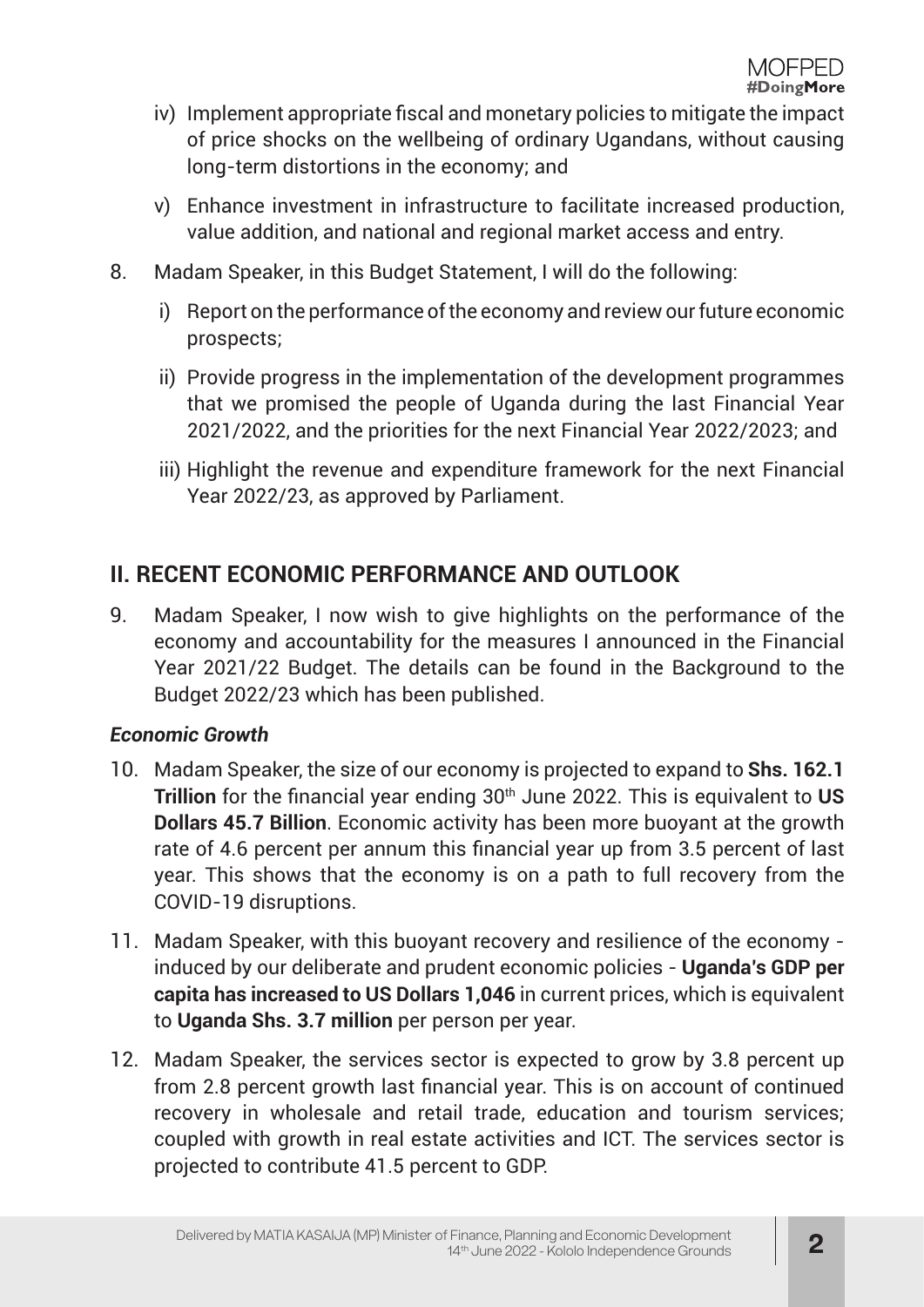- 13. The industry sector is expected to grow by 5.4 percent up from 3.5 percent growth last financial year, largely on account of recovery in manufacturing and construction activities. The industry sector is projected to contribute 26.8 percent to our GDP.
- 14. The agriculture sector is expected to grow by 4.3 percent, largely as a result of growth in food and cash crop production, livestock as well as recovery in fishing. This is the same rate at which the agriculture sector grew last year. The sector contributed 24.1 percent to total economic output.

#### *Prices*

- 15. Madam Speaker, in the second half of Financial Year 2021/22, however, there has been a significant increase in prices for some of the essential commodities and services. These include laundry bar soap, petrol and diesel, cooking oil, some food crop items such as wheat, sugar, potatoes, and onions. Education services, and building materials such as cement and steel have also experienced price increases. As a result, the overall inflation has increased considerably from 2.7 percent in January 2022 to 6.3 percent in May 2022, causing considerable discomfort among the public.
- 16. Madam Speaker, this recent increase in the prices of essential commodities is a result of events that have occurred outside Uganda. These are:
	- i) The effect of COVID-19 restrictions across the world, which disrupted supply-chains, which has consequently caused a shortage of intermediate raw materials used to produce some essential commodities;
	- ii) In the recent past, the global economy has faced high shipping costs arising from limited availability of containers, and higher fuel prices; all together leading to supply shortages globally;
	- iii) The full opening of economies globally following relative containment during the COVID-19 pandemic lockdowns has led to a rapid rise in aggregate demand for a number of fast-moving-goods beginning with oil, yet production levels have been constrained by Covid-19 restrictions; and
	- iv) The situation has been worsened by the Russia-Ukraine conflict, which has further disrupted supply of oil, cereals such as wheat, maize, and sunflower oil, as well as essential metals like aluminum and nickel. The two countries are major producers and exporters of these commodities.
- 17. Madam Speaker, appropriate measures to curb the rising prices in the short, medium and long term will be implemented. These measures include:
	- i) Supporting farmers to grow more fast-maturing food and oil seeds to ensure sufficient domestic supply;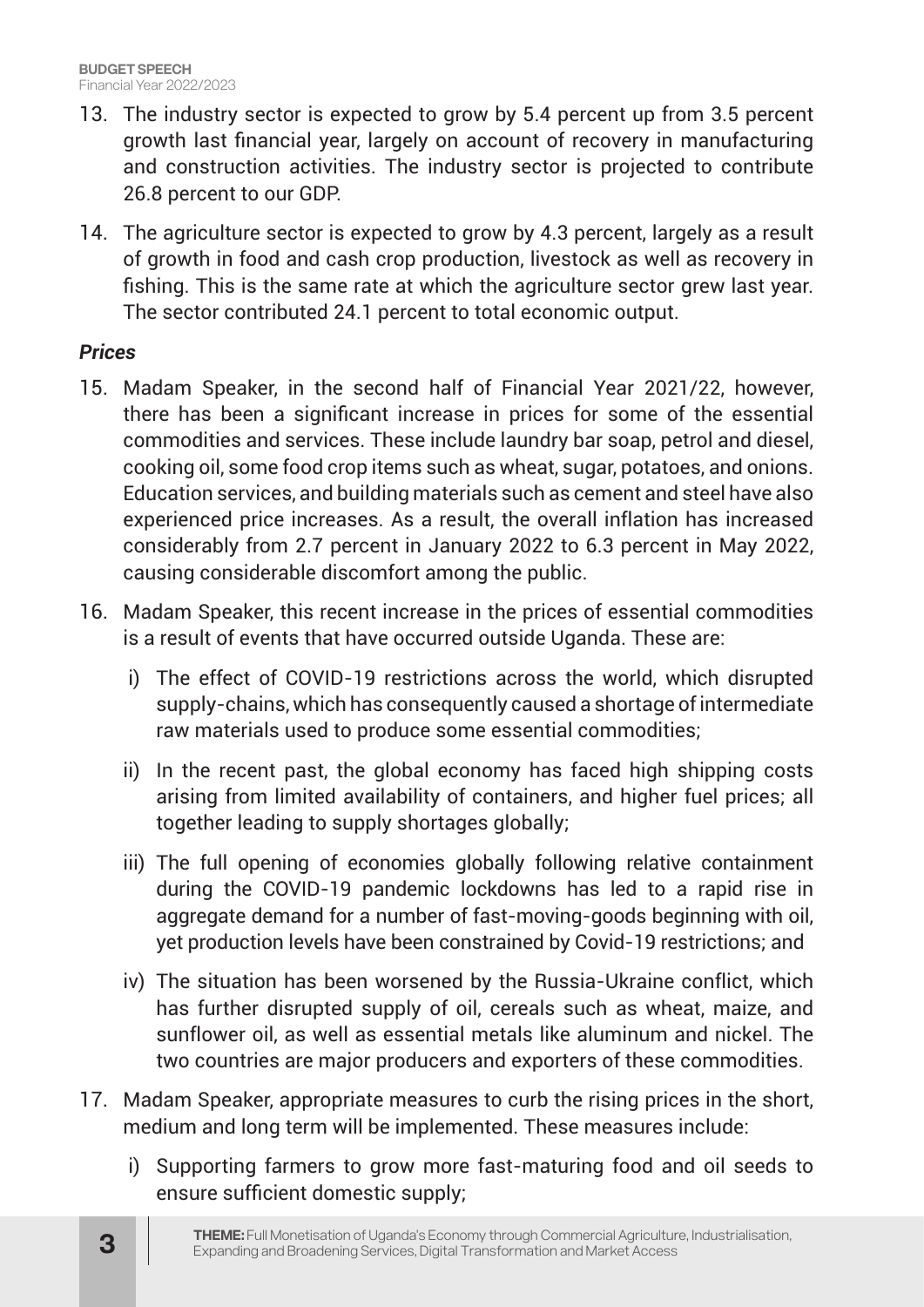- ii) Maintaining a market-based determination of prices to support a continuous supply of the goods and services. This is intended to ensure that demand does not outstrip supply;
- iii) Expediting improvement of alternative fuel import routes across Lake Victoria to avoid possible unnecessary supply disruptions;
- iv) Using appropriate fiscal and monetary policies to mitigate the impact of price shocks;
- v) Construct additional fuel storage infrastructure in the medium term, and stock them adequately; and
- vi) Expediting commercial oil production and development of the oil refinery.
- 18. Madam Speaker, Government cannot influence price levels whose changes are driven by external shocks that are outside its control. We will therefore not be applying measures which can lead to long-term and painful distortions in the economy. For example persistent shortages of goods, hoarding, and black markets.

#### *Exchange Rate Developments*

- 19. Madam Speaker, over the past year, the Uganda Shilling initially strengthened against the US Dollar, appreciating by 2.3 percent between April 2021 and April 2022. This appreciation was on account of higher dollar inflows from our exports, foreign direct investment, and foreigners buying Government treasury bills and bonds.
- 20. However, the Shilling has experienced significant depreciation pressures since March 2022 on account of concerns arising from the Ukraine-Russia conflict and related sanctions as well as the rising interest rates in advanced economies. The Shilling depreciated by 1.7 percent month-on-month on average in the three months to June 2022 and by 6.7 percent against the US Dollar between June 2021 and June 2022. The Bank of Uganda is taking appropriate measures to avoid volatile fluctuations but not preventing the exchange rate movements.

#### *Interest Rates*

21. Madam Speaker, commercial bank lending rates for Shilling denominated loans marginally declined to 18.8 percent in the 10-month period to April 2022, down from 19.1 percent in the same period in the previous year. Reduction in lending rates occurred in the Transport and Communication, Building, Mortgages, Construction and Real Estate, and Personal and Household Loans sectors.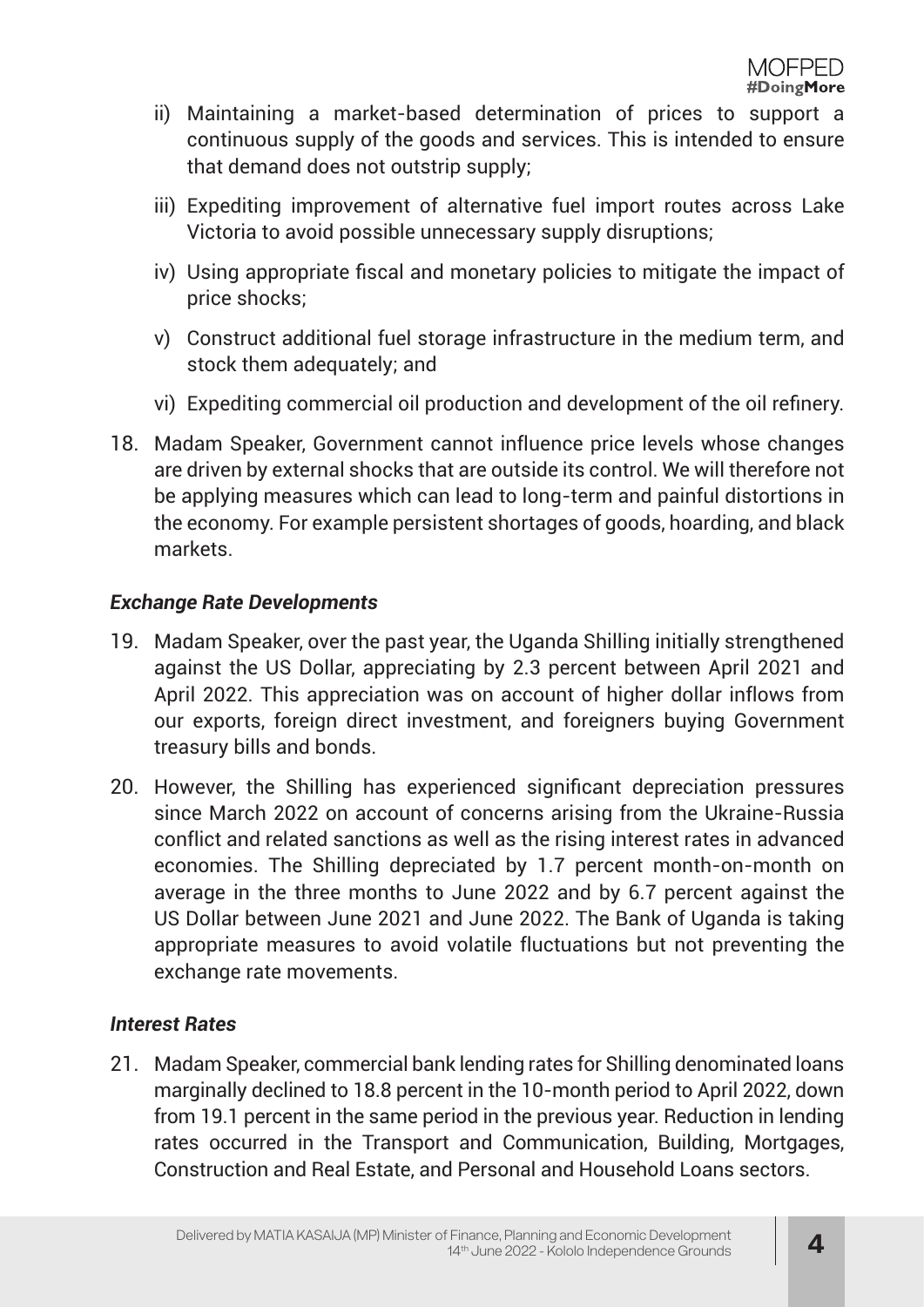#### *External Sector Performance*

- 22. Madam Speaker, total export receipts of goods and services amounted to US Dollars 5.74 billion in the 12 months to April 2022, down from 6.2 billion in the previous 12 months. Merchandise exports reduced by US Dollars 858 million in the same period. However, coffee receipts increased by US Dollars 279.5 million to US Dollars 811 million in the same period.
- 23. Madam Speaker, private sector imports of goods have increased significantly to US Dollars 6.4 billion in the year to April 2022 from US Dollars 5.0 billion in the previous 12 months. This increase is attributed largely to investments in the oil and gas sector. For the same reason, foreign direct investment has rebounded strongly to US Dollars 1.36 billion in the year to April 2022 from US Dollars 892 million in the same period a year before.
- 24. Uganda's international reserves at the end of April 2022 increased to US\$ 4.54 billion, equivalent to about 4.6 months of imports. This was an increase from US Dollars 3.57 billion as at April 2021.

#### *Fiscal Performance*

- 25. Madam Speaker, the revenue collection target in financial year 2021/22 Budget was Shs. 22.425 trillion. Total revenue collection is now projected at Shs. 21.486 trillion. This represents a shortfall of Shs. 939 billion.
- 26. Despite this revenue shortfall, domestic revenue collection this financial year has improved compared to last year. This has been on account of improved tax administration and increased economic activity following the full reopening of the economy in January 2022.
- 27. Madam Speaker, total Government expenditure excluding domestic debt refinancing, external debt amortisation and appropriation-in-aid is projected to amount to Shs. 35.027 trillion this ending financial year. This expenditure is equivalent to 21.6 percent of GDP. This is Shs. 697 billion higher than the expenditure planned at the time of budgeting, mainly due to the need to finance the health requirements associated with the impact of Covid-19 pandemic, and to address internal and regional security threats.
- 28. Madam Speaker, the fiscal deficit this Financial Year 2021/22 is estimated at 7.3 percent of GDP which is lower than the 9 percent fiscal deficit registered in Financial Year 2020/21. Our target is to reduce the fiscal deficit to 3 percent in the medium term.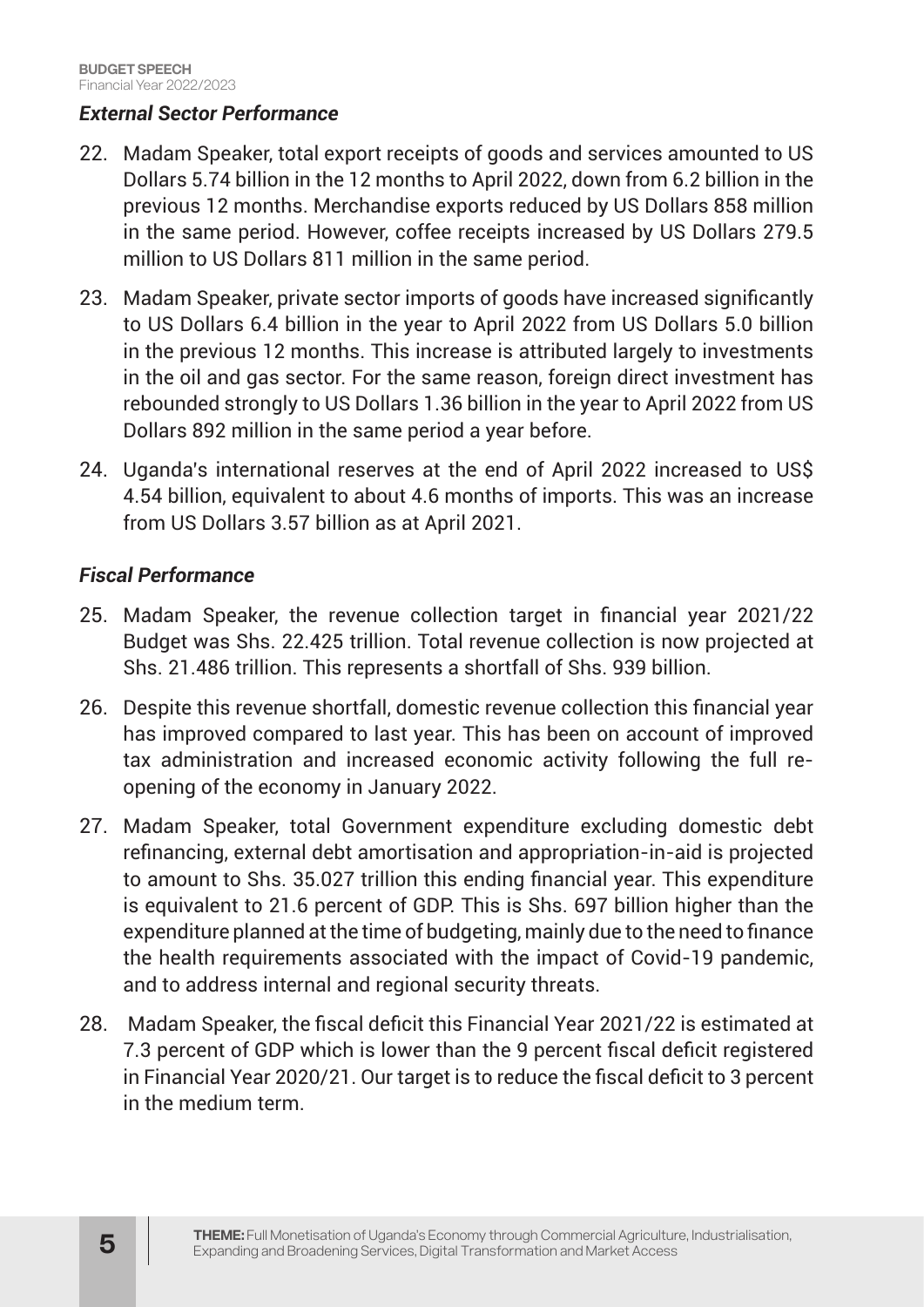#### *COVID-19 Mitigation Measures*

29. Madam Speaker, Government implemented several measures to mitigate the impact of the pandemic on households and businesses. These measures were aimed primarily at keeping Ugandans alive and also to restore business activity. To date, the outcomes of these measures are as follows:

#### *Health and Social Support Response*

- 30. Madam Speaker, Government implemented robust actions to contain the COVID-19 pandemic and its effects on households. These actions included:
	- i) Enforcement of COVID-19 SOPs and guidelines, and free mass vaccination. A total of 16 million people, equivalent to 72 percent of the targeted 22 million persons have received at least one dose;
	- ii) Provision of Shs. 53.5 Billion as cash relief grants to adversely affected people, including boda-boda riders, salon workers, food vendors, private school teachers, ghetto residents, and street vendors;
	- iii) Strengthening health care systems, including regional and national referral hospitals by equipping 143 Intensive Care Units (ICUs), upgrading of 255 Health Centre IIs to Health Centre IIIs, and the recruitment of 400 health workers; and
	- iv) Funding scientific research and development, including COVID vaccines development and innovative therapeutics such as COVIDEX.
- 31. Madam Speaker, during the pandemic, learning continued with the provision of home-learning materials across the country. Following the full reopening of schools, an additional 2,900 primary and secondary school teachers have been recruited and deployed to help the learners to catch up on lost time.

#### *Restoring Business Activity*

- 32. Madam Speaker, to support recovery of the economy Government has provided credit relief to borrowers as well as funding to micro, small and medium enterprises (MSMEs) and corporate/large businesses. The following progress has been registered:
	- i) Bank of Uganda extended credit relief to enable borrowers unable to service their loans during the pandemic to restructure them. Loans totaling **Shs 7.2 trillion,** representing 40 percent of total loans, were restructured over the period;
	- ii) Domestic arrears to private sector suppliers of goods and services to Government totaling **Shs. 526 billion** were cleared. In addition, Court Awards amounting to Ushs 57 billion were settled;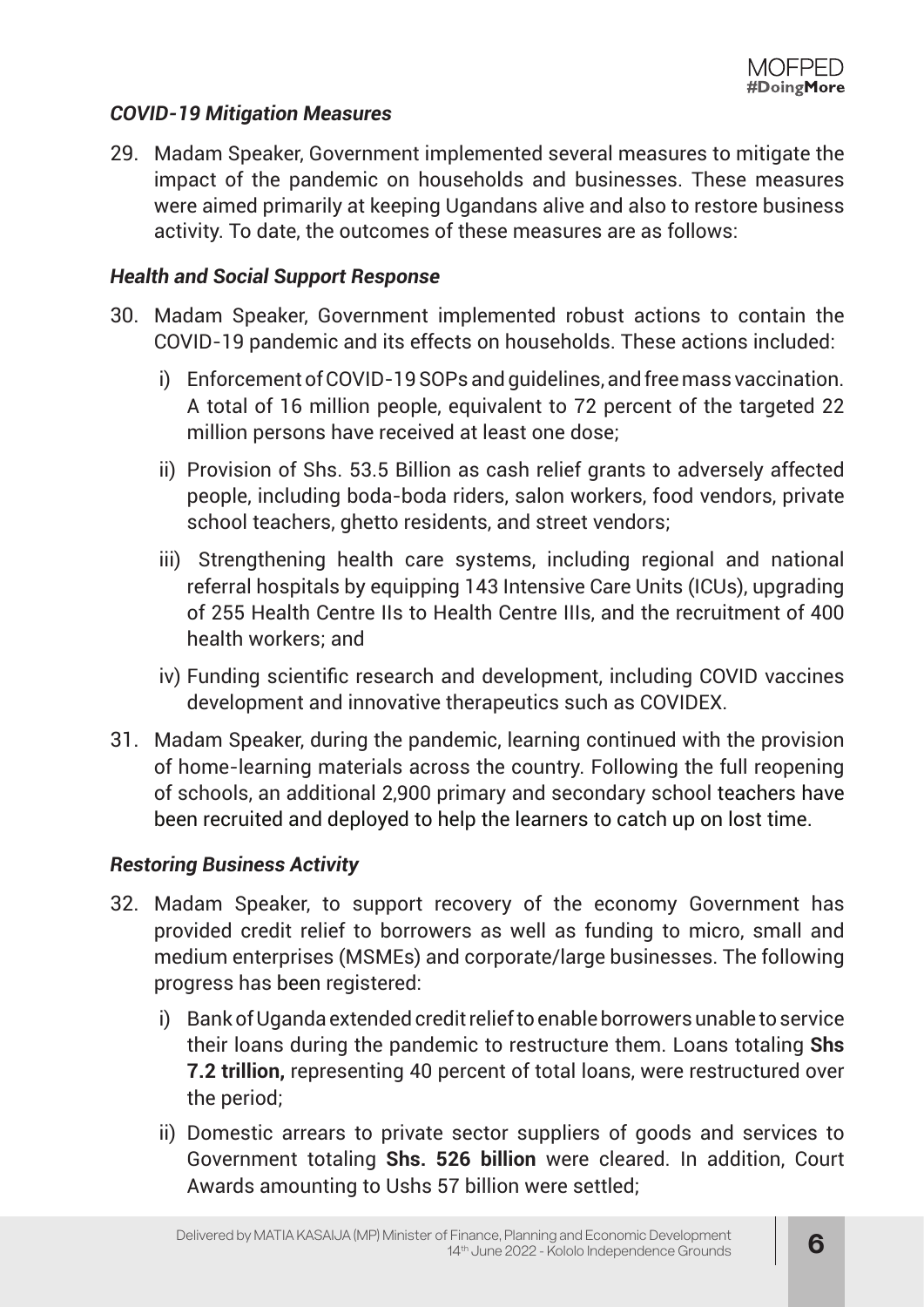- iii) The Microfinance Support Center (MSC) was funded to support microbusinesses through the Emyooga Fund (**Shs. 100 billion**) and support to SACCOs (**Shs. 27 billion**). Consequently, 6,600 SACCOs and 205,000 savings groups have been established across the country. These are operating a total of 4.1 million accounts. As a result, savings worth **Shs. 63 billion** as at the end of April 2022 among the lowest earners of this country have been realized;
- iv) For small businesses that do not fall under Emyooga and at the same time do not qualify for the UDB funding, the **Shs. 200 billion** Small Business Recovery Fund has been established in partnership with Bank of Uganda supervised financial institutions to offer credit at a subsidised interest rate of 10% percent per year;
- v) To support the recovery of medium and large-scale businesses, Uganda Development Bank (UDB) was capitalized to the tune of **Shs. 636 billion** and which was fully disbursed by May 2022 at an interest rate of 12 percent per annum. In addition, UDB plans to disburse a further **Shs. 351 billion** by December this year;
- vi) For private sector enterprises engaged in strategic industrial development of the country, such as agro-processing, manufacturing, and minerals beneficiation, the Uganda Development Corporation (UDC) received **Shs. 160.7 billion** this financial year to make equity joint venture investments;
- vii) Government has also disbursed the **Shs. 20 billion** to Teachers' SACCO to support them to recover from the pandemic;
- viii) In the Financial Year 2021/2022, the Agricultural Credit Facility disbursed a total of **Shs. 67.42 billion** to 1,057 borrowers as at June 2022. Cumulatively, the fund has financed a total of 3,120 farmers across the country to a tune of **Shs. 737.30 billion**;
	- ix) Following amendment of the National Social Security Fund (NSSF) Act to allow mid-term access for qualifying members, a total of **Shs. 420 billion** has so far been paid out to about 21,500 beneficiaries; and
	- x) For women entrepreneurs, I have received a **US Dollar 217 million** grant from the World Bank to provide funding in the coming financial year to middle level businesses managed by women to support their growth and create jobs.
- 33. Madam Speaker, as a result of the above measures, we have begun to see positive trends in business activity. For example, during the 10 months from July 2021 to April 2022, there was a 38 percent increase in tax payers with 686,000 new taxpayers being added to the taxpayer register.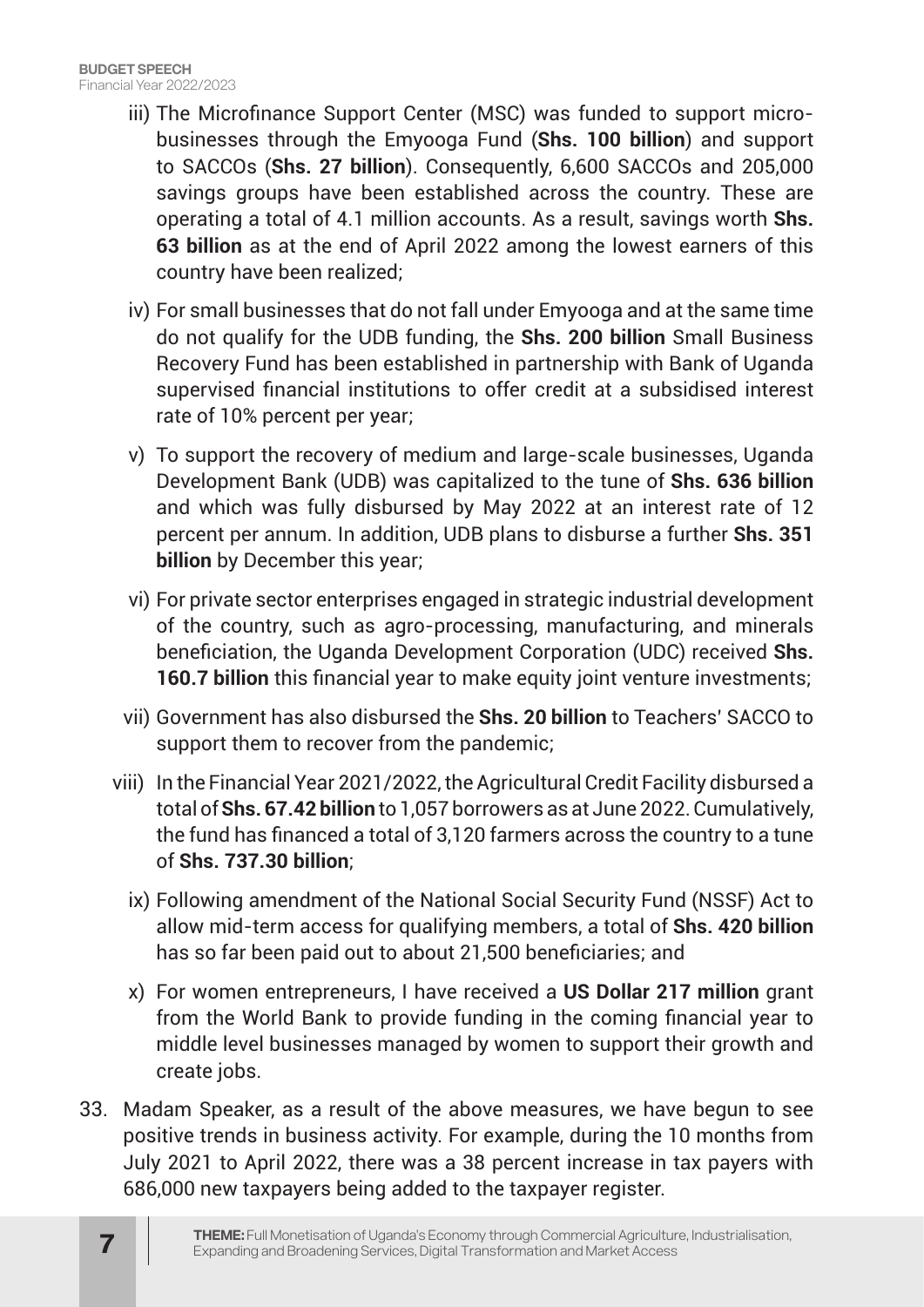- 34. In addition, investors' sentiments about doing business in Uganda have remained positive in recent months as illustrated by the following indicators between July 2021 and May 2022.
	- i) The Business Tendency Index (BTI) which has increased by 20.8 percent. The BTI measures the level of optimism that executives have about current and expected outlook for production, order levels, employment, prices and access to credit;
	- ii) The Purchasing Managers' Index (PMI) which has increased by 48.8 percent. The PMI is an indicator of business activity both in the manufacturing and services sectors; and
	- iii) The Composite Index of Economic Activity (CIEA) which has increased by 4.3 percent. The CIEA represents the monthly underlying forces in the national economy.

#### **Medium Term Economic Outlook**

- 35. Madam Speaker, future prospects for our economy are positive, with medium term growth projected at 6.5 percent per annum. The positive economic outlook is dependant on the following:
	- i) The full reopening of the economy;
	- ii) The increase in global demand for some commodities we produce and export, such as coffee, livestock, tea, and other food products;
	- iii) Commercialisation of oil and gas following the announcement of the Final Investment Decision (FID) in February this year;
	- iv) Active import substitution for goods that Uganda can produce and export competitively, such as pharmaceuticals;
	- v) Support to private sector industries particularly in agro-industry, light manufacturing and value-addition to our minerals;
	- vi) Improved access to affordable credit for micro, small and medium enterprises to enable their businesses revive and create jobs;
	- vii) Fast tracking the implementation of the Parish Development Model which targets increased production of strategic commodities for domestic consumption and export; and
	- viii) Digitisation of the economy to realise efficiency gains in business and government.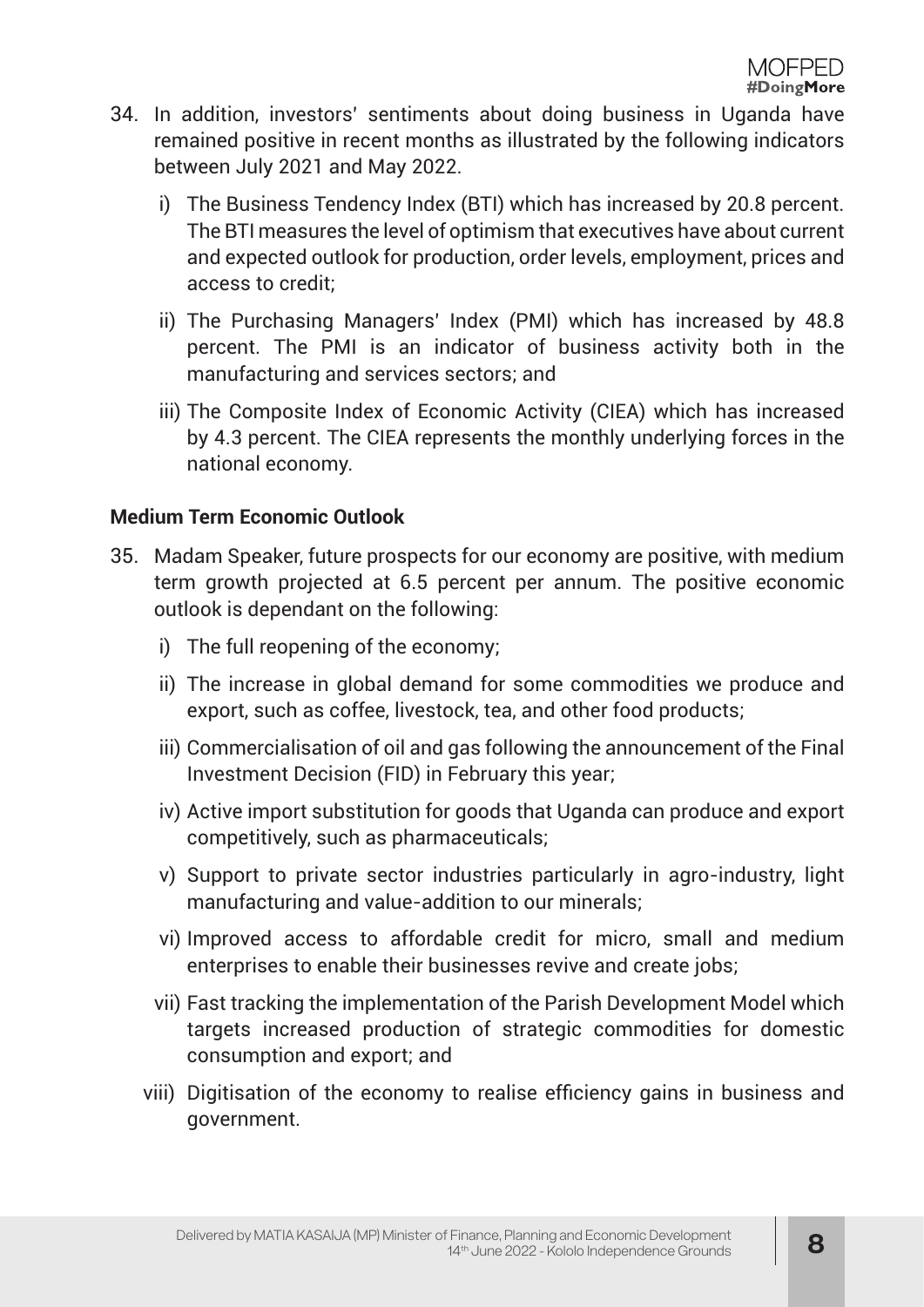# **III. FINANCIAL YEAR 2022/23 BUDGET STRATEGY**

- 36. Madam Speaker, the Budget Strategy for the Financial Year 2022/23 and over the medium term seeks to restore economic activity to the pre-pandemic levels, and subsequently accelerate the pace of socio-economic transformation. The three broad objectives of the strategy are:
	- i) Sustaining peace, security and stability as well as macro-economic stability, as key foundations for recovery, growth and socio-economic transformation;
	- ii) Mitigation of the COVID-19 impact on business activity, livelihoods and the overall economy; and
	- iii) Speeding up socio-economic transformation by repurposing the budget towards wealth and job creation as well as other impactful investments.

#### *Imperatives for implementing the Financial Year 2022/2023 Budget*

- 37. Madam Speaker, in order to achieve these three key objectives, the following imperatives must be adhered to:
	- i) National budget reform to make it more re-distributive and responsive to national priorities.
	- ii) Enhanced fiscal discipline to limit supplementary expenditure to only the unforeseeable and unavoidable spending within the 3 percent provided for under the law.
	- iii) Enhanced domestic revenue mobilisation to increase the revenue-to-GDP ratio to our target of 18 percent over the medium term.
	- iv) Limit the borrowing to restore the debt-to-GDP ratio to within 50 percent over the medium term as provided for in the Charter for Fiscal Responsibility.
	- v) Continued alignment of the budget to the National Development Plan to ensure that our development priorities are adequately funded.
	- vi) Automate Government processes and systems to enhance efficiency, save money, and fight fraud and other forms of corruption.
	- vii) Rationalisation and restructuring of Government to eliminate duplication, overlaps, mandate wars and resource wastage.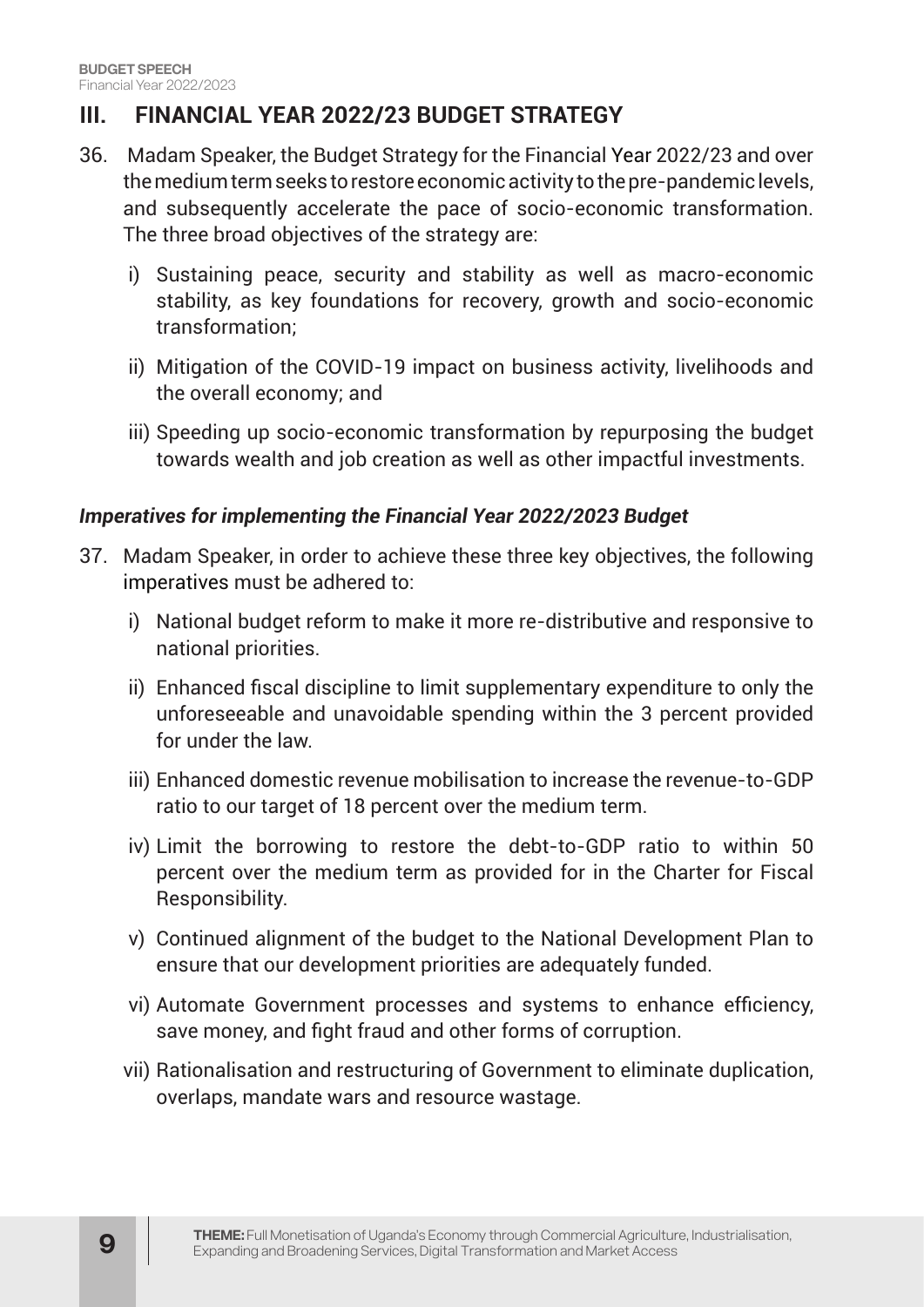## **IV. FINANCIAL YEAR 2022/23 BUDGET PRIORITIES**

- 38. Madam Speaker, the key priorities for the Financial Year 2022/23 Budget are the following:
	- i) Enhancement of security, the rule of law and fighting corruption;
	- ii) Sustaining economic recovery;
	- iii) Implementation of the Parish Development Model to create wealth and jobs;
	- iv) Promotion of agro-industrialisation, standards and market entry;
	- v) Commercialisation of oil and gas;
	- vi) Enhancement of transport, energy and ICT infrastructure;
	- vii) Enhancing human capital development, science, innovation and knowledge transfer; and
	- viii) Enhancing public sector effectiveness and efficiency.

#### *Enhancing Security, the Rule of Law and Anti-Corruption*

39. Madam Speaker, peace, security and stability as well as rule of law are the bedrock of socio-economic transformation, and thus must remain key Government priorities.

#### *Peace, Security and Stability*

- 40. Madam Speaker, the recent surge in cattle theft and cross-border conflicts in Karamoja sub-region have been and will continue to be addressed. In a recent supplementary budget, Government provided **Shs. 112.5 billion** to facilitate the UPDF to carryout operations and the Ministry of Works and Transport to construct security roads in Karamoja sub-region.
- 41. The UPDF will also continue with the pacification of the eastern Democratic Republic of Congo in line with the agreement with the Government of the Democratic Republic of Congo.
- 42. Madam Speaker, with respect to the capacity and wellbeing of our security forces, Government will in the medium term embark on enhancement of pay for our gallant men and women in uniform.
- 43. Madam Speaker, the construction of the Military Referral Hospital in Mbuya is on schedule and within budget.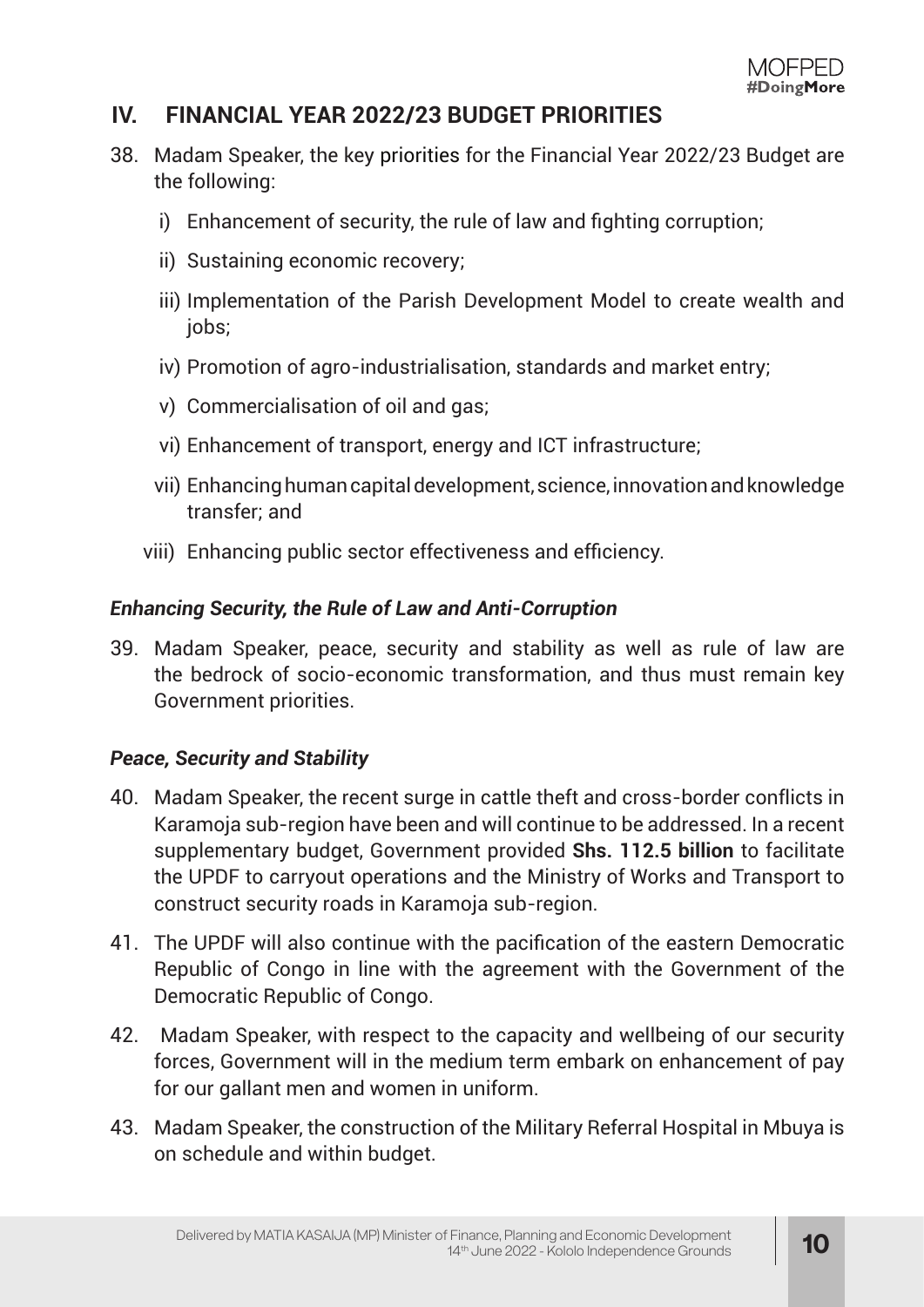- 44. Madam Speaker, in order to enhance surveillance and improve crime detection, the first Phase of the CCTV camera project was successfully implemented with the installation of over 3,000 cameras country wide. The second phase is now 95 percent complete, and targets all cities and major highways.
- 45. Madam Speaker, **Shs 3.987 Trillion** has been provided for improvement of security and security infrastructure.

#### *Rule of Law*

- 46. Madam Speaker, in order to enhance the rule of law, the priority will be to improve the dispensation of justice for all. The Judiciary will be supported to allow for speedy dispensation of justice and address the backlog of cases.
- 47. In terms of systems that enhance the judicial process, the Electronic Court Case Management Information System (ECCMIS) to improve case management is now functional in seven (7) court circuits within the Greater Kampala Metropolitan Area. Additionally, the Video Conferencing System is operational in several courts across the country. The rollout of the Electronic Court Case Management Information System and Video Conferencing Systems in an additional ten (10) courts will also commence next financial year.
- 48. Madam Speaker, administration of Justice will be strengthened with the recruitment of more Judicial Officers; the establishment of two (2) Regional Courts of Appeal in Gulu and Mbarara, and two (2) High Court circuits in Luwero and Soroti. In addition, three (3) Chief Magistrate Courts in Alebtong, Lyantonde and Budaka; and four (4) Grade I Magistrate Courts in Karenga, Patongo, Abim, and Kyazanga Districts, will also be established.
- 49. Madam Speaker, in order to further improve the delivery of justice, the construction of the Supreme Court and the Court of Appeal building will be completed soon. In addition, the Chief Magistrates Court buildings in Hoima, Luwero and Masindi districts among others, were rehabilitated during the ending financial year.
- 50. Madam Speaker, over 78 percent of the population can now access a frontline service point within a five-kilometer radius. District coverage of justice front line service points has increased from 61.5 percent in 2017 to 74 percent in 2021.

#### *Anti-Corruption*

51. Madam Speaker, we continue to make progress in the fight against corruption. There was increased declaration of income, assets, and liabilities by leaders from 25,000 to over 400,000 in 2021, with the increase in the scope of public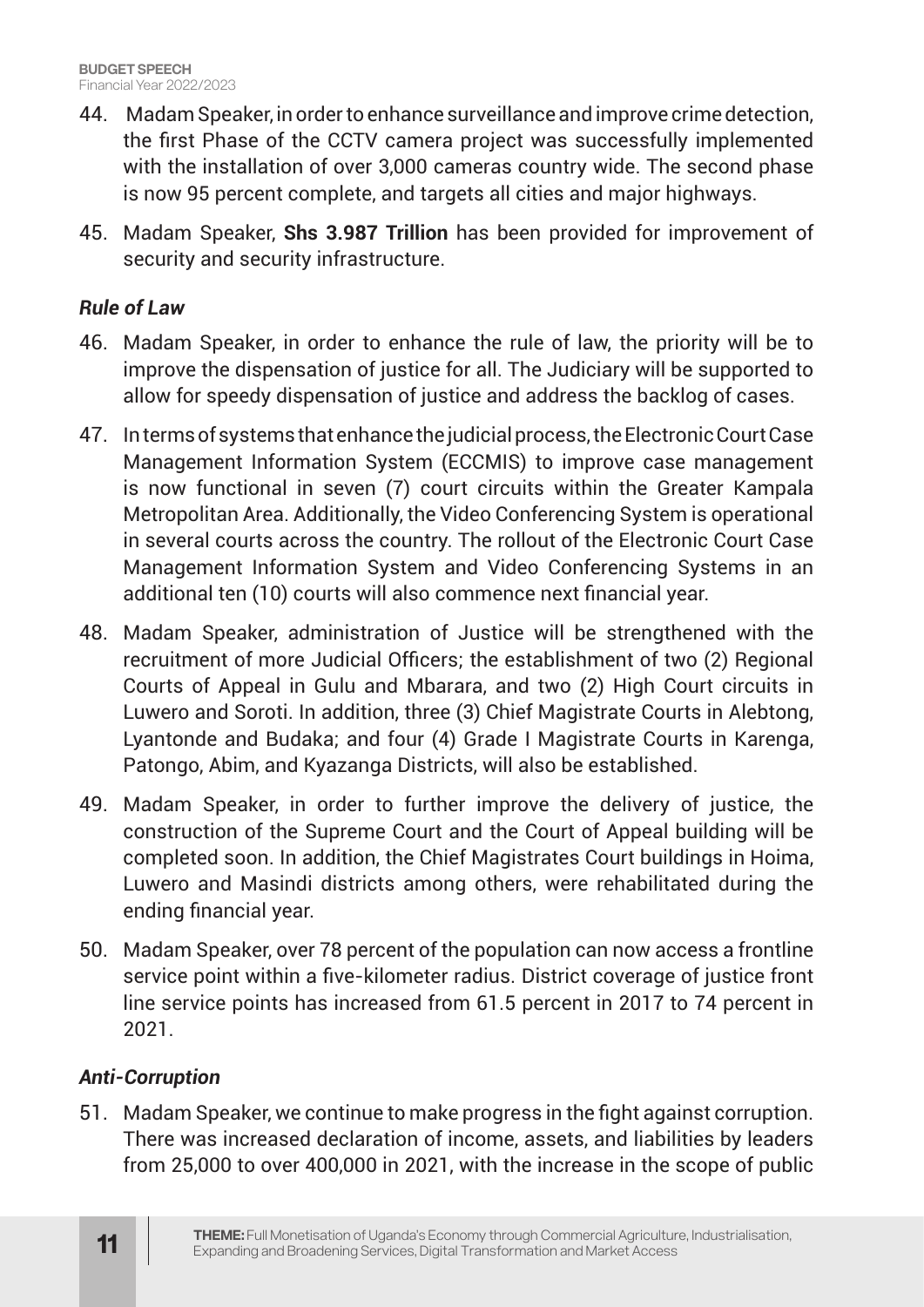servants who are required to declare income, assets and liabilities. This financial year, **Shs. 3.0 billion** has been recovered from corrupt leaders and public servants and deposited in the Consolidated Fund.

52. Madam Speaker, to enhance the rule of law and to step up the fight against corruption, I have provided **Shs 381.6 billion** for the Judiciary, **Shs 95.0 billion** for the Directorate of Public Prosecutions, **Shs 876.4 Billion** for the Uganda Police, and **Shs 308.7 Billion** for the Uganda Prisons Service. I have also allocated **Shs 79.4 billion** for the Inspectorate of Government.

#### *Implementation of the Parish Development Model*

- 53. Madam Speaker, in order to integrate the 3.5 million households currently working in the subsistence economy into the money economy, and to proactively create wealth and jobs, the Parish Development Model (PDM) is going to be fully implemented in the coming financial year.
- 54. Madam Speaker, in financial year ending June 2022, **Shs 234 billion** was provided for the implementation of the PDM. More efforts have been focused on preparatory activities to prepare for full implementation of the model. These include: recruitment of Parish Chiefs by all districts; data collection, verification of beneficiaries, establishment of SACCOs; setting up of the PDM Management Unit in the Ministry of Local Government; and sensitisation and mobilisation, among others.
- 55. Madam Speaker, next financial year, I have provided a total of **Shs. 1.059 trillion** for full implementation of the Model. Each of the 10,594 Parishes in the country will receive **Shs. 100 million** as a revolving fund, earmarked for purchase of agricultural inputs by households still in subsistence.
- 56. Madam Speaker, the Parish Development Model will be complemented by other Government programmes such as the Emyooga Fund; the Microfinance Support Centre credit to other SACCOs and Village Savings Groups; the Small Business Recovery Fund; and other wealth creation initiatives.

#### *Agriculture Production*

- 57. Madam Speaker, agriculture production will be enhanced using the first pillar of the Parish Development Model – that addresses production, agroprocessing, and marketing, through enhanced access and entry to national, regional and global markets. This value chain approach allows development of sustainable linkages. The key interventions will include:
	- i) Development of key commodities value chains that have a high impact on transforming the 39 percent of households in subsistence into the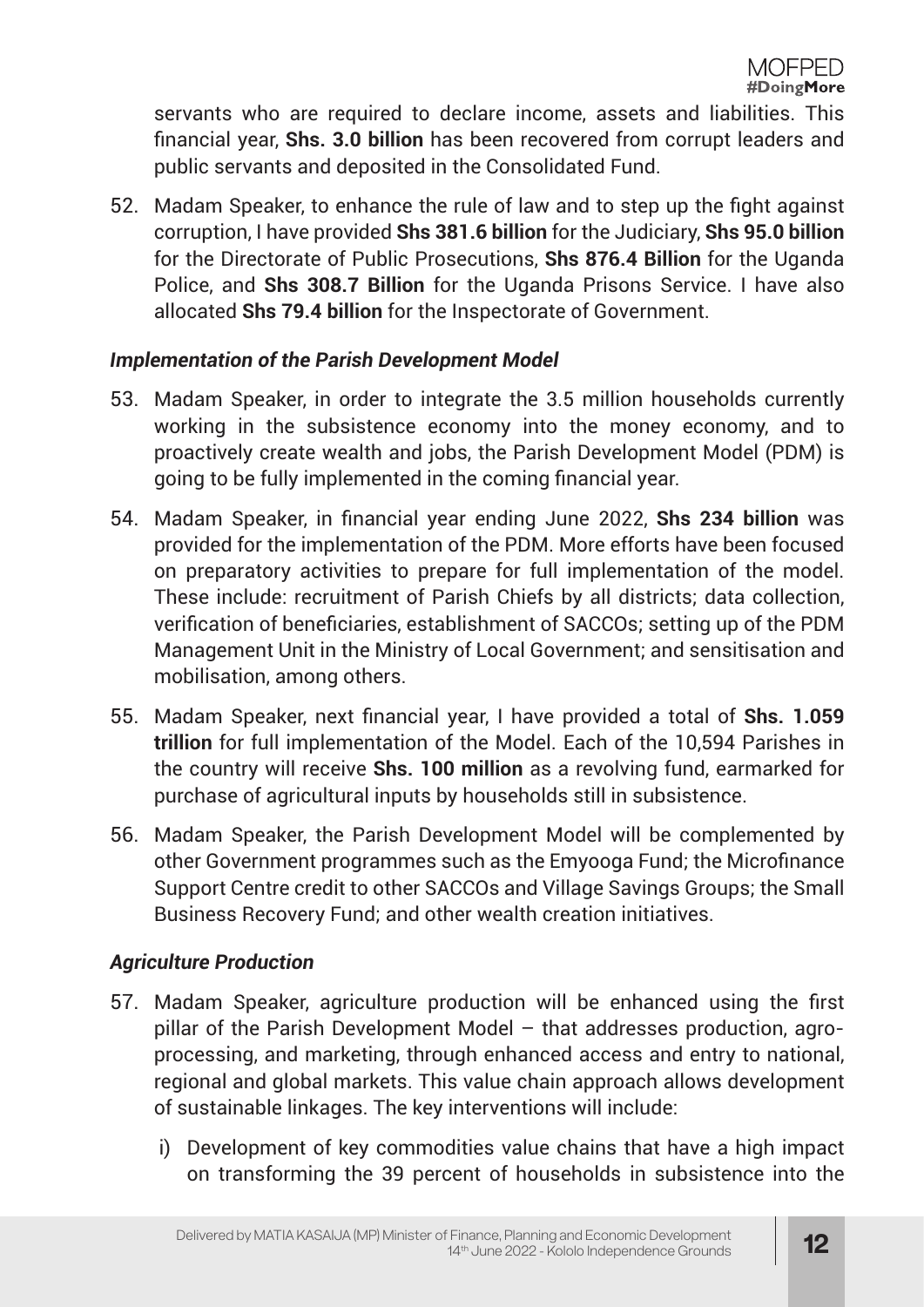money economy. These include coffee, beef and dairy cattle, poultry, fish, piggery, fruits, and food crops for intensive farming. The rest of the enterprises including cassava, bananas, rice, Irish potatoes, millet, cotton, tea, cashew-nuts, among others, will also be supported but for relatively big farmers;

- ii) Expansion of irrigation schemes and providing community and individual on-farm water for production to minimise reliance on rain-fed agriculture; and ensuring sustained agricultural production;
- iii) Enhancement of research, breeding and appropriate technology development through the National Animal Genetic Resources Centre and Data Bank (NAGRC & DB) and the National Agriculture Research Organisation (NARO);
- iv) Investment in, and effective regulation of production, multiplication and certification of quality agricultural inputs including seeds, seedlings, stocking materials, and fertilizers;
- v) Enhancement of enterprise selection through enhanced farmer education and general agricultural extension, as well as pest and disease control at Parish level;
- vi) Promotion of appropriate land use, mechanisation, cooperatives, and development of partnerships with large-scale farmers to produce for export and industrial value addition; and
- vii) Supporting fishing communities by developing hatcheries, fish ponds, and equipping them with engines, nets etc.
- 58. Madam Speaker, I have allocated **Shs. 564.39 billion** to increase production and productivity through the Ministry of Agriculture. Animal Industry and Fisheries.

#### *Climate Change and Environmental Degradation*

- 59. Madam Speaker, climate change is a significant risk for agriculture production, and food security. In order to mitigate environmental degradation, we have set a target to increase the national forest cover from the current 12.4 percent to 15 percent. Central Forest Reserves will be protected from encroachment by re-surveying and marking of 6200 square kilometers of boundary.
- 60. Madam Speaker, 850 square kilometers of wetlands and forests will also be restored by i) having them demarcated and gazetting, and ii) evicting all encroachers.
- 61. Madam Speaker, I have allocated **Shs. 628 billion** in the next Financial Year 2022/23 for actions to mitigate and adapt to climate change.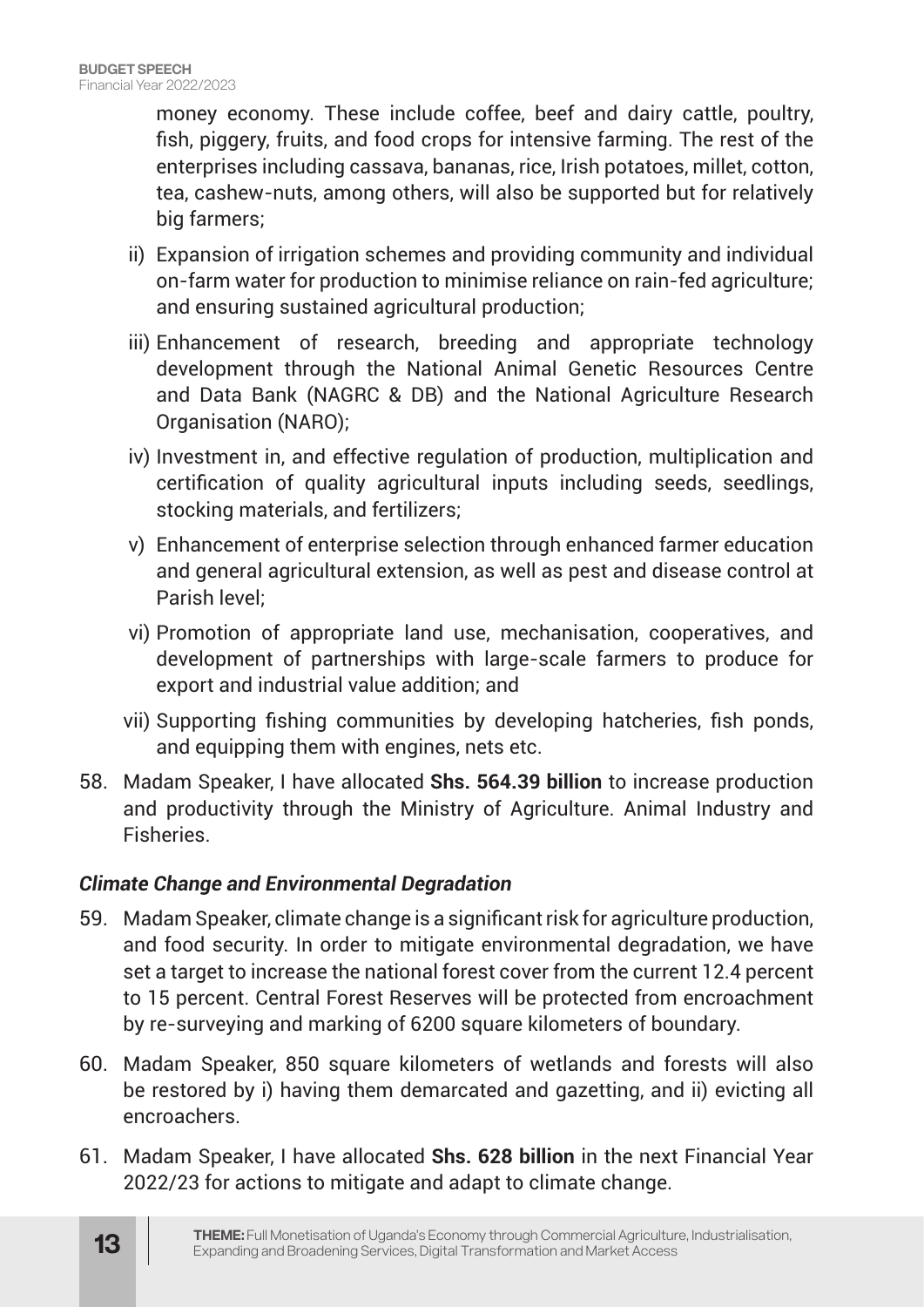#### *Promoting Agro-Industrialisation, Standards and Market Entry*

- 62. Madam Speaker, promoting agro-industrialisation, enforcing product standards and enabling market access and entry are key aspects to creating wealth and jobs. Next financial year, the following interventions will be prioritised:
	- i) Expanding storage and processing capacity for agricultural commodities within the 18 zones of the country;
	- ii) Enhancing the use of the Warehouse Receipt System to improve commodity storage, reduce post-harvest losses, improve value chain management, and increase income to farmers;
	- iii) Providing funds for private sector investment in key commodity agroprocessing value chains through soft and patient debt from UDB, and equity from UDC;
	- iv) Strengthening of standards for quality assurance to improve access to markets;
	- v) Establishing a system for issuance and management of internationally recognised product bar codes, branding, packaging and labelling of Uganda's products for visibility;
	- vi) Enhancing implementation of the Export Development Strategy including carrying out negotiations for access and entry to regional and international markets;
	- vii) Establishing fully serviced industrial parks;
	- viii) Promoting investment in strategic industries such as manufacture of pharmaceuticals, industrial sugar, starch, herbal extracts and cottonbased medical sundries;
		- ix) Finalise the enactment of pending legal instruments, for example, the Competition Bill and the Consumer Protection Bill, Anti-Counterfeits and Quality Product laws;
		- x) Developing a master plan for the Zombo Tea Factory and establishing enabling infrastructure including water and electricity;
		- xi) Expanding the Soroti Fruit Factory by installing additional processing equipment; and
		- xii) Supporting establishment of 200 Aggregation and Collective Marketing Societies with cleaning, drying, grading and processing equipment.
- 63. I have allocated **Shs 1.449 Trillion** to promote agro-industrialisation, standards and market entry.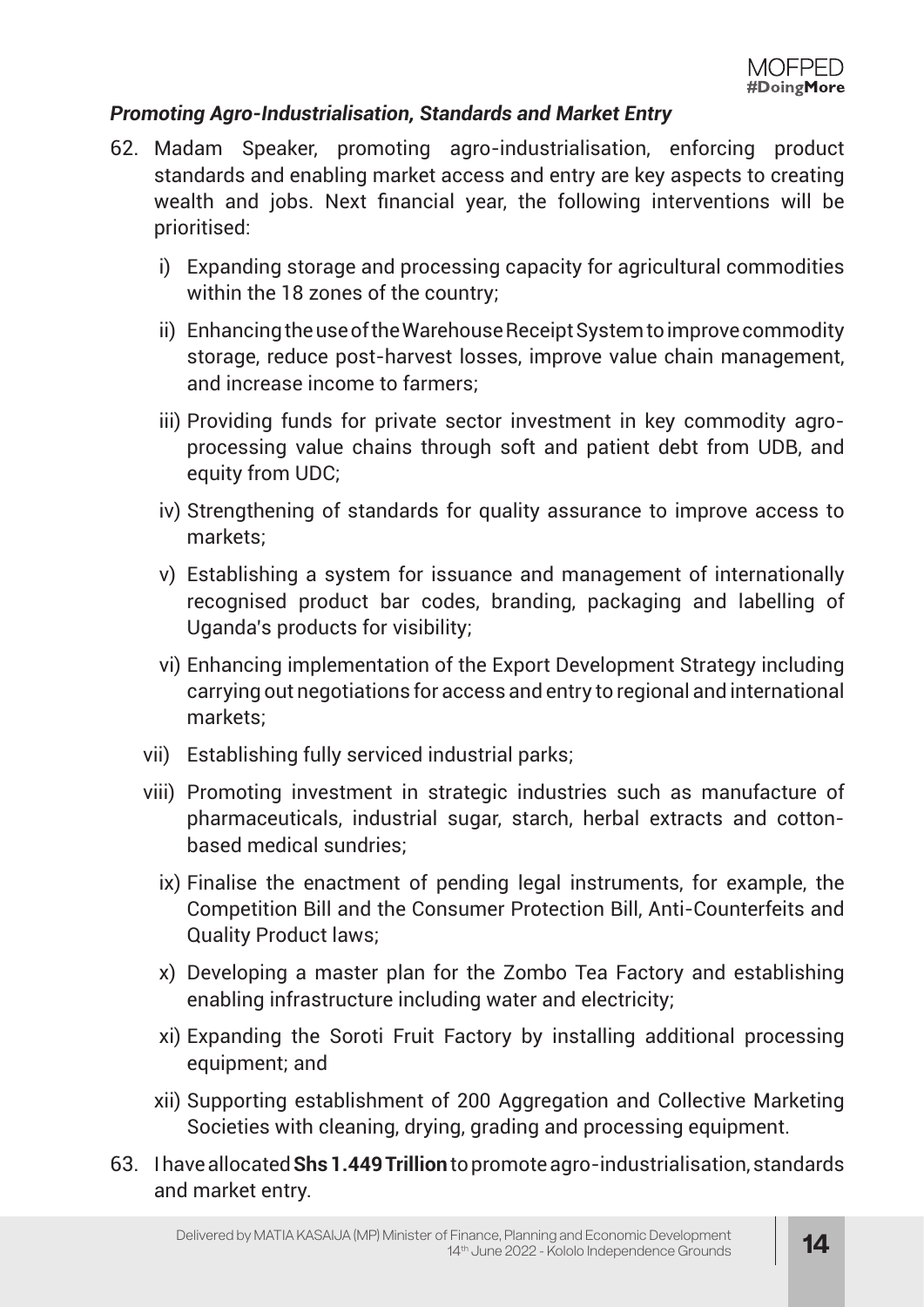#### *Supporting Economic Recovery and Commercializing Oil and Gas*

64. Madam Speaker, as I reported earlier, we have taken major steps to revive business activity, which we shall continue to do in the medium term in the following sectors:-

#### *Tourism*

- 65. Madam Speaker, tourism was severely affected by the Covid-19 pandemic. The good news is that the sector is recovering fast. Government shall support the sector to return to its pre-pandemic levels and beyond by prioritising the following interventions:
	- i) Facilitation of the Uganda Tourism Board to rebrand and promote Uganda under the new **'Explore Uganda'** brand;
	- ii) Sustaining and upscaling investment in tourism infrastructure  $-$  like roads, electricity, internet, security, etc.;
	- iii) Easing access to recovery financing at the Uganda Development Bank; and
	- iv) Intensifying promotion of domestic tourism.
- 66. Madam Speaker, I have provided tourism activities with **Shs. 194.7 billion** to complement private sector investment and support its recovery.

#### *Commercialisation of Oil and Gas*

- 67. Madam Speaker, the construction of the East African Crude Oil Pipeline (EACOP) is expected to commence in the coming financial year. The capacity of the Uganda National Oil Capacity to invest in oil and gas development has also been enhanced. While there have been negative campaigns against the development of the Crude Oil Pipeline, the Government will develop Uganda's oil and gas resources in a responsible and sustainable manner for the benefit of all Ugandans.
- 68. Madam Speaker, I have allocated **Shs. 904.1 billion** towards the development and commercialisation of minerals, oil and gas.

## *Enhancing Human Capital Development.*

69. Madam Speaker, having successfully contained the COVID-19 pandemic over the last two years, our efforts are going to be focused on improving the quality of life of the people of Uganda by prioritising the following: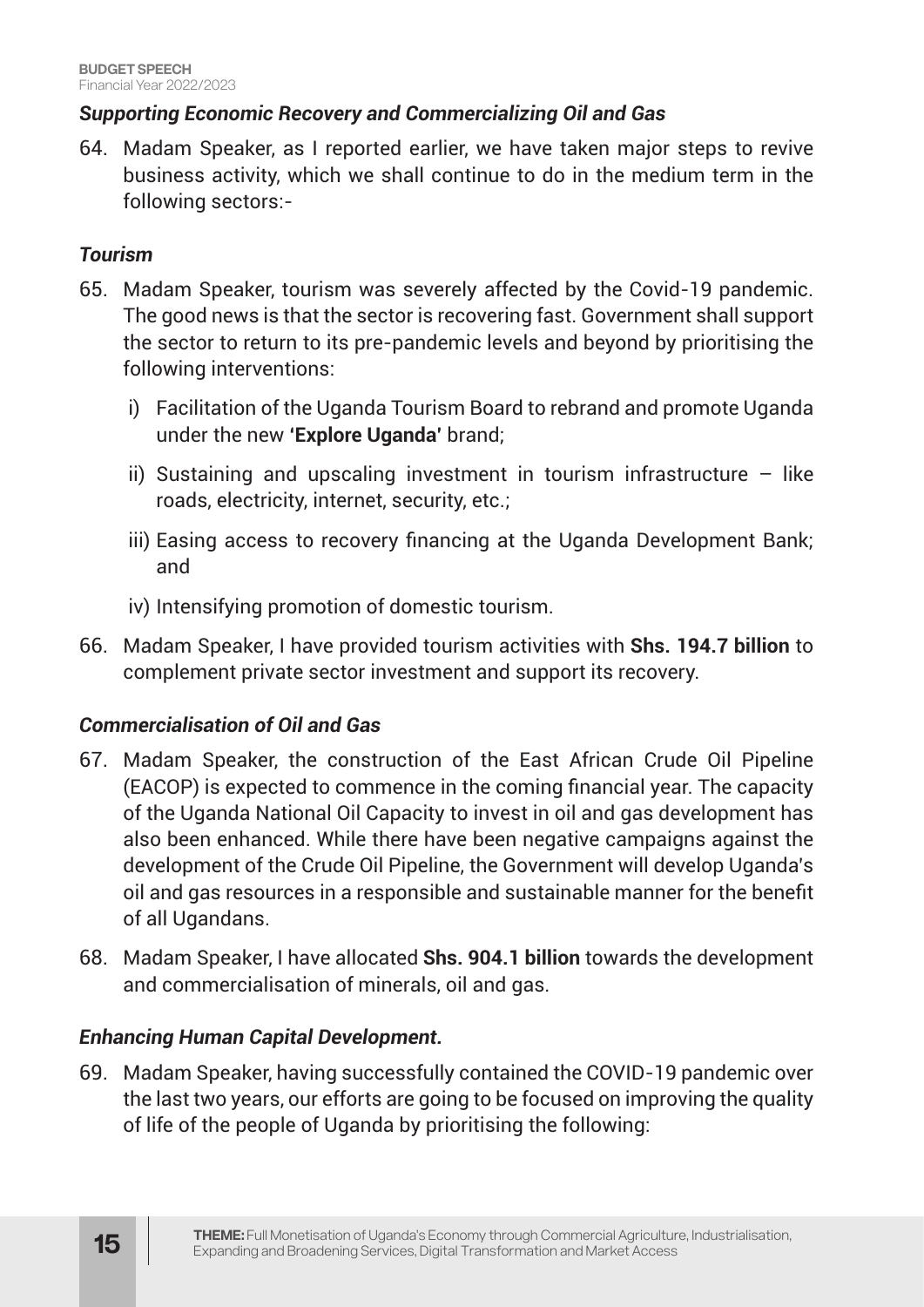#### *Health*

- 70. Madam Speaker, the emphasis now is on mass vaccination of all eligible persons and community disease surveillance by strengthening Village Health Teams (VHTs) with training and equipping them with a smartphone and bicycle. Additional Health assistants and surveillance officers will be recruited to support the VHTs.
- 71. Madam Speaker, the development of health infrastructure nationwide will continue. The rehabilitation and expansion of the following General Hospitals will be undertaken – Itojo, Kaabong, Abim, Kambuga, Masindi, Kanungu, Kapchorwa, Bugiri and Amudat. In addition, forty-three (43) Health Centre IIs will be upgraded to Health Centre IIIs and seventeen (17) new Health Centre IIIs will be built in the sub-counties without health facilities. Seventy-five (75) Staff Houses will be built in the Karamoja region.
- 72. Madam Speaker, next financial year, the Ministry of Health will start implementing the Uganda COVID-19 Emergency Response and Preparedness Project supported by a grant from the World Bank amounting to **US Dollars 180.3 million** (equivalent to **Ushs. 667.1 billion**). This grant will finance the rapid detection, prevention and quick responses to threats posed by the COVID-19 Pandemic. It will also finance the strengthening of national systems for public health preparedness.
- 73. Madam Speaker, the construction and equipping of a modern heart facility will commence in the coming financial year, to be located in Naguru. This US Dollar 70 million facility will be funded by the Arab Bank for Economic Development in Africa (BADEA); the Saudi Fund for Development (SFD); and the OPEC Fund for International Development (OPEC Fund).
- 74. Madam Speaker, I have allocated a total of **Shs 3.722 trillion** for healthcare delivery in Financial Year 2022/20223.

#### *Water*

- 75. Madam Speaker, national safe water coverage now stands at 69.8 percent, with coverage in rural areas at 68 percent and 71.6 percent in urban areas. Our target is to increase safe water coverage to 81 percent over the medium term.
- 76. Madam Speaker, during financial year 2021/22, the following major water projects were implemented:
	- i) Five medium-scale irrigation schemes in Ngenge (Kween), Rwengaaju (Kabarole), Tochi (Oyam), Mubuku II (Kasese), and Doho II (Butaleja);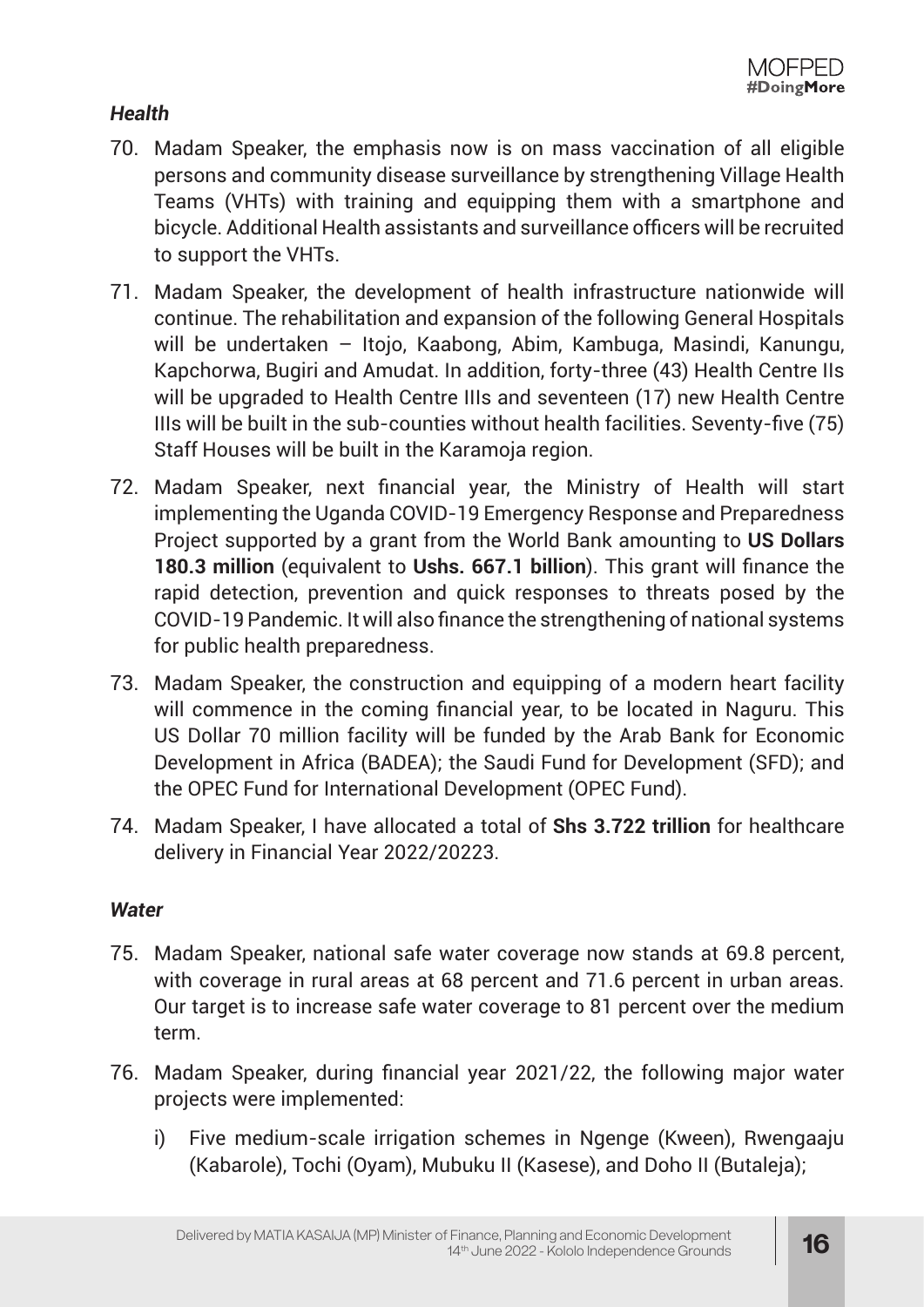- ii) One Hundred and Six (106) small scale irrigation schemes in the Districts of Bugiri, Bukedea, Tororo, Iganga, Mbale, Kapchorwa, Pakwach, and many others;
- iii) Substantial completion of Katosi Water Treatment Plant, which will produce 160 million litres of water per day;
- iv) Upgrading of Kapeeka Water Supply System to 5 million liters per day, double the current capacity; and
- v) Rehabilitation and expansion of the Sembabule Water Supply Project. The Plant is now able to produce 30 million litres per day.
- 77. Madam Speaker, the following water projects which are ongoing will continue to be implemented:
	- i) Constructing 80kilometres water supply infrastructure from River Nile to serve 484,000 people in Acholi and Lango sub-regions;
	- ii) Constructing Water Infrastructure from River Kagera to serve an additional 75,000 people in Isingiro, Mbarara and Masaka sub-regions;
	- iii) The Wakiso West Water and Sanitation Project;
	- iv) The rehabilitation and expansion of Mbale Water Supply Scheme; and
	- v) Construction of the Wastewater Treatment Plant targeting Kiruddu Hospital.
- 78. Madam Speaker, I have allocated **Shs 1.027 trillion** towards the water and environment sub-programme.

## *Education*

- 79. Madam Speaker, education is a key opportunity equaliser for human beings. During the Covid-19 induced lockdown period, many teachers abandoned the profession, and classrooms got dilapidated in several institutions. But now efforts have started to revamp the education sector. Priority will be put on improving the quality of education to enhance learning outcomes. The following will be undertaken:
	- i) Staffing gaps will be filled in primary and secondary schools;
	- ii) Training of teachers and instructors on the new abridged curriculum will continue, and the lower secondary curriculum will be rolled out;
	- iii) Continuous assessment will be fully rolled out;
	- iv) Inspections across all learning institutions will be strengthened using the Teacher Education and Learning Assessment (TELA) system;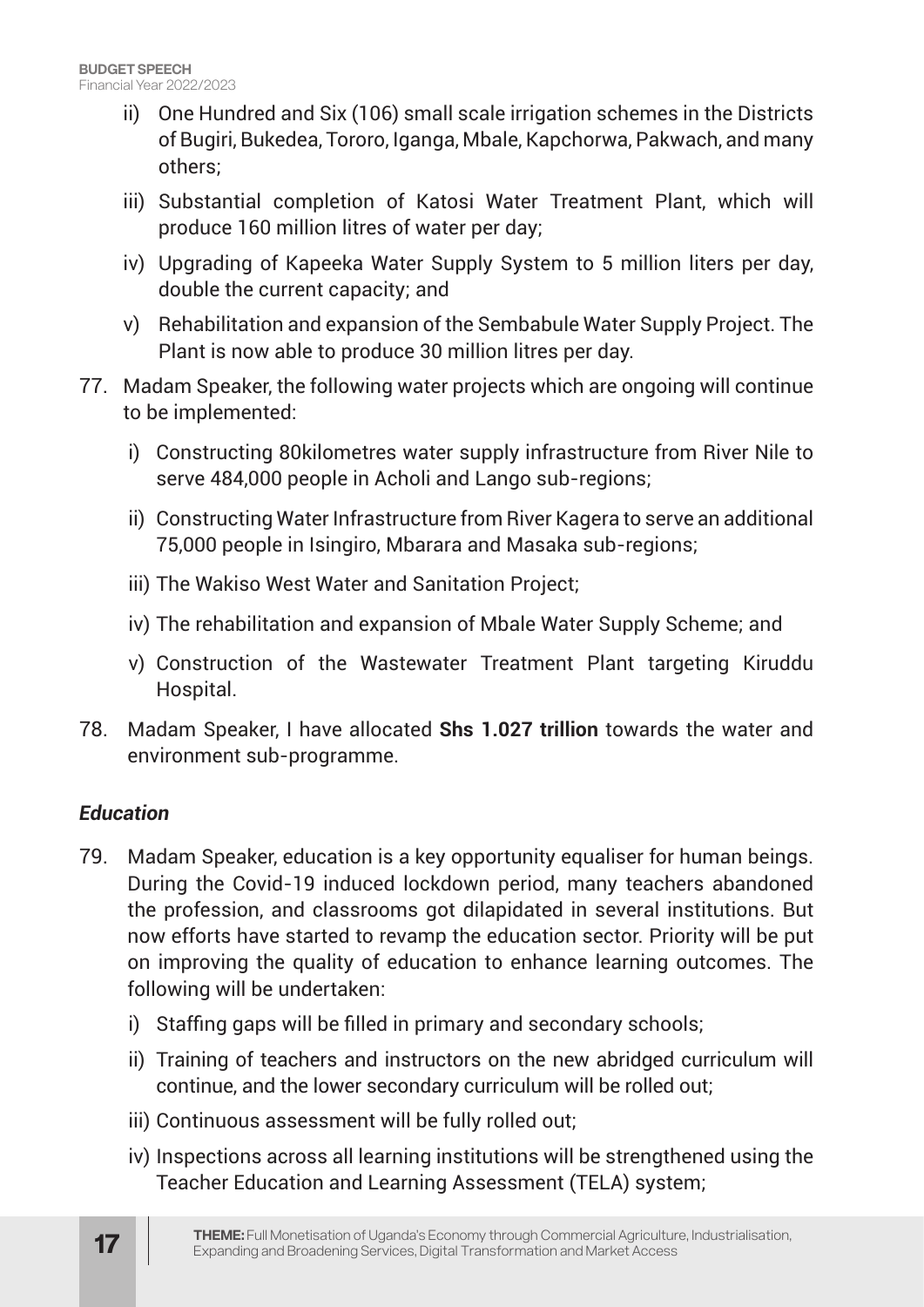- v) Operationalisation of the Moroto Constituent College of Agriculture, Mountains of the Moon, and Busoga Universities will take effect. Consultations to operationalise Bunyoro University will commence next financial year 2023/24;
- vi) Construction and equipping of two-Unit Laboratories in 21 secondary schools currently without any, in line with the Science Technology Engineering and Math (STEM) Policy; and
- vii) The construction, upgrading and equipping of Vocational Education Centres of Excellence in Bushenyi, Lira, and Elgon technical institutions will be completed.
- 80. Madam Speaker, I have allocated **Shs 4.14 trillion** towards the education and skilling sub-programmes.

#### *Science and Innovation*

- 81. Madam Speaker, we are developing three prospective COVID-19 vaccines which are undergoing animal trials. Human trial will commence next financial year. In addition, clinical trials for COVID-19 treatment for viral respiratory diseases are on-going. Next financial year, research into medicine development will be expanded to cancer, diabetes, sickle cell anemia, and malaria.
- 82. Madam Speaker, in September this year Uganda will launch into the Lower Earth Orbit its first ever satellite from the International Space Station in collaboration with the US National Aeronautic and Space Administration (NASA). A ground station at Mpoma, Mukono will receive data from the satellite. The data from this satellite will be used for meteorology, environmental monitoring, urban planning, mineral exploration, and disaster management, among others.
- 83. Madam Speaker, I have allocated **Shs. 274.4 billion** towards advancing innovation and technological development in this country.

#### *Enhancing the Transport and Power Infrastructure*

- 84. Madam Speaker, the following achievements have been recorded in transport infrastructure development:
	- i) The construction and up-grading of 20 national roads covering a total distance of 1,437 kilometres has been done;
	- ii) The rehabilitation has commenced of the 160 kilometres of Tororo-Gulu Meter Gauge Railway and the 265 kilometres of Tororo-Namanve Railway line section. The procurement of locomotives is on-going;
	- iii) Continuation with the compensation and acquisition of right of way for the Kampala – Malaba Standard Gauge Railway line;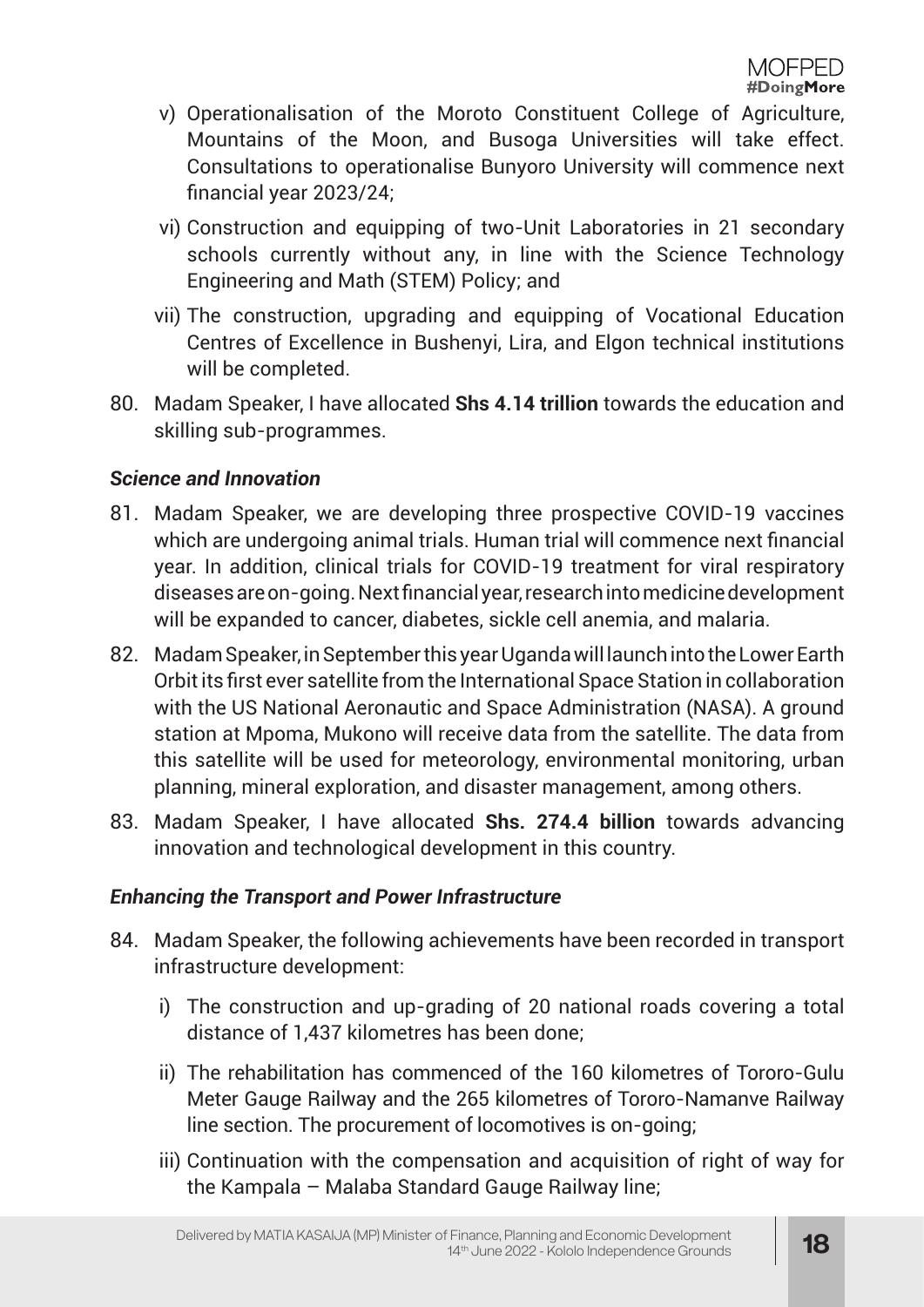- iv) The rehabilitation of the Entebbe International Airport stands at 75 percent completion and the Kabaale International Airport at 72 percent; and
- v) Maintenance of 5,200 kilometres of paved and 15,350 kilometres of unpaved national and city roads, and 21,831kilometres of unpaved Local Government and Community roads has been undertaken.
- 85. Madam Speaker, next Financial Year 2022/2023, the following interventions in transport infrastructure will be implemented:
	- i) Construction of 400 kilometres equivalent of roads to bitumen standards; rehabilitation/reconstruction of 200 kilometres equivalent, and construction of 30 bridges on the National roads network;
	- ii) Rehabilitation of 928 kilometres of District roads and 126 kilometres of Local Government roads;
	- iii) We shall continue with the development of the Bukasa Inland Port; and
	- iv) We shall commence Uganda Airlines' flights to London and China.
- 86. Madam Speaker, I have allocated **Shs. 4.3 trillion** next financial year for transport infrastructure development and maintenance.

#### *Power Infrastructure*

- 87. Madam Speaker, national electricity access today stands at 57 percent, of which, 19 percent is on the main national grid and 38 percent is off-grid, including solar power. Uganda's total electricity generation capacity has increased from 1,268 megawatts in Financial Year 2019/2020 to 1,347 megawatts in Financial Year 2021/2022, on account of the completion of the 42 megawatts Achwa I, the 21 megawatts Nyamagasani, and the 15.5 megawatts Sugar Corporation of Uganda Limited (SCOUL) plants.
- 88. The transmission network increased from 3,100 kilometres in Financial Year 2020/2021 to 3,431 kilometres as at the end of the third quarter Financial Year 2021/22 as a result of the commissioning of the Karuma-Kawanda 400 kV and Karuma-Olwiyo 132 kV Transmission Lines. The Luzira Sub-station was completed and will be commissioned after completion of the 15 kilometres 132kV transmission line.
- 89. Madam Speaker in the next financial year, the following interventions in power infrastructure will continue to be implemented:
	- i) Commence the unit-by-unit commissioning of the 600 megawatts Karuma Hydro Plant in September 2022, with the plant being fully available in June 2023;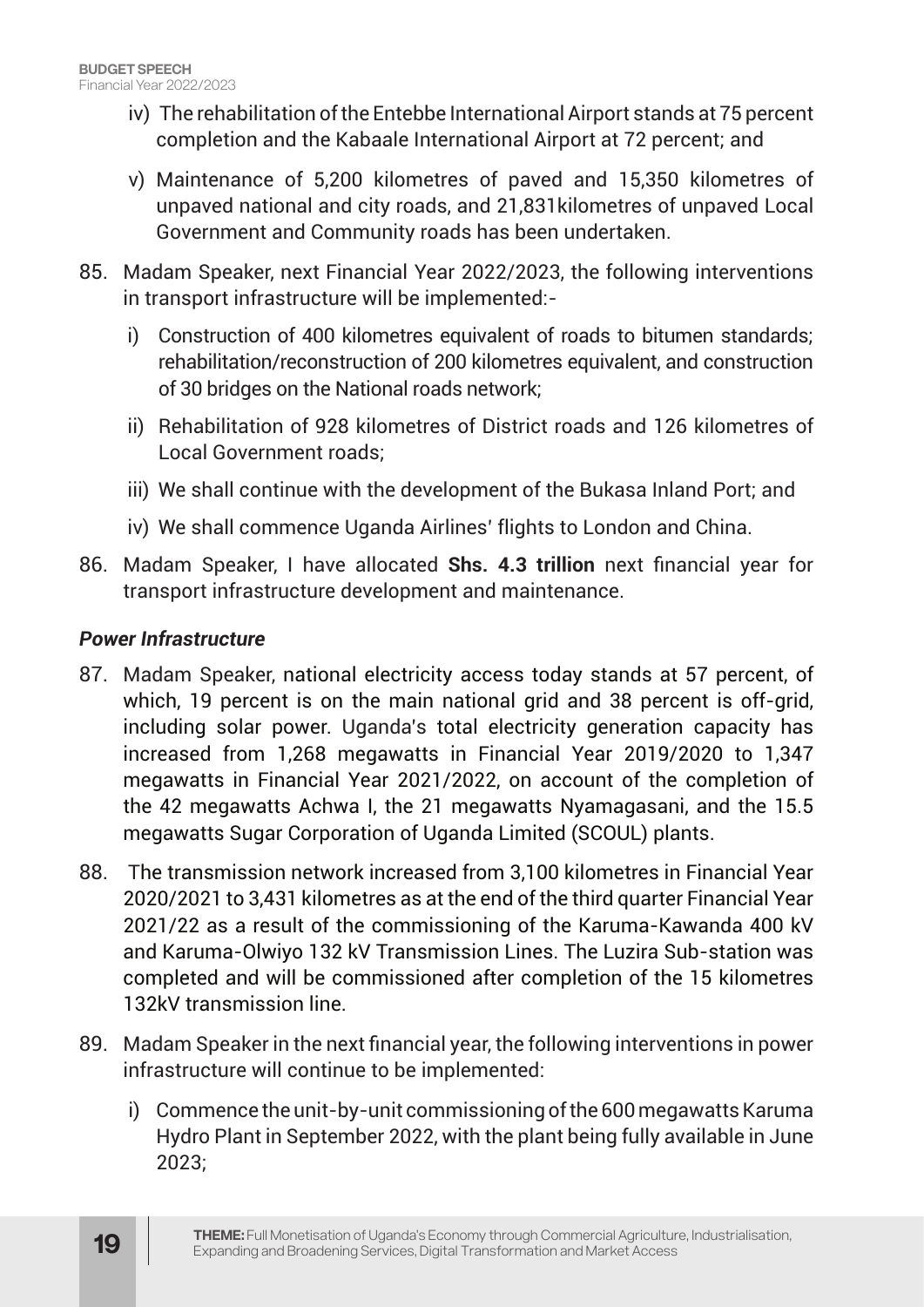- ii) Complete the Opuyo-Moroto, Lira-Gulu-Nebbi-Arua, Lira-Gulu-Agago and the Mutundwe – Entebbe 132kV transmission lines; and
- iii) Commence feasibility and design studies for the 400kv Uganda -South Sudan transmission line between Olwiyo – Nimule -Juba; the 400kV Uganda – Democratic Republic of the Congo interconnection and the 400KV Uganda – Tanzania transmission line.
- 90. Madam Speaker, I have provided **Shs 1.573 trillion** to ensure the above are undertaken.

#### *Information Communication Technology Infrastructure*

- 91. Madam Speaker, the geographical coverage of Broad Band services (3G) stands at 66 percent, allowing digital access for 74 percent of the population. Next financial year, the Government will support the Fourth Industrial Revolution Technologies. These include Artificial Intelligence, Internet of Things (IoT) and the use of Robotics. We shall also extend broadband ICT infrastructure to enable connectivity to facilitate public service delivery.
- 92. Madam Speaker, I have allocated **Shs. 124.2 billion** towards Digitalisation.

#### *Enhancing Public Sector Effectiveness and Efficiency*

- 93. Madam Speaker, Public Sector effectiveness and efficiency will be improved through the following measures:
	- i) Continued rationalisation of Government and Public Expenditure;
	- ii) Automation of Government business and service delivery. This includes e-Procurement, the Parish Model Management Information System, Government Asset Management, Education Information Management, Electronic Document Management, Integrated Health Management Information System, e-Payment Gateway, and the e-Post Digital Platform;
	- iii) We shall also embark on decongesting the Citizenship and Immigration Office in Kampala by establishing centers in the Kampala Capital City Divisions, commencing with Nakawa Division;
	- iv) The salaries of medical workers, scientists, and science teachers have been enhanced by **Shs. 495 billion.** In addition to incentivizing scientists, this will also help to improve functionality of education and health facilities by addressing absenteeism and low morale of personnel; and
	- v) Madam Speaker, to enhance the Decentralisation Policy, a total of **Shs. 5.1 Trillion** has been provided as direct financing to Local Governments.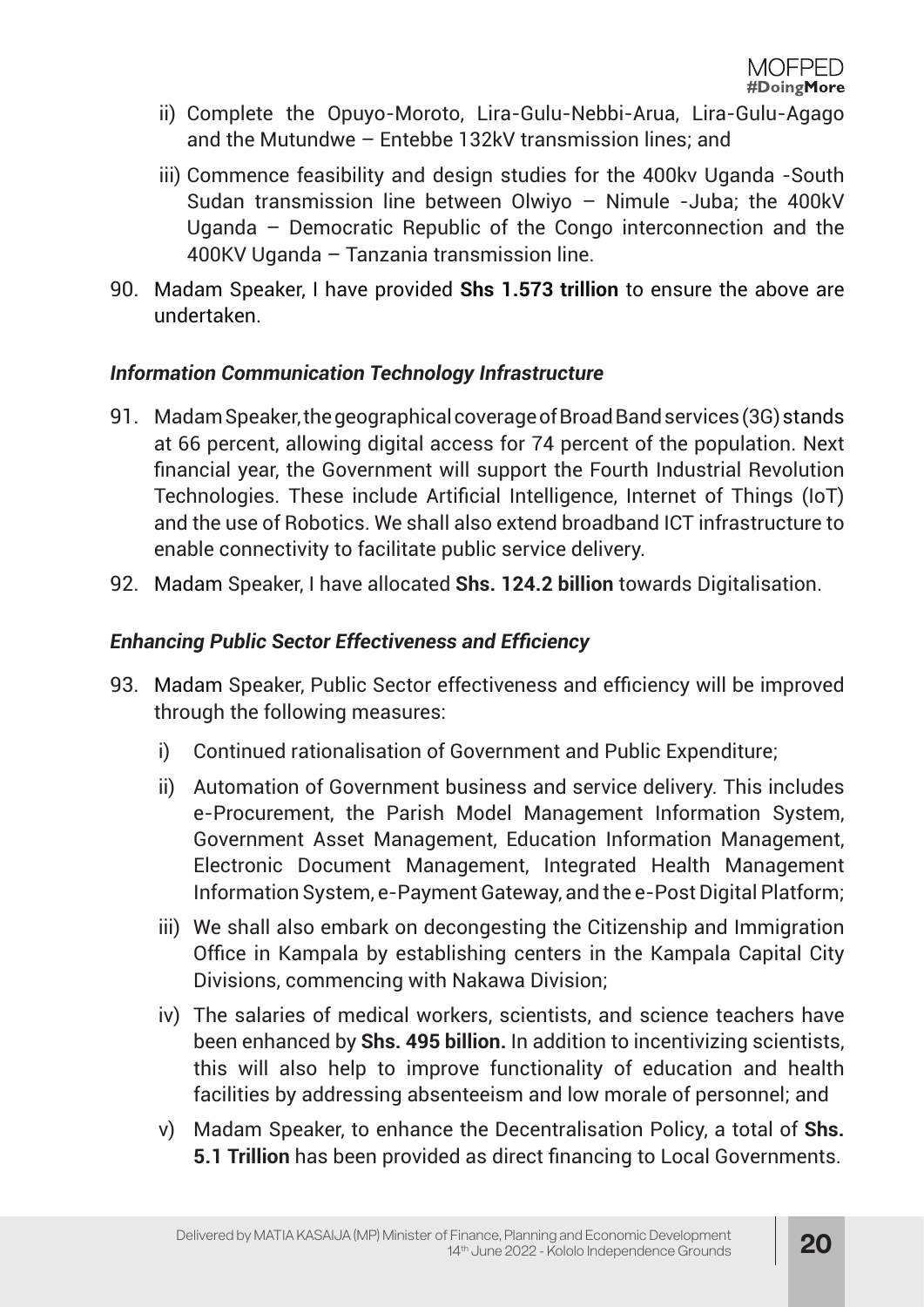#### **V. FISCAL FRAMEWORK AND THE FINANCING STRATEGY FOR FINANCIAL YEAR 2022/2023**

- 94. Madam Speaker, the Financial Year 2022/23 budget priorities I have just elaborated will be financed from the following sources:
	- i) Enhanced domestic revenue mobilization;
	- ii) External financing in the form of loans and grants from our Development Partners and private creditors; and
	- iii) Public-Private Partnerships that mobilise private sector financing for public projects.

#### **The Resource Envelope for Financial Year 2022/23**

- 95. Madam Speaker, the Resource Envelope for Financial Year 2022/23 amounts to **Shs. 48,130.7 billion** and is comprised of both domestic and external resources as detailed below:
	- i) Domestic Revenue amounts to **Shs. 30,797.3 billion** of which **Shs. 23,754.9 billion** will be tax revenue and **Shs. 1,795.9 billion** will be Non-Tax Revenue.
	- ii) Domestic borrowing amounts to **Shs. 5,007.9 billion**.
	- iii) Budget Support accounts for **Shs. 2,609.2 billion**.
	- iv) External financing for projects amounts to **Shs. 6,716 billion** of which **Shs. 4,625.7 billion** is from loans, and **Shs. 2,090.5 billion** is from grants.
	- v) Appropriation in Aid, collected by Local Governments amounts to **Shs. 238.5 billion**; and
	- vi) Domestic Debt Refinancing will amount to **Shs 8,008.0 billion**.
- 96. Madam Speaker, total expenditure will be **Shs.48,130.7 billion**. Excluding domestic debt refinancing and Appropriations in Aid (AIA), it amounts to **Shs. 39,884.2 billion** of which Wages and Salaries is **Shs. 6,366.9 billion**, Interest Payments is **Shs. 4,691.9 billion,** Non-wage Recurrent Expenditure is **Shs. 14,259.4 billion** and Development Expenditure is **Shs. 14,565.9 billion**.

#### **Tax Measures for Financial Year 2022/23**

97. Madam Speaker, no new taxes will be introduced in Financial Year 2022/23. We will achieve revenue targets by improving the efficiency in tax collection and enhancing compliance to tax laws. The capacity of the Uganda Revenue Authority will be enhanced by recruiting and training staff, deploying appropriate equipment and ICT to enforce tax laws.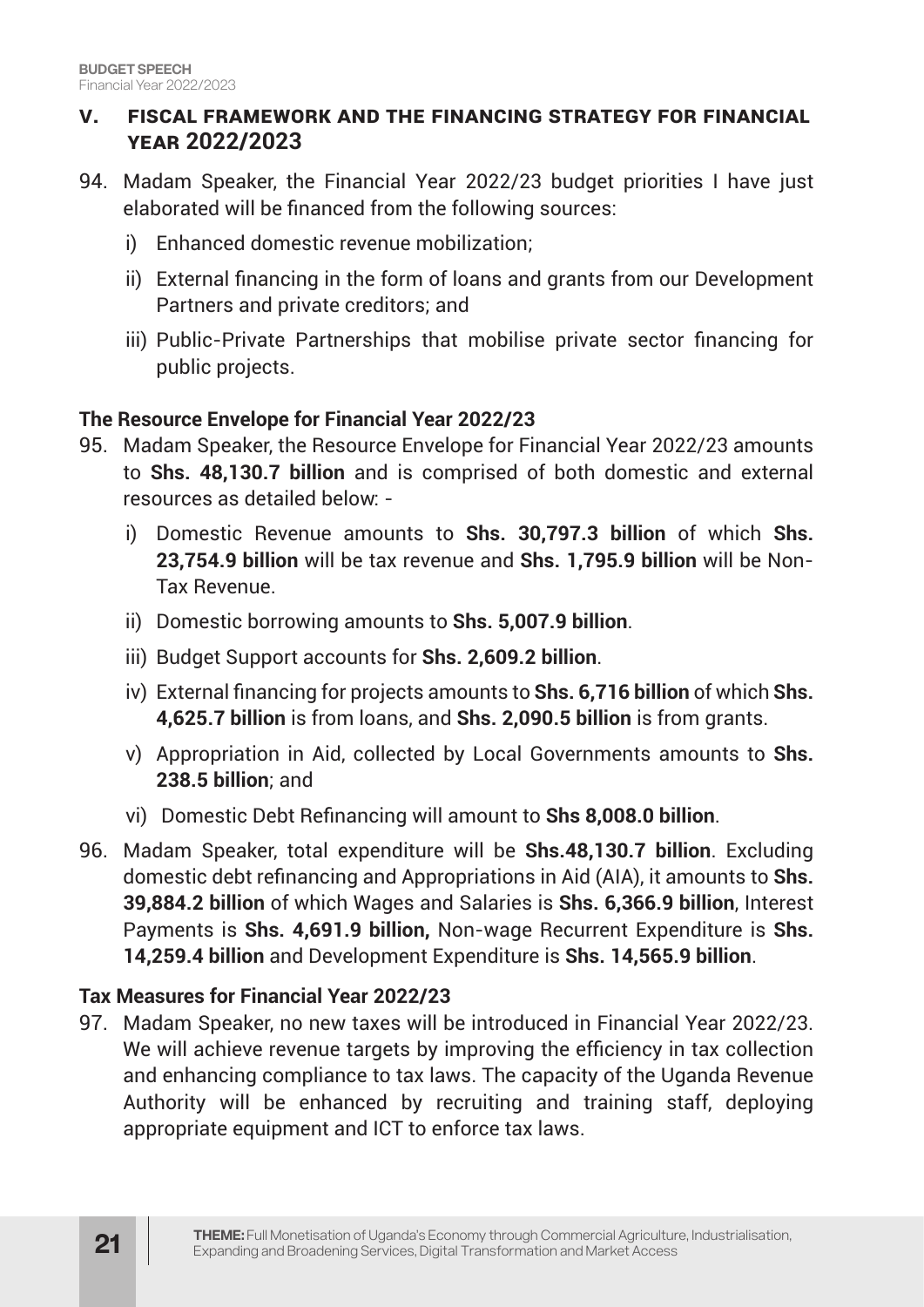- 98. Madam Speaker, I wish to report that Parliament has made amendments to the various tax laws intended to simplify the laws, clarify previously ambiguous provisions and close loopholes that may lead to revenue leakage.
- 99. Madam Speaker, the amendments that have been made are in the Income Tax Act, Value Added Tax, the Stamp Duty Act and the Tax Procedures Act. I will now highlight the major amendments.

#### *Income Tax*

- 100. Madam Speaker, the corporate income tax exemption for Bujagali Hydro Power Project has been extended for one (1) year up to 30th June 2023 in order not to increase electricity tariffs for power that the Project generates.
- 101. Madam Speaker, the income tax Act has been amended to streamline the rental income tax regime for individuals and non-individuals as follows:
	- i) Introduce a zero rental income tax rate for individuals that earn annual rental income not exceeding **Shs. 2,820,000** and a rate of **12 percent** of rental income exceeding that amount; and
	- ii) For rental business, introduce a 30 percent rental income tax rate on rental income with expenses capped to 50 percent for each year of income. In addition, any excess expenses shall not be carried forward to a subsequent year of income.

## *Value Added Tax*

- 102. Madam Speaker, under the Value Added Tax Act, the following amendments have been made:
	- i) Exempted the supply of oxygen cylinders or oxygen for medical use to reduce the cost of the supply of oxygen for medical use;
	- ii) Exempted the supply of assistive devices for persons with disabilities to reduce the cost of the equipment used by persons with disabilities;
	- iii) Exempted the supply of airport user services charged by the Civil Aviation Authority to reduce the cost of transiting through Entebbe Airport;
	- iv) To allow for Cash Basis Accounting for suppliers who supply goods and services to Government to facilitate them to hedge against the risk of interest and penalties arising from delayed payments by Government; and
	- v) Repealed the exemption on VAT on imported services used in the provision of an exempt supply to encourage business to use local suppliers of services such as Information and Communications Technological services.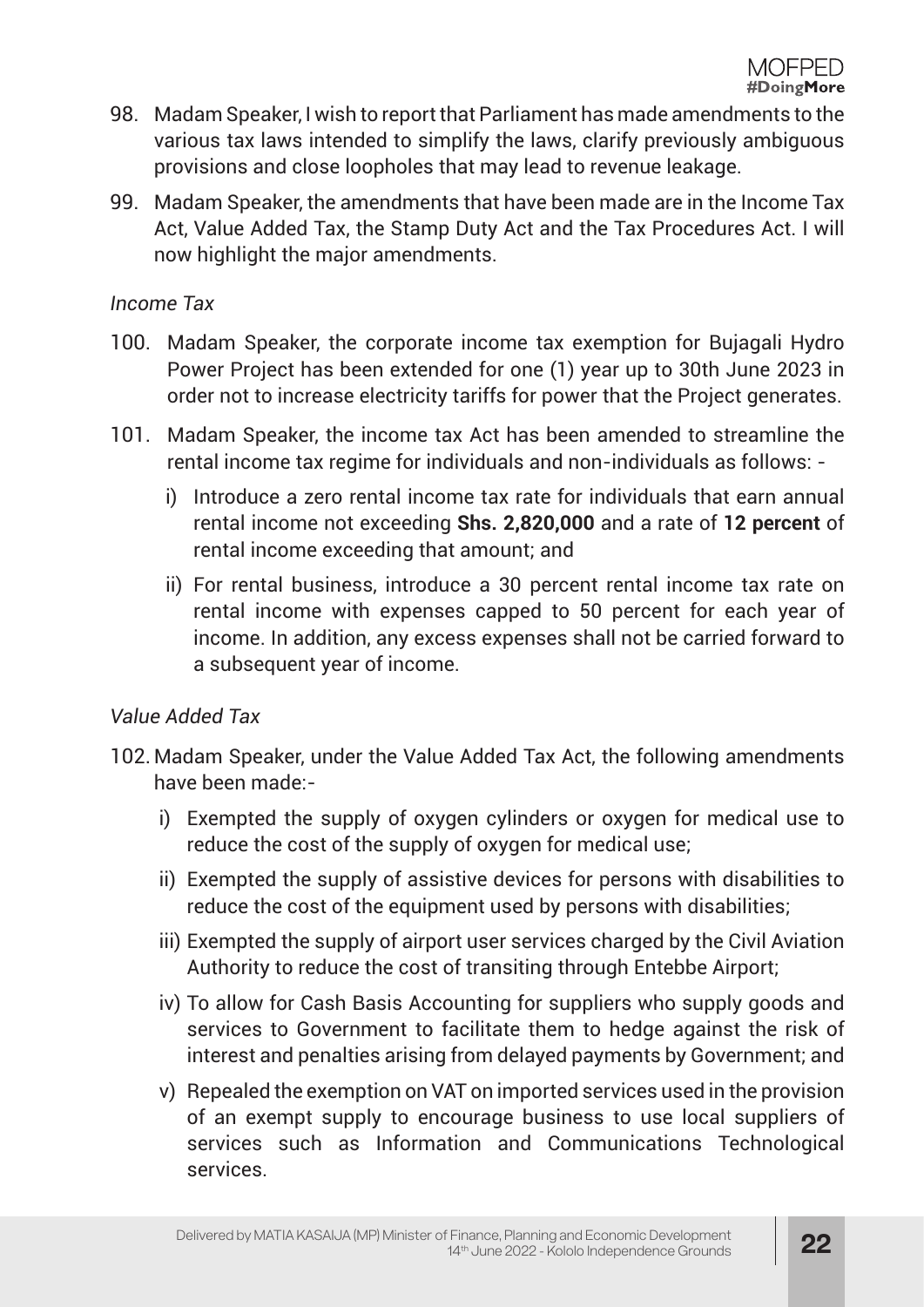#### *Tax Procedures Code*

- 103. Madam Speaker, the amendments under the Tax Procedures Code Act, include the following:
	- i) Introduced penalties for failure to provide information for purposes of Automatic Exchange of Information to improve compliance; and
	- ii) Introduced penalties for failure to adhere to Electronic Fiscal Receipting and Invoicing Solution and Digital Tax Stamps. This is intended to combat tax evasion, smuggling, and other vices.

#### *Stamp Duty*

- 104. Madam Speaker, under the Stamp Duty, the following amendments have been made:
	- i) Provide for **NIL stamp duty** on the following instruments;
		- a. Agreements relating to the deposit of title deeds or personal property or goods to another as a pledge or as security for a sum of money borrowed.
		- b. Agricultural Insurance Policy, to encourage the uptake of agricultural insurance services; and
		- c. Security Bond or Mortgage Deed executed by way of security for the due execution of an office, or to account for money or other property received by virtue of security bond or mortgage deed executed by surety to secure a loan or credit facility.
	- ii) Clarification of the rate of **Shs. 15,000** applicable on the transmission of property from the Administrator of an Estate to the Beneficiary.

#### *Excise Duty*

- 105. Madam Speaker, under the Excise Duty Act, the Government has undertaken the following amendments:
	- i) Clarification of definitions of various products that attract excise duty such as spirits and juices to enhance taxpayer compliance; and
	- ii) Reduced excise duty applicable on opaque beer and fermented beverages made from locally sourced raw materials to 12 percent or Shs.150 per litre, whichever is higher. This is intended to promote value addition and the use of locally sourced raw materials.

#### **The Medium Term Financing Strategy**

106. Madam Speaker, the financing of the budget will be generated from the implementation of the following revenue and public debt measures.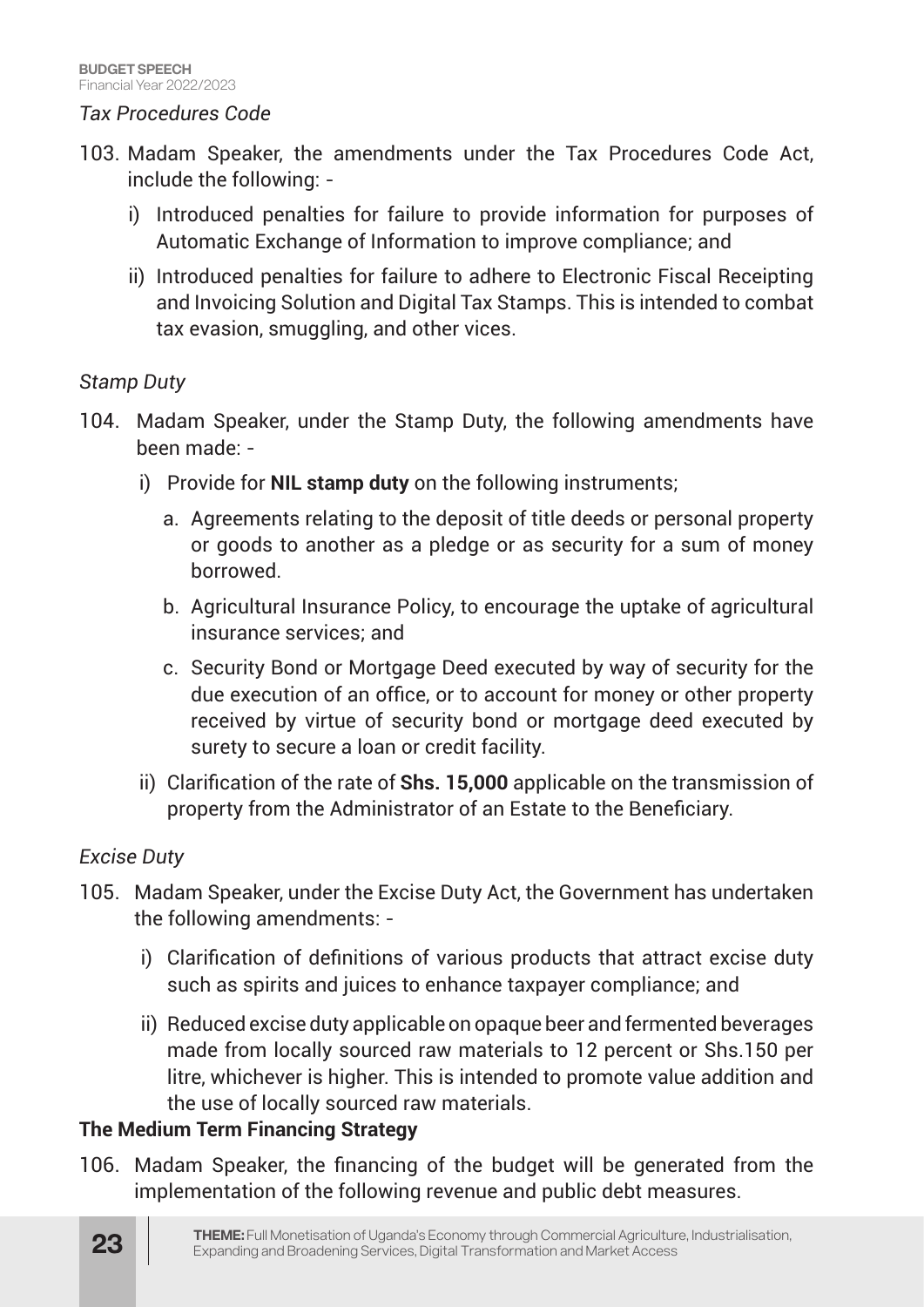#### *Domestic Revenue Mobilisation Strategy*

107. Madam Speaker, the objective of the Government in the Financial Year 2022/23 is to increase revenue by **0.8 percent** of GDP. The major assumptions that underpin this goal are: (i) expected increase in taxable economic activities, (ii) gains from revenue enhancement measures, and (iii) increased employment, and aggregate demand for goods and services arising from the full reopening of the economy.

#### *Public Investment Financing Strategy*

- 108. Madam Speaker, the Government will implement the Public Investment Financing Strategy starting next financial year, to achieve the following objectives.
	- i) Improve alignment of suitable financing options to Government Programmes and projects;
	- ii) Minimise the cost and risk exposure of financing modalities;
	- iii) Ensure prudent loans acquisition to avoid debt accumulation in a short period, and timely disbursement of loan funds;
	- iv) Long term fiscal sustainability;
	- v) Increase financing from traditional and other innovative sources to meet the development financial requirements; and
	- vi) Provide a framework for partnership with the private sector in the implementation and financing of public investment programmes.

#### *Public Debt Management*

- 109. Madam Speaker, as at the end of December 2021, Uganda's total public debt stock stood **at Shs. 73.5 trillion (**equivalent to **USD 20.7 Billion)**, of which External Debt amounted to **Shs. 45.72 trillion** (equivalent to **US Dollars 12.9 billion**) and Domestic Debt amounted to **Shs. 27.77 trillion** (equivalent to **US Dollars 7.84 billion**). This represents **nominal Debt to GDP ratio of 49.7 percent.**
- 110. The rise in the debt stock was mainly on account of the need to support the economy and preserve the welfare of households a result of COVID 19, and other external and domestic shocks. Debt was also used to finance the shortfalls in domestic revenue.
- 111. Madam Speaker, the Government is implementing the following measures to ensure long term public debt sustainability:-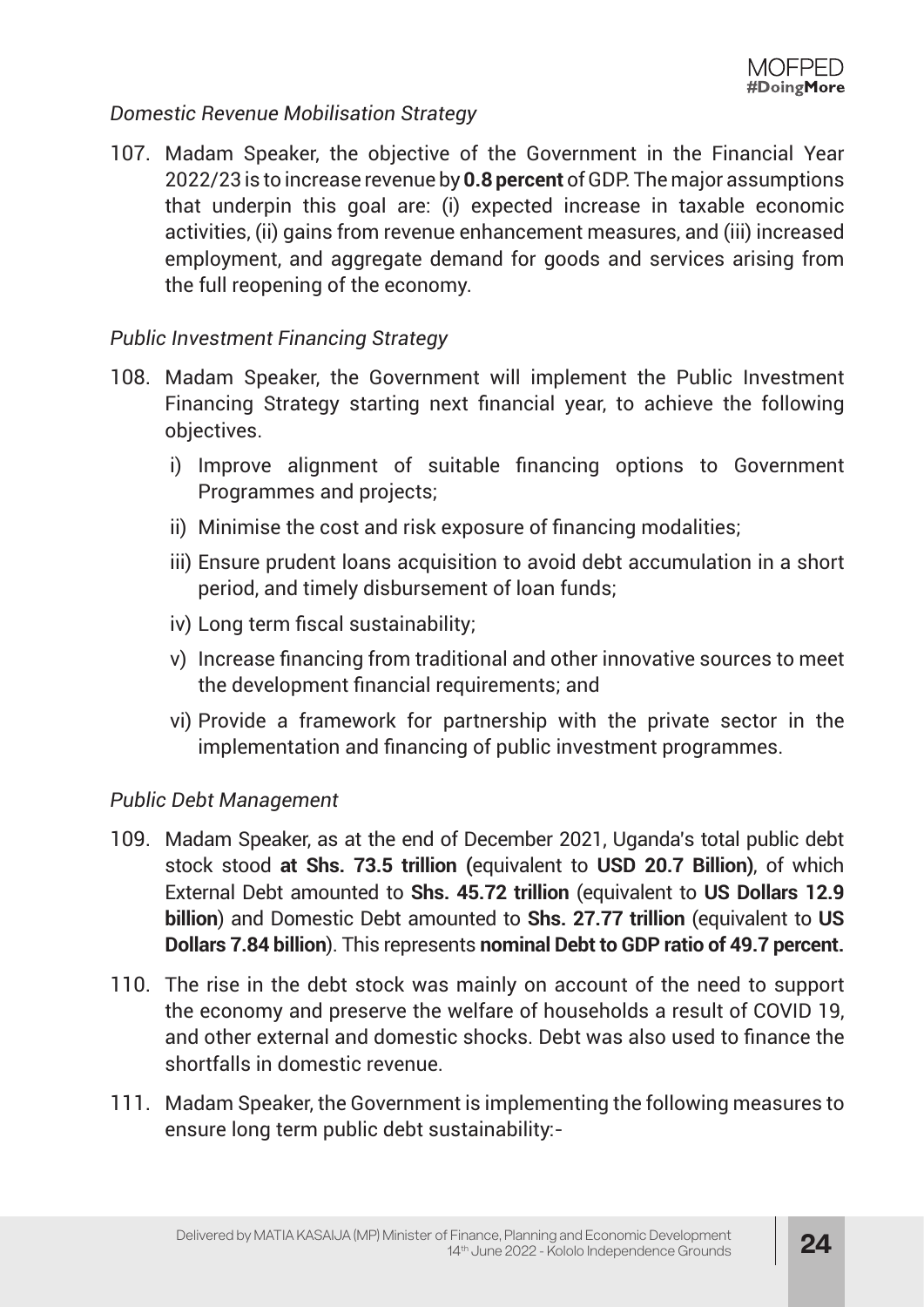- i) Reduce the level of domestic borrowing over the medium term to an average of 2.2 percent of GDP per year. This ratio will be reduced further to a policy target of 1.0 percent of GDP over the long term;
- ii) Implement the Public Investment Financing Strategy. This strategy will ensure alignment of suitable financing modalities with the nature of Government programmes and projects;
- iii) Implement the Financial Year 2022/23 borrowing strategy which is consistent with our Medium-Term Debt Management Strategy, to avoid risks associated with unsustainable debt;
- iv) Borrow largely on favourable terms and for projects that enhance the productivity of the economy;
- v) Sequencing new projects in a manner that makes the Government service its debt obligations without the risk of default. This means the Government will only mobilise debt financing for ready projects and will cancel projects with poor performance; and
- vi) Increase domestic revenue by implementing the Domestic Revenue Mobilisation Strategy.

#### **VI. CONCLUSION**

- 112. Madam Speaker, the budget for the next financial year presents a set of strategic choices and the government's commitment to stimulate economic recovery, enhance productivity and competitiveness of enterprises, and most importantly wealth creation and jobs for the ordinary Ugandans.
- 113. Substantial resources have been earmarked for the implementation of the Parish Development Model. This model will be the vehicle of socioeconomic transformation at the parish level, and the monetization of the Ugandan economy. Successful implementation of the Parish Development Model ushers in a mass socio-economic transformation movement in our society with better sustained outcomes. I therefore urge all leaders and Ugandans to ensure that these resources are effectively used to bring about the desired change.
- 114. To the Ugandan Scientists and Health Workers, Government has fulfilled its commitment to enhancing your pay. Ugandans expect better services in return.
- 115. To the Micro, Small, and Medium Enterprises (MSMEs), I implore you to take advantage of the Economic Recovery programmes, and the opportunities that come with petroleum and other public infrastructure investments, to re-strategize, recover your businesses, expand, and formalize. This way,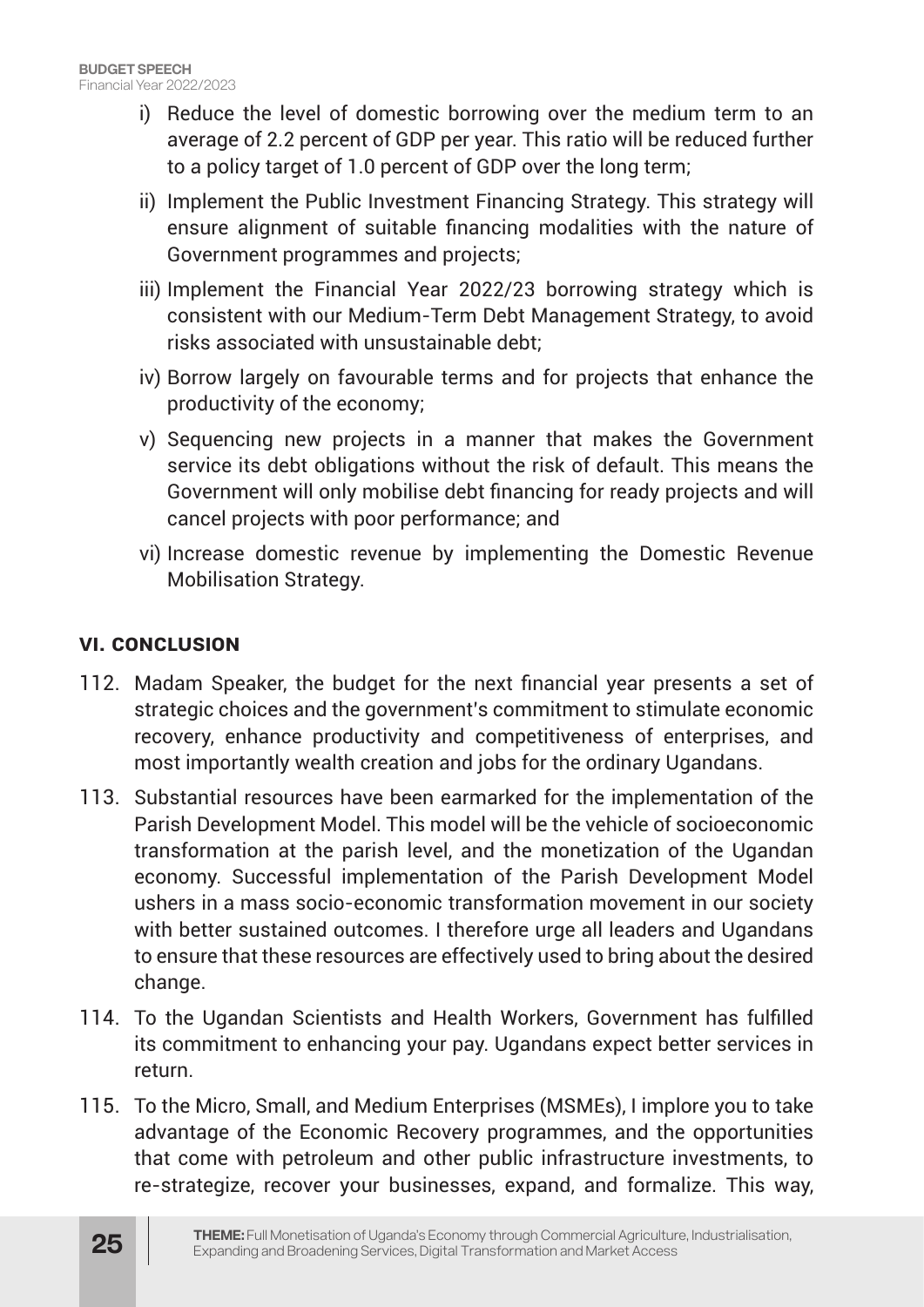you will be able to benefit more from the now bigger EAC market and create decent and better-paying jobs for our young people.

- 116. For the women entrepreneurs, the Grant from the World Bank will support the growth of your enterprises, create better paying jobs and enable you to exploit the opportunities in the economy to enhance your incomes.
- 117. Madam Speaker, in order to improve service delivery, my Ministry together with our budget transparency partners has introduced service excellence awards for the best performing Ministries, Departments and Agencies (MDAs) and Local Governments, as part of the Budget month. At an appropriate time in the near future, H.E the President will present awards of recognition to the best performing MDAs for financial year 2021/22.
- 118. Madam Speaker, I dedicate this Budget to delivering the Ugandan households still in the subsistence to the money economy.

I thank you all for listening. **For God and My Country.**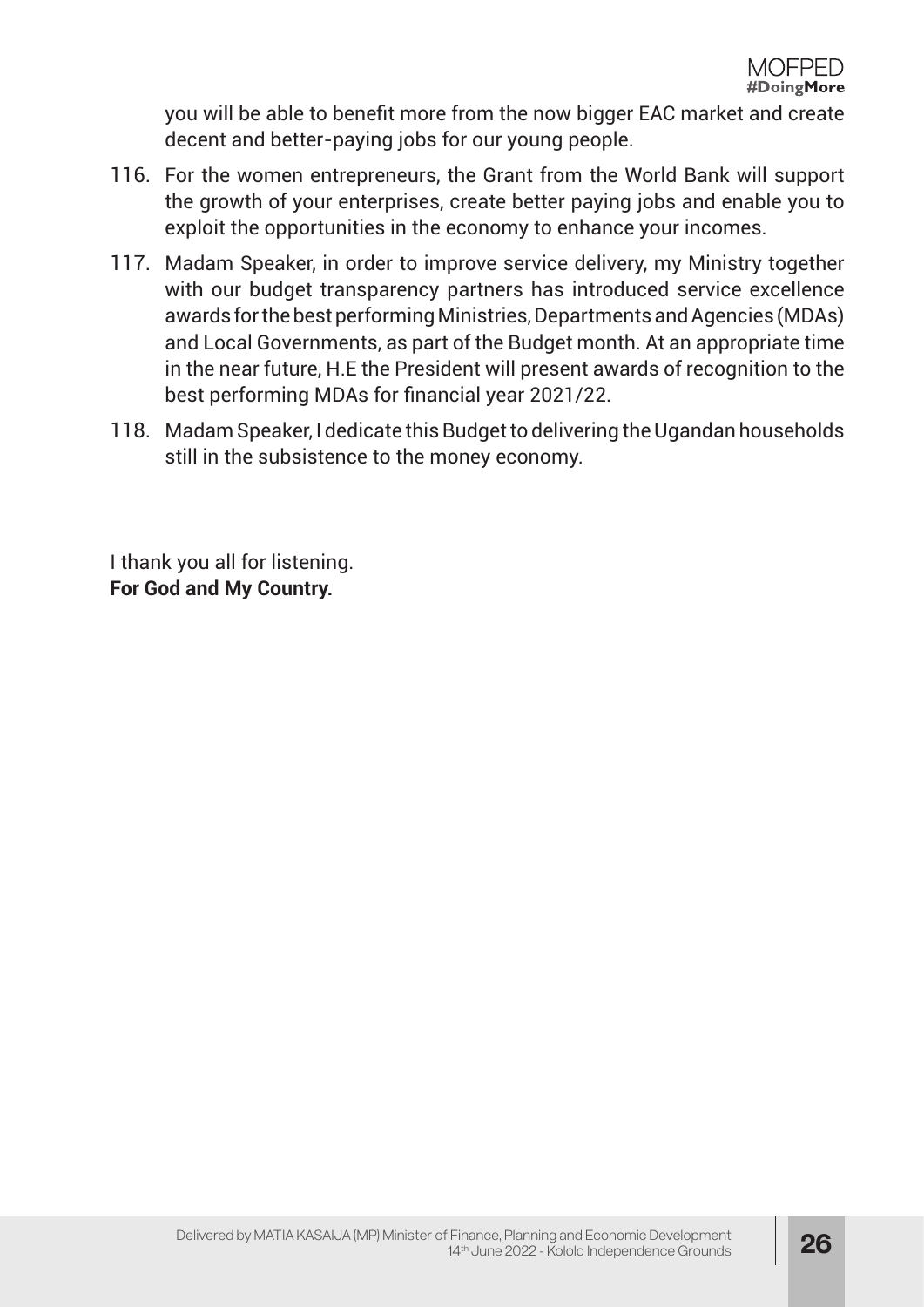#### TABLE 1: FISCAL FRAMEWORK FOR FY 2022 -2023 AND THE MEDIUM TERM

| <b>Projected fiscal operations (Shs bn)</b>   | Proj.<br>Outturn | Proj.    | Proj.            | Proj.        | Proj.          | Proj.        |
|-----------------------------------------------|------------------|----------|------------------|--------------|----------------|--------------|
|                                               | 2021/22          | 2022/23  | 2023/24          | 2024/25      | 2025/26        | 2026/27      |
| Total revenue and grants                      | 23,263           | 27,719   | 31,858           | 36,691       | 45,578         | 53,515       |
| Revenue                                       | 21,486           | 25,551   | 29,908           | 34,801       | 43,935         | 52,158       |
| Tax revenue                                   | 19,941           | 23,755   | 27,848           | 32,413       | 37,680         | 43,672       |
| Non-tax revenue (including AIA)               | 1,545            | 1,796    | 2,061            | 2,337        | 2,624          | 2,917        |
| o/w Appropriation in Aid                      | 729              | 776      | 1,023            | 1,148        | 1,287          | 1,441        |
| Oil revenues (including capital gains tax)    | $\boldsymbol{0}$ | 0        | $\mathbf{0}$     | 51           | 3,630          | 5,569        |
| Grants                                        | 1,778            | 2,169    | 1,950            | 1,891        | 1,643          | 1,357        |
| <b>Budget support</b>                         | 74               | 78       | 39               | 30           | 30             | 0            |
| Project grants                                | 1,703            | 2,090    | 1,911            | 1,861        | 1,613          | 1,357        |
| Expenditures and net lending                  | 35,027           | 37,472   | 41,120           | 44,844       | 51,782         | 60,140       |
| <b>Current expenditures</b>                   | 20,391           | 22,244   | 24,891           | 26,577       | 31,053         | 38,101       |
| Wages and salaries                            | 6,029            | 6,363    | 6,925            | 7,230        | 7,950          | 9,535        |
| Interest payments and commitment fees         | 5,009            | 4,692    | 5,815            | 6,177        | 7,004          | 8,469        |
| Other current spending                        | 9,353            | 11,189   | 12,151           | 13,169       | 16,099         | 20,098       |
| Development expenditures                      | 13,856           | 14,268   | 16,029           | 18,068       | 20,529         | 19,651       |
| External                                      | 5,712            | 6,418    | 8,318            | 9,993        | 10,609         | 8,357        |
| Domestic                                      | 8,144            | 7,850    | 7,711            | 8,075        | 9,920          | 11,294       |
| Net lending and investment                    | 147              | 298      | $\mathbf 0$      | 0            | $\mathbf{0}$   | 887          |
| Contingency fund                              | 0                | 0        | $\overline{0}$   | 0            | $\overline{0}$ | $\Omega$     |
| Other spending (clearance of arrears, etc.)   | 633              | 662      | 200              | 200          | 200            | 1,500        |
|                                               |                  |          |                  |              |                |              |
| Overall balance                               | $-11,763$        | $-9,753$ | $-9,262$         | $-8,153$     | $-6,203$       | $-6,624$     |
| Primary balance                               | $-6,754$         | $-5,061$ | $-3,447$         | $-1,976$     | 801            | 1,844        |
|                                               |                  |          |                  |              |                |              |
| Financing                                     | 11,763           | 9,753    | 9,262            | 8,153        | 6,203          | 6,624        |
| External financing (net)                      | 5,298            | 4,745    | 4,292            | 3,614        | 3,498          | 6,493        |
| Disbursement                                  | 6,961            | 7,157    | 7,632            | 8,132        | 8,996          | 12,933       |
| <b>Budget support</b>                         | 2,849            | 2,531    | 1,225            | 0            | 0              | 5,933        |
| <b>Concessional project loans</b>             | 2,593            | 3,290    | 3,982            | 3,211        | 2,984          | 2,362        |
| Non-concessional borrowing (HPPs)             | 103              | 298      | $\boldsymbol{0}$ | 0            | 0              | $\mathbf 0$  |
| Non-concessional borrowing (other)            | 1,416            | 1,037    | 2,425            | 4,921        | 6,012          | 4,638        |
| Amortisation (-)                              | $-1,663$         | $-2,412$ | $-3,340$         | $-4,518$     | $-5,498$       | $-6,440$     |
| Domestic financing (net)                      | 6,465            | 5,008    | 4,970            | 4,539        | 2,705          | 131          |
| <b>Bank financing</b>                         | 3,969            | 2,520    | 2,229            | 2,015        | 201            | $-1,943$     |
| Bank of Uganda                                | $-7,073$         | $-7,965$ | $-7,834$         | $-8,831$     | $-7,695$       | $-9,410$     |
| o/w: domestic refinancing                     | $-8,547$         | $-8,008$ | $-7,334$         | $-8,331$     | $-5,402$       | $-5,401$     |
| <b>Commercial banks</b>                       | 11,043           | 10,486   | 10,063           | 10,846       | 7,896          | 7,467        |
| o/w: securities for fiscal purposes           | 2,496            | 2,478    | 2,729            | 2,515        | 2,494          | 2,066        |
| o/w: securities for domestic<br>amoritisation | 8,547            | 8,008    | 7,334            | 8,331        | 5,402          | 5,401        |
| Non-Bank financing                            | 2,496            | 2,488    | 2,740            | 2,525        | 2,504          | 2,074        |
| Errors and omissions/gap                      | 0                | 0        | $\mathbf{0}$     | $\mathbf{0}$ | $\mathbf{0}$   | $\mathbf{0}$ |
|                                               |                  |          |                  |              |                |              |
| Memorandum items:                             |                  |          |                  |              |                |              |
| Fiscal deficit (% of GDP)                     |                  |          |                  |              |                |              |
| including grants                              | $-7.3%$          | $-5.4%$  | $-4.5%$          | $-3.6%$      | $-2.4%$        | $-2.3%$      |
| excluding grants                              | $-8.4%$          | $-6.6%$  | $-5.5%$          | $-4.4%$      | $-3.0%$        | $-2.8%$      |
| Expenditure (% of GDP)                        | 21.6%            | 20.7%    | 20.1%            | 19.5%        | 20.1%          | 20.9%        |

**THEME:** Full Monetisation of Uganda's Economy through Commercial Agriculture, Industrialisation, Expanding and Broadening Services, Digital Transformation and Market Access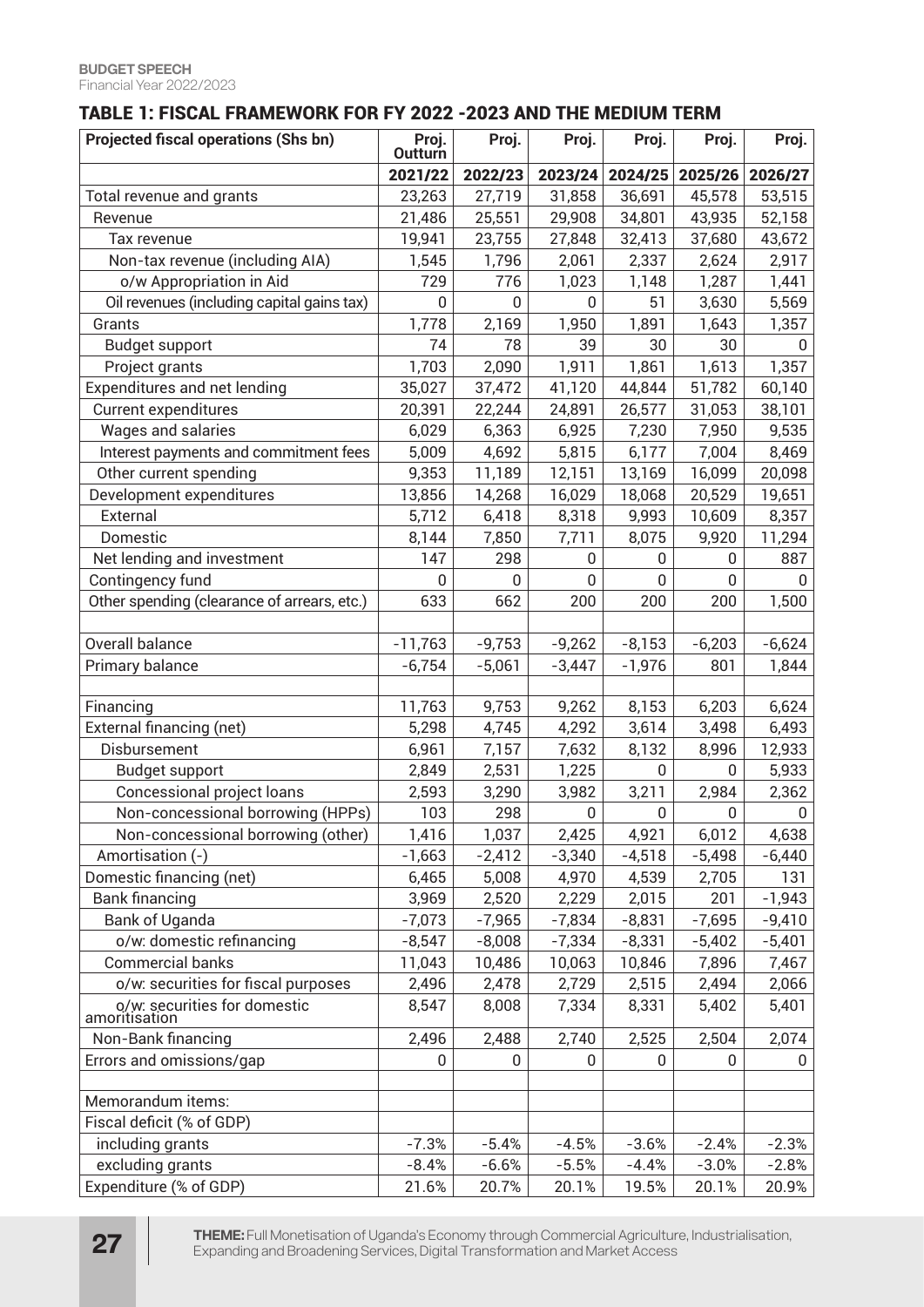#### TABLE 2: SUMMARY OF REVENUE AND EXPENDITURE PROJECTIONS FY 2021-22 AND FY 2022/23 (UGX BN)

| A) RESOURCES (INFLOWS)                           | <b>Budget</b> |        | <b>Budget</b> |        |
|--------------------------------------------------|---------------|--------|---------------|--------|
|                                                  | FY 2021/22    |        | FY 2022/23    |        |
|                                                  | (1)           | %      | (2)           | %      |
| (1) Domestic Resources                           | 25,780.38     | 71.2%  | 30,797.28     | 76.8%  |
| o/w URA Tax Revenue                              | 20,836.95     | 57.5%  | 23,754.95     | 59.2%  |
| o/ w Non Tax Revenue                             | 1,588.42      | 4.4%   | 1,795.89      | 4.5%   |
| o/w Petroleum fund                               | 200.00        | 0.6%   |               | 0.0%   |
| o/w Domestic Financing                           | 2,942.63      | 8.1%   | 5,007.93      | 12.5%  |
| 0/w Other                                        |               |        |               |        |
| o/w Appropriation in Aid/Local Revenue           | 212.4         | 0.6%   | 238.5         | 0.6%   |
|                                                  |               |        |               |        |
| (2) External Resources                           | 10,451.45     | 28.8%  | 9,325.41      | 23.2%  |
| <b>Budget Support</b>                            | 3,583.20      | 9.9%   | 2,609.24      | 6.5%   |
| o/w Grants                                       | 74.94         | 0.2%   | 78.05         | 0.2%   |
| o/w Loans                                        | 3,508.26      | 9.7%   | 2,531.19      | 6.3%   |
| o/w Debt Relief                                  |               | 0.0%   |               | 0.0%   |
|                                                  |               |        |               |        |
| Project Support                                  | 6,868.25      | 19.0%  | 6,716.17      | 16.7%  |
| o/w Grants                                       | 1,349.43      | 3.7%   | 2,090.46      | 5.2%   |
| o/w Loans                                        | 5,518.82      | 15.2%  | 4,625.71      | 11.5%  |
| <b>TOTAL RESOURCES (1+2)</b>                     | 36,231.83     | 100.0% | 40,122.69     | 100.0% |
|                                                  |               |        |               |        |
| * Below the line                                 |               |        |               |        |
| Domestic Debt Re-financing                       | 8,547.0       |        | 8,008.0       |        |
|                                                  |               |        |               |        |
| TOTAL RESOURCE ENVELOPE                          | 44,778.83     |        | 48,130.69     |        |
|                                                  |               |        |               |        |
| <b>B) EXPENDITURE (OUTFLOWS)</b>                 | <b>Budget</b> |        | <b>Budget</b> |        |
|                                                  | FY 2021/22    |        | FY 2022/23    |        |
| <b>Recurrent Expenditure</b>                     | 21,154.05     | 58.7%  | 25,318.20     | 63.5%  |
| o/w Wage                                         | 5,533.06      | 15.4%  | 6,366.88      | 16.0%  |
| o/w Non Wage (excl interest payments)            | 10,923.15     | 30.3%  | 14,259.42     | 35.8%  |
| o/w Statutory Interest Payments                  | 4,697.84      | 13.0%  | 4,691.90      | 11.8%  |
|                                                  |               |        |               |        |
| Development Expenditure                          | 14,865.40     | 41.3%  | 14,565.98     | 36.5%  |
| o/w GoU                                          | 7,997.15      | 22.2%  | 7,849.81      | 19.7%  |
| o/w External Financing                           | 6,868.25      | 19.1%  | 6,716.17      | 16.8%  |
| <b>Total Expenditure</b>                         | 36,019.45     | 100.0% | 39,884.18     | 100.0% |
|                                                  |               |        |               |        |
| Domestic Arrears ** This has been added to NW up | 395.49        |        | 661.95        |        |
| <b>Domestic Arrears ** Devt</b>                  |               |        |               |        |
| Armotisation ** This has been added to NW up     | 1,786.91      |        | 2,412.21      |        |
| <b>Taxes</b>                                     |               |        |               |        |
| Domestic Debt Re-financing                       | 8,547.00      |        | 8,008.00      |        |
| o/w Appropriation in Aid/Local Revenue           | 212.38        |        | 238.52        |        |
| <b>Grand Total Including Redemptions</b>         | 44,778.83     |        | 48,130.69     |        |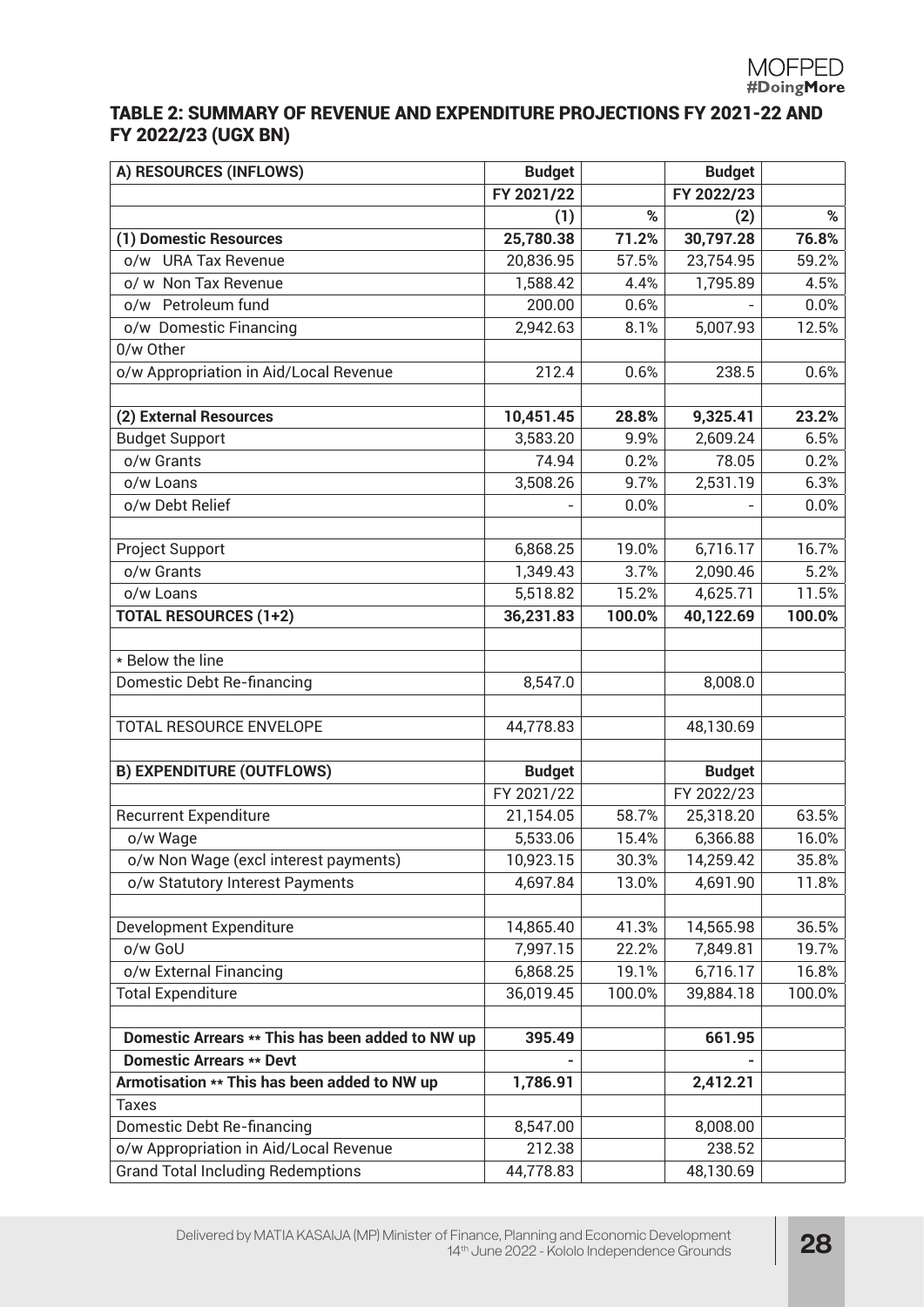#### TABLE 3 - SUMMARY OF BUDGET BY PROGRAMME FY 2022/2023 (USHS)

| PROGRAMME ALLOCATIONS                                               | GoU      | <b>External</b>          | <b>Total</b> | $\%$   |
|---------------------------------------------------------------------|----------|--------------------------|--------------|--------|
| Human Capital Development                                           | 6,877.3  | 2,222.5                  | 9,099.8      | 28.3%  |
| <b>Governance &amp; Security</b>                                    | 6,700.9  | 470.5                    | 7,171.4      | 22.3%  |
| Integrated Transport Infrastructure & Services                      | 2,891.2  | 1,409.4                  | 4,300.6      | 13.4%  |
| <b>Private Sector Dev't</b>                                         | 1,582.6  | 71.4                     | 1,653.9      | 5.1%   |
| Sustainable Energy Dev't                                            | 542.6    | 1,030.9                  | 1,573.5      | 4.9%   |
| Agro-Industrialisation                                              | 904.4    | 545.4                    | 1,449.8      | 4.5%   |
| Development Plan Implementation                                     | 1,165.5  | 28.0                     | 1,193.4      | 3.7%   |
| <b>Regional Dev't</b>                                               | 1,085.8  | 71.7                     | 1,157.5      | 3.6%   |
| Legislation, Oversight & Representation                             | 915.1    |                          | 915.1        | 2.8%   |
| Sustainable Dev't of Petroleum Resources                            | 871.7    |                          | 871.7        | 2.7%   |
| Climate Change, Natural Resource, Environment & Water<br>Management | 342.7    | 285.4                    | 628.1        | 2.0%   |
| Manufacturing                                                       | 197.7    | 221.3                    | 418.9        | 1.3%   |
| <b>Administration of Justice</b>                                    | 400.0    |                          | 400.0        | 1.2%   |
| <b>Sustainable Urbanisation &amp; Housing</b>                       | 70.2     | 304.4                    | 374.6        | 1.2%   |
| Innovation, Technology Dev't & Transfer                             | 230.2    | 44.3                     | 274.4        | 0.9%   |
| <b>Public Sector Transformation</b>                                 | 208.4    | $\overline{\phantom{0}}$ | 208.4        | 0.6%   |
| <b>Tourism Dev't</b>                                                | 194.7    | $\overline{a}$           | 194.7        | 0.6%   |
| <b>Digital Transformation</b>                                       | 120.5    | 3.7                      | 124.2        | 0.4%   |
| <b>Community Mobilisation &amp; Mindset Change</b>                  | 75.0     |                          | 75.0         | 0.2%   |
| <b>Mineral Development</b>                                          | 25.6     | 7.4                      | 33.0         | 0.1%   |
| <b>SUB TOTAL</b>                                                    | 25,402.0 | 6,716.2                  | 32,118.1     | 100.0% |
|                                                                     |          |                          |              |        |
| ** Memo Items                                                       |          |                          |              |        |
| <b>Domestic Refinancing</b>                                         |          |                          | 8,008.0      |        |
| <b>Interest Payments</b>                                            |          |                          | 4,691.9      |        |
| <b>External Debt Repayments (Amortization)</b>                      |          |                          | 2,412.2      |        |
| <b>Domestic Arrears</b>                                             |          |                          | 661.9        |        |
| Appropriation in Aid/Local Revenue                                  |          |                          | 238.5        |        |
| <b>GRAND TOTAL</b>                                                  |          |                          | 48,130.7     |        |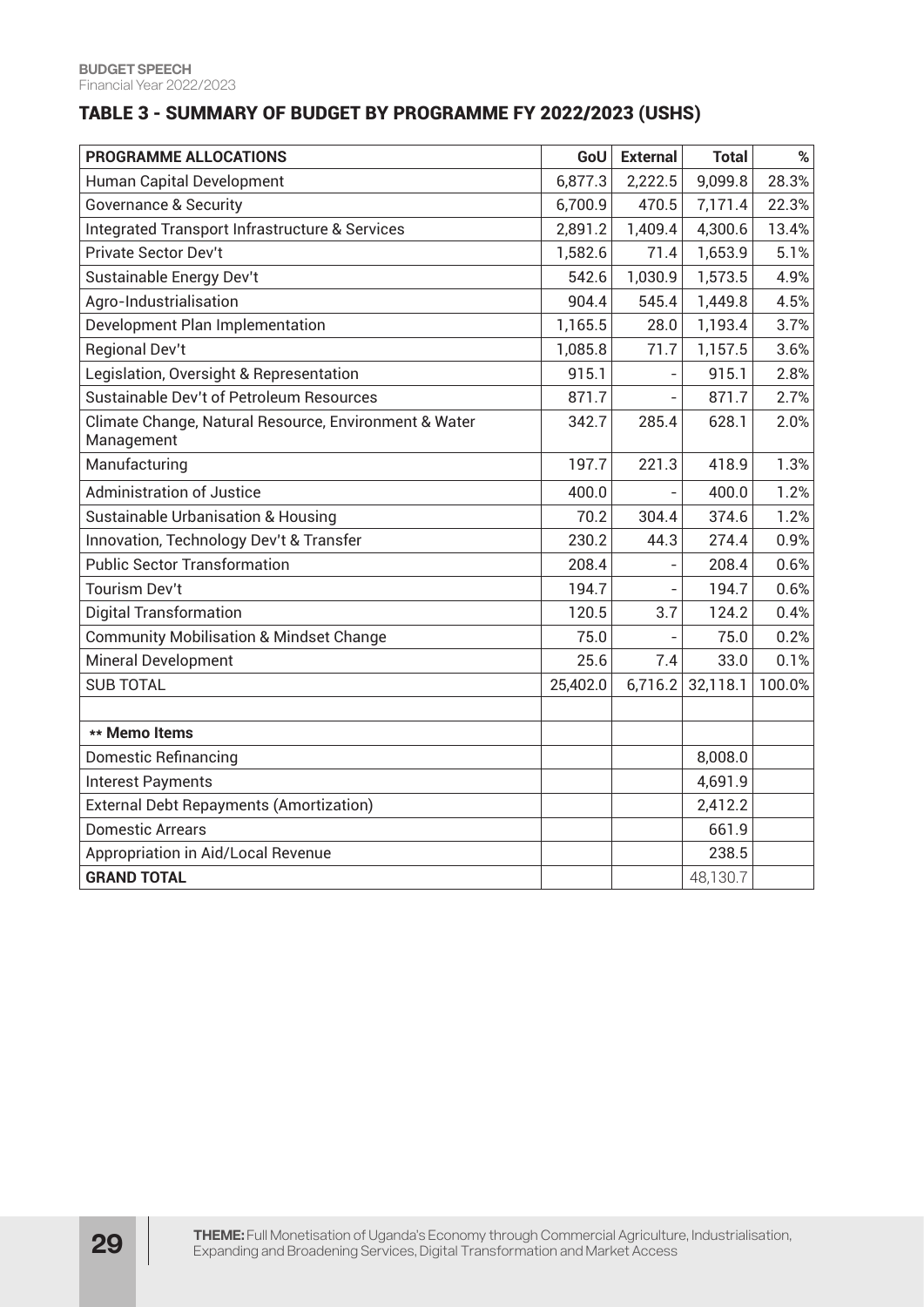# TABLE 4 - BUDGET FY 2022/2023 TABLE 4 - BUDGET FY 2022/2023

|                |                                                            |              |                |                 | FY 2021/22 Approved Budget |             |               |              |                  |                 | FY 2022/23 Budget Estimates |                  |                |
|----------------|------------------------------------------------------------|--------------|----------------|-----------------|----------------------------|-------------|---------------|--------------|------------------|-----------------|-----------------------------|------------------|----------------|
|                |                                                            |              |                |                 |                            | Total excl  | Total<br>Incl |              |                  |                 |                             | excl<br>Total    | <b>Total</b>   |
|                | PROGRAMME/<br>VOTE                                         | Wage         | Wage<br>Non-   | <b>Domestic</b> | External                   | External    | External      | <b>Wage</b>  | Wage<br>Non-     | <b>Domestic</b> | External                    | External         | External       |
|                |                                                            |              | Recurrent      | Dev             | Financing                  | Financing   |               |              | Recurrent        | <b>Dev</b>      | Financing                   | Financing        |                |
|                | AGRO-INDUSTRIALISATION                                     |              |                |                 |                            |             |               |              |                  |                 |                             |                  |                |
| 010            | Industry & Fisheries<br>Agriculture, Animal<br>Ministry of | 13.21        | 36.26          | 105.76          | 392.46                     | 155.24      | 547.70        | 19.41        | 36.43            | 131.76          | 376.78                      | 187.60           | 564.39         |
| $\overline{0}$ | Ministry of Local<br>Government                            | $\mathsf I$  | $\mathsf I$    |                 | $\mathsf I$                | $\mathsf I$ | $\mathsf I$   | 0.12         | 0.17             | <b>1.50</b>     | 47.45                       | 1.79             | 49.23          |
| $\frac{5}{10}$ | Ministry of Trade,<br>Cooperatives<br>Industry and         | $\mathbf{I}$ | $\mathsf I$    |                 | $\mathsf I$                | $\mathsf I$ | $\mathsf I$   | $\mathsf I$  | 10.15            | $\mathsf I$     | $\mathsf I$                 | 10.15            | 10.15          |
| 019            | and Environment<br>Ministry of Water                       | 0.48         | 0.04           | 110.06          | 54.32                      | 110.58      | 164.89        | 0.48         | 0.04             | 83.31           | 121.21                      | 83.83            | 205.04         |
| 021            | East African Community                                     | 717          | 0.23           |                 | $\mathbf I$                | 0.40        | 0.40          | $\mathbf{I}$ | 0.25             | $\mathbf I$     | -1                          | 0.25             | 0.25           |
| 108            | National Planning<br>Authority                             | $\mathsf I$  | $\mathsf I$    |                 | 1                          | L           | $\mathsf I$   | 1            | 0.94             | $\mathsf I$     | $\mathsf{I}$                | 0.94             | 0.94           |
| 121            | Dairy Development<br>Authority                             | 4.98         | 5.50           | $-1.15$         | $\mathsf I$                | 11.62       | 11.62         | 4.22         | 6.47             | 6.55            | $\mathbb{L}$                | 17.24            | 17.24          |
| 122            | Kampala Capital<br>City Authority                          | 0.20         | 2.19           |                 | $\mathsf I$                | 2.39        | 2.39          | $\mathbf{I}$ | 85<br>Ö          | 6.33            | $\mathbf{I}$                | 7.19             | 7.19           |
| 125            | Genetic Res. Centre<br>and Data Bank<br>National Animal    | 4.64         | 6.33           | 61.34           | $\mathsf I$                | 72.31       | 72.31         | 5.74         | 5.46             | 81.97           | $\mathsf I$                 | 93.17            | 93.17          |
| 138            | Uganda Investment<br>Authority (UIA)                       | $\mathbf I$  | $\overline{1}$ |                 | $\mathsf I$                | $\mathsf I$ | $\mathbf{I}$  | $\mathsf I$  | $\overline{1}$   | $\mathsf I$     | $\mathsf I$                 | Τ.               | $\mathsf I$    |
| 142            | National Agricultural<br>Research Organisation             | 34.23        | 24.60          | 51.47           | $\mathsf I$                | 110.31      | 110.31        | 38.81        | 29.40            | 48.58           | $\mathsf I$                 | 116.78           | 116.78         |
| 152            | <b>NAADS Secretariat</b>                                   | 2.18         | 3.16           | 99.15           | $\mathsf I$                | 104.49      | 104.49        | 2.18         | 42.64            | 13.24           | $\mathbf{I}$                | 58.06            | 58.06          |
| 154            | Uganda National<br>Bureau of Standards                     | $\mathbf I$  | $\sf I$        |                 | $\sf I$                    | $\mathsf I$ | $\mathsf I$   | $\sf I$      | $\overline{111}$ | $\mathsf I$     | $\mathsf I$                 | $\overline{1}$ . | $\overline{=}$ |

Delivered by MATIA KASAIJA (MP) Minister of Finance, Planning and Economic Development 14th June 2022 - Kololo Independence Grounds **30**

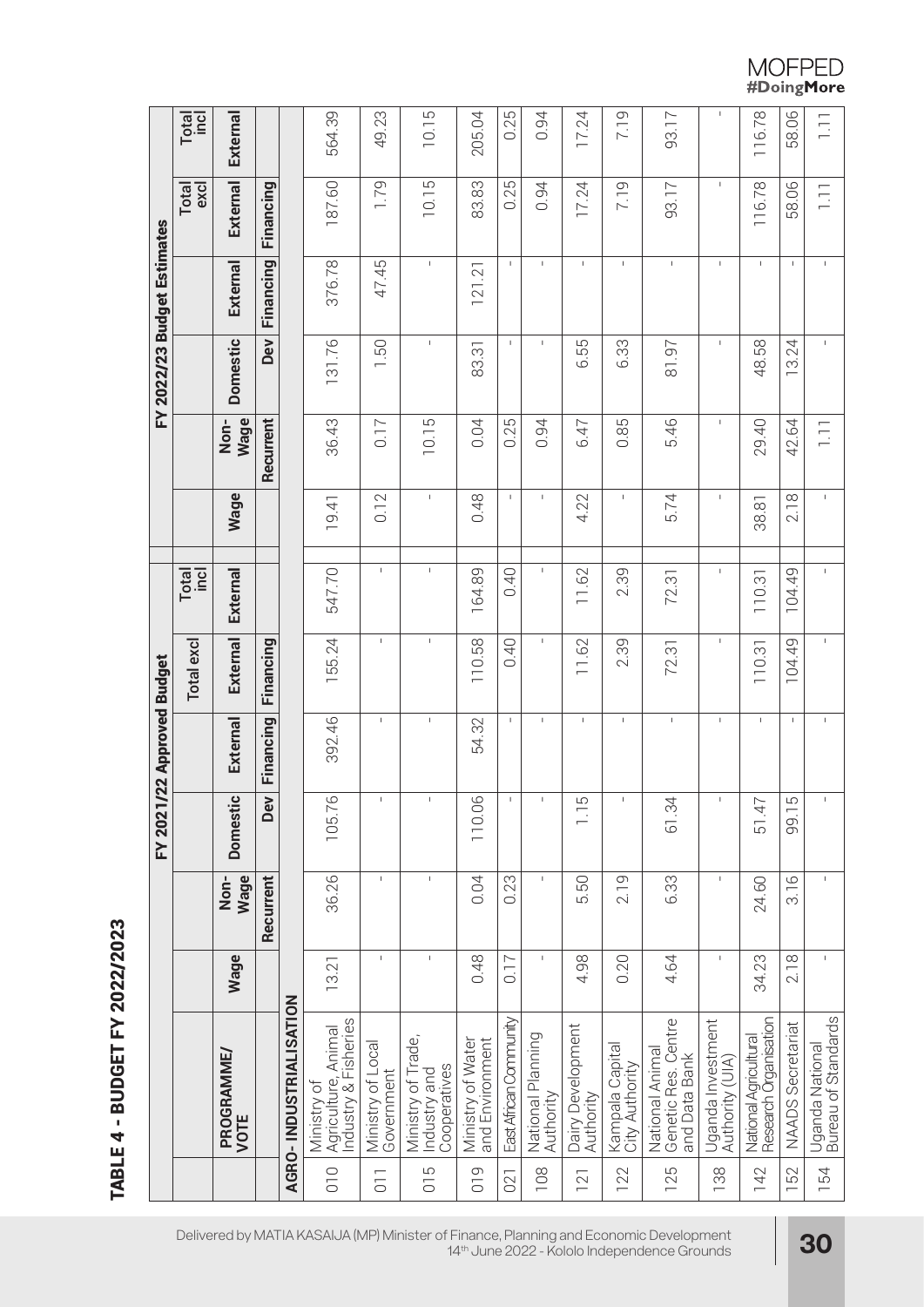| 7.73                                         | 64.94                                     | $\mathbf{I}$                   | 8.10            | 245.49                       | 1,449.81                             |                            | 31.02               | 1.89                           | Ï                                    | $\mathbf{I}$                   | 0.05            | 32.95                           |                                             | 720.35                                                                                                                                                                         | $\mathbf{I}$                           | 87.34               | 63.72                            | $\mathbf{I}$                   |
|----------------------------------------------|-------------------------------------------|--------------------------------|-----------------|------------------------------|--------------------------------------|----------------------------|---------------------|--------------------------------|--------------------------------------|--------------------------------|-----------------|---------------------------------|---------------------------------------------|--------------------------------------------------------------------------------------------------------------------------------------------------------------------------------|----------------------------------------|---------------------|----------------------------------|--------------------------------|
| 7.73                                         | 64.94                                     | $\mathsf I$                    | 8.10            | 245.49                       | 904.37                               |                            | 23.64               | 1.89                           | $\mathbf I$                          | $\mathbf{I}$                   | 0.05            | 25.58                           |                                             | 720.35                                                                                                                                                                         | $\mathsf I$                            | 87.34               | 63.72                            |                                |
| $\mathsf I$                                  | $\mathbf{I}$                              | $\mathbf{I}$                   | $\mathbb{L}$    | $\mathsf I$                  | 545.44                               |                            | 7.38                | $\mathsf I$                    | $\mathbf I$                          | $\mathbf{I}$                   | $\mathbf{I}$    | 7.38                            |                                             | $\mathsf{I}$                                                                                                                                                                   | $\mathbf{I}$                           | $\mathsf I$         | $\mathbf{I}$                     |                                |
| 1.93                                         | 4.27                                      | $\mathsf I$                    | $\mathbf{I}$    | 80.50                        | 459.94                               |                            | 17.42               | $\mathsf I$                    | $\mathsf I$                          | $\mathbf{I}$                   | $\mathsf I$     | 17.42                           |                                             | $\mathsf I$                                                                                                                                                                    | $\mathsf I$                            | 83.02               | 13.65                            |                                |
| 3.79                                         | 50.54                                     | $\mathsf I$                    | $\frac{0}{8}$   | 44.27                        | 240.61                               |                            | 6.22                | 1.89                           | $\mathbf I$                          |                                | 0.05            | 8.16                            |                                             | 720.35                                                                                                                                                                         | $\mathsf I$                            | 4.32                | 21.35                            |                                |
| 2.01                                         | 10.13                                     | $\mathsf I$                    | $\mathsf I$     | 120.73                       | 203.82                               |                            | $\mathbb{I}$        | $\mathbf{I}$                   | $\overline{1}$                       | $\mathbf{I}$                   | $\mathbf{I}$    | 1                               |                                             | $\mathbf{I}$                                                                                                                                                                   | $\mathsf I$                            | $\mathsf I$         | 28.72                            |                                |
| 8.04                                         | 86.86                                     | $\mathbf{I}$                   | $\mathbf{I}$    | 356.69                       | 1,465.71                             |                            | 48.98               | $\mathbf{I}$                   | J.                                   |                                | $\mathbf{I}$    | 48.98                           |                                             | $\mathsf I$                                                                                                                                                                    | I                                      | 49.34               | 53.02                            |                                |
| 8.04                                         | 86.86                                     | $\mathsf I$                    | $\mathbf{I}$    | 356.69                       | 1,018.94                             |                            | 28.67               | $\mathbf{I}$                   | $\mathbb{I}$                         | $\mathsf I$                    | $\mathbf I$     | 28.67                           |                                             | $\mathsf I$                                                                                                                                                                    | $\mathsf I$                            | 49.34               | 53.02                            |                                |
| $\mathsf I$                                  | $\mathsf I$                               | $\mathbf{I}$                   | $\mathsf I$     | $\mathsf I$                  | 446.78                               |                            | 20.31               | $\mathsf I$                    | $\mathbf I$                          | $\mathbf{I}$                   | $\mathbf I$     | 20.31                           | CES                                         | $\mathsf I$                                                                                                                                                                    | $\mathbf{I}$                           | $\mathsf I$         | $\mathbf{I}$                     |                                |
| 4.2                                          | 3.06                                      |                                |                 | 77.79                        | 514.00                               |                            | 45<br>22.           |                                |                                      |                                |                 | 22.45                           |                                             |                                                                                                                                                                                |                                        | 45.02               | 0.93                             |                                |
| 1.82                                         | 73.67                                     | $\mathbf{I}$                   | $\mathbf{I}$    | 198.45                       | 352.25                               |                            | 6.22                | $\mathsf I$                    | $\mathsf I$                          | $\mathbf{I}$                   | $\mathsf I$     | 6.22                            |                                             | $\mathsf I$                                                                                                                                                                    | $\mathbf{I}$                           | 4.32                | 26<br>$\infty$                   |                                |
| 2.01                                         | 10.13                                     | $\mathsf I$                    | $\mathbf{1}$    | 80.45                        | 152.69                               |                            | $\mathsf{I}$        | $\mathsf I$                    | $\mathsf I$                          | $\mathbf{I}$                   | $\mathsf I$     | $\mathbf I$                     |                                             | $\mathbf{I}$                                                                                                                                                                   | $\mathsf I$                            | $\mathbf{I}$        | 23.83                            |                                |
| Uganda Cotton<br>Development<br>Organisation | Uganda Coffee<br>Development<br>Authority | Uganda Free Zones<br>Authority | Missions Abroad | 601-999 Local<br>Governments | INDUSTRIALISATION<br>SUB-TOTAL AGRO- | <b>MINERAL DEVELOPMENT</b> | Energy and Minerals | National Planning<br>Authority | Uganda Investment<br>Authority (UIA) | Uganda Free Zones<br>Authority | Missions Abroad | SUB-TOTAL ENERGY<br>DEVELOPMENT | SUSTAINABLE DEVELOPMENT OF PETROLEUM RESOUR | Ministry of Finance,<br> Planning &<br>  Economic Dev.                                                                                                                         | Ministry of<br>Education and<br>Sports | Energy and Minerals | Petroleum Authority<br>of Uganda | Uganda Free Zones<br>Authority |
| 155                                          | 160                                       | 161                            | 500             | <b>GOT</b>                   |                                      |                            | $\overline{017}$    | 108                            | 138                                  | 161                            | 500             |                                 |                                             | 008                                                                                                                                                                            | 013                                    | 710                 | 89                               | 161                            |
| 31                                           |                                           |                                |                 |                              |                                      |                            |                     |                                |                                      |                                |                 |                                 |                                             | THEME: Full Monetisation of Uganda's Economy through Commercial Agriculture, Industrialisation,<br>Expanding and Broadening Services, Digital Transformation and Market Access |                                        |                     |                                  |                                |

#### **BUDGET SPEECH**

Financial Year 2022/2023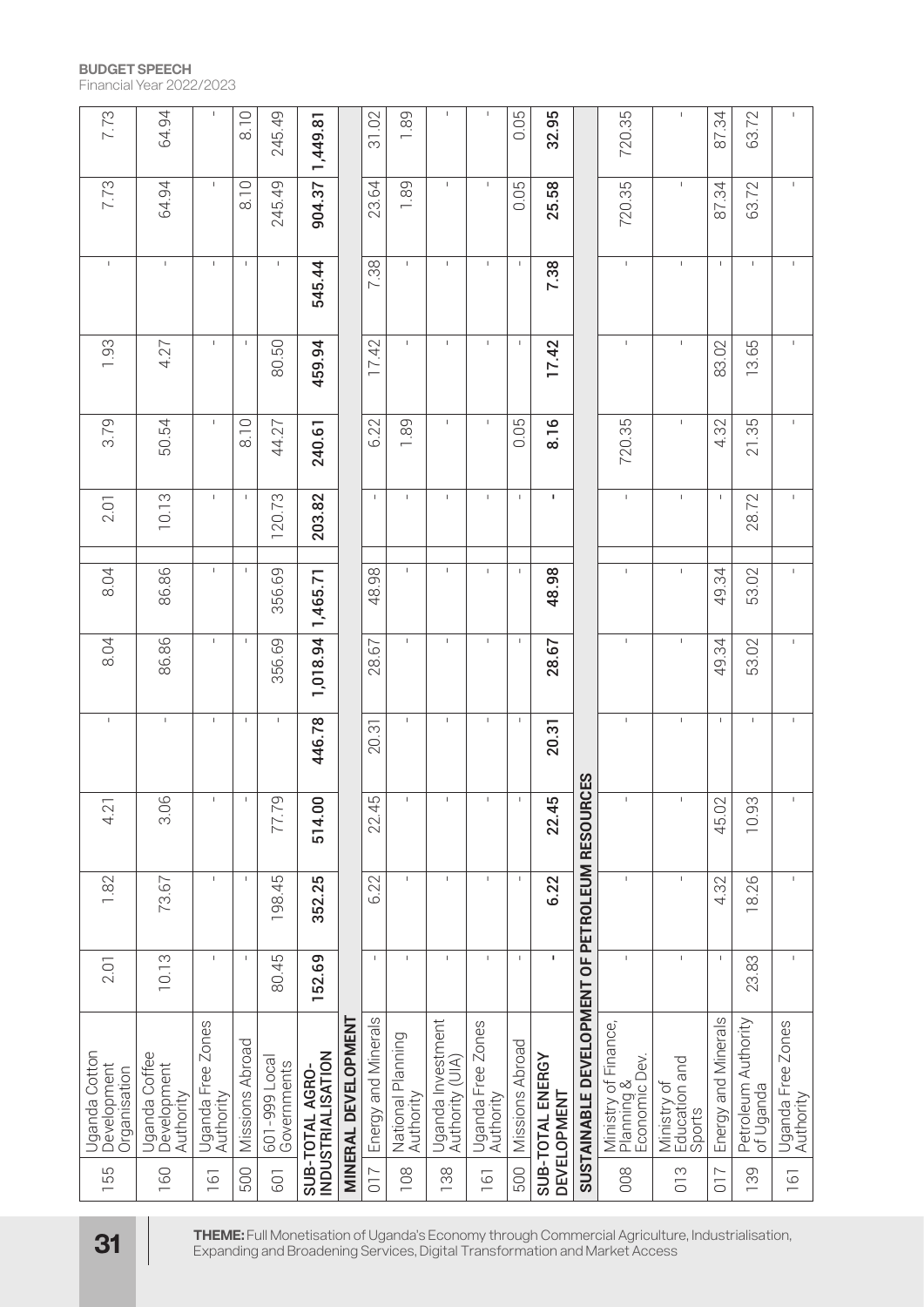$\begin{array}{c} \text{MOFPED} \\ \text{\#DoingMore} \end{array}$ 

| 500             | Missions Abroad                                                    | $\mathsf I$  | $\mathbf{I}$      | $\mathbf I$                | $\mathbf{I}$ | $\mathsf I$ | $\mathsf{I}$ | $\mathsf I$                    | 0.31        | $\mathsf I$  | $\mathsf I$  | 0.31        | 0.31        |
|-----------------|--------------------------------------------------------------------|--------------|-------------------|----------------------------|--------------|-------------|--------------|--------------------------------|-------------|--------------|--------------|-------------|-------------|
|                 | PETROLEUM RESOURCES<br>SUB-TOTAL SUSTAINABLE<br>DEVELOPMENT OF     | 23.83        | 22.58             | 55.95                      | $\mathbf I$  | 102.36      | 102.36       | 28.72                          | 746.32      | 96.67        | $\mathbf{I}$ | 871.72      | 871.72      |
|                 | TOURISM DEVELOPMENT                                                |              |                   |                            |              |             |              |                                |             |              |              |             |             |
| 022             | Tourism, Wildlife<br>and Antiquities                               | 3.52         | 141.59            | 4<br>16.1                  | $\mathsf I$  | 161.26      | 161.26       | 2.37                           | 51.93       | 11.85        | $\mathbf{I}$ | 166.14      | 166.14      |
| 117             | Uganda Tourism<br>Board                                            | 1.86         | 15.69             | 9<br>$\overline{\bigcirc}$ | $\mathsf I$  | 17.70       | 17.70        | 96<br>$\overline{\phantom{0}}$ | 21.89       | 0.09         | $\mathsf{I}$ | 23.84       | 23.84       |
| 122             | Kampala Capital<br>City Authority                                  | $\mathbf{I}$ | $\mathsf I$       | $\mathsf I$                | $\mathsf I$  | $\mathsf I$ | $\mathsf I$  | $\mathsf I$                    | 0.09        | $\mathsf I$  | $\mathsf I$  | 0.09        | 0.09        |
| 138             | Uganda Investment<br>Authority (UIA)                               | $\mathbf{I}$ | $\mathsf I$       | $\mathsf I$                | $\mathsf I$  | $\mathsf I$ | 1            | $\mathbb{L}$                   | $\mathsf I$ | $\mathsf I$  | $\mathsf I$  | $\mathsf I$ | $\mathbf I$ |
| 500             | Missions Abroad                                                    | $\mathbf{I}$ | -1                | $\mathsf I$                | -1           | -1          | $\mathbf{I}$ | -1                             | 4.60        | $\mathbf I$  | $\mathsf I$  | 4.60        | 4.60        |
|                 | SUB-TOTAL TOURISM<br><b>DEVELOPMENT</b>                            | 5.38         | 157.28            | 16.30                      | $\mathbf{I}$ | 178.96      | 178.96       | 4.23                           | 178.51      | 11.94        | $\mathbf{I}$ | 194.68      | 194.68      |
|                 | CLIMATE CHANGE, NATURAL RESOURCE, ENVIRONNENT AND WATER MANAGEMENT |              |                   |                            |              |             |              |                                |             |              |              |             |             |
| 003             | Office of the Prime<br>Minister                                    | 0.34         | 2.66              | 10.81                      | $\mathbb{L}$ | 13.81       | 13.81        | 0.34                           | 2.66        | 10.81        | $\mathbb{I}$ | 13.81       | 13.81       |
| $\overline{10}$ | Ministry of Local<br>Government                                    | $\sf I$      | $\mathsf I$       | $\mathsf I$                | $\mathsf I$  | $\mathsf I$ | $\mathsf I$  | $\mathbf{I}$                   | $\mathbf I$ | 0.30         | 17.41        | 0.30        | 17.71       |
| 012             | Ministry of Lands,<br>Housing & Urban<br>Development               | 6.20         | 10.91             | 3.67                       | 21.54        | 20.77       | 42.31        | 8.71                           | 10.09       | 12.67        | 92.19        | 31.47       | 123.66      |
| $\frac{1}{2}$   | Ministry of Water<br>and Environment                               | 8.36         | 17.02             | 81.92                      | 177.43       | 107.29      | 284.72       | 10.93                          | 12.98       | 60.21        | 175.81       | 84.12       | 259.93      |
| 108             | National Planning<br>Authority                                     | $\mathsf I$  | $\mathsf I$       | $\mathsf{I}$               | 1            | 1           | $\mathsf I$  | $\mathbb{L}$                   | 0.10        | $\mathbb{L}$ | $\mathsf{L}$ | 0.10        | 0.10        |
| 122             | Kampala Capital<br>City Authority                                  | 9.37         | 10.48             | $\mathsf I$                | $\mathsf{I}$ | 19.85       | 19.85        | $\mathbb T$                    | 20.21       | 0.34         | $\mathsf{I}$ | 20.56       | 20.56       |
| 150             | Management<br>Environment<br>Authority<br>National                 | 6.72         | 10.17             | 0.99                       | $\mathsf I$  | 17.88       | 17.88        | 6.72                           | 8.97        | 3.25         | $\mathsf I$  | 18.94       | 18.94       |
| 156             | Uganda Land<br>Commission                                          | 0.90         | $\frac{100}{100}$ | 38.81                      | $\mathbb{L}$ | 40.71       | 40.71        | 1.06                           | 0.93        | 29.67        | $\mathbb{L}$ | 31.66       | 31.66       |

Delivered by MATIA KASAIJA (MP) Minister of Finance, Planning and Economic Development 14th June 2022 - Kololo Independence Grounds **32**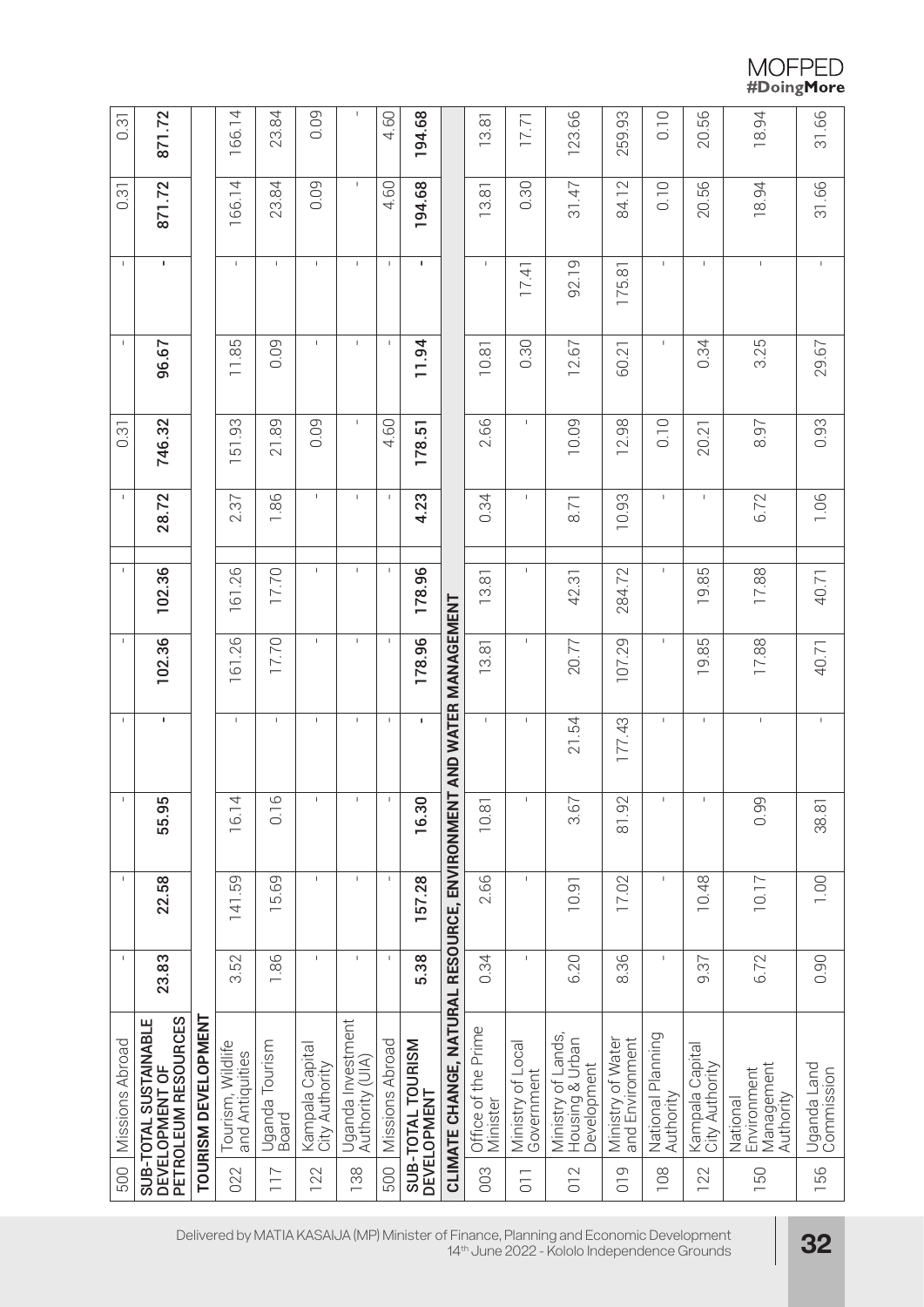#### **BUDGET SPEECH**

Financial Year 2022/2023

| 29.24                          | 17.66                                          | 0.05            | 94.84                        | 628.14                                                                                                                                                                         |                            | 1,510.28                                            | 1.97                                               | 1.73                      | $\mathbf{I}$                                                    | 0.25                           | 6.67                                   | 0.49                                                 | 1.32         | 35.94                                  | 8.43                             |
|--------------------------------|------------------------------------------------|-----------------|------------------------------|--------------------------------------------------------------------------------------------------------------------------------------------------------------------------------|----------------------------|-----------------------------------------------------|----------------------------------------------------|---------------------------|-----------------------------------------------------------------|--------------------------------|----------------------------------------|------------------------------------------------------|--------------|----------------------------------------|----------------------------------|
| 29.24                          | 17.66                                          | 0.05            | 94.84                        | 342.74                                                                                                                                                                         |                            | 1,438.93                                            | 1.97                                               | 1.73                      | Τ.                                                              | 0.25                           | 6.67                                   | 0.49                                                 | 1.32         | 35.94                                  | 8.43                             |
| $\mathsf{I}$                   | $\mathsf I$                                    | $\mathbf{I}$    | $\mathsf I$                  | 285.40                                                                                                                                                                         |                            | 71.35                                               | $\mathsf I$                                        | $\mathbf{I}$              | $\mathbf{I}$                                                    | $\mathsf I$                    | $\overline{1}$                         | $\overline{1}$                                       | $\mathbf{I}$ | $\mathbf{I}$                           | $\mathbf{I}$                     |
| 5.65                           | 6.56                                           | $\mathsf I$     | 79.34                        | 208.79                                                                                                                                                                         |                            | 7.10                                                | $\mathsf I$                                        | $\mathsf I$               | $\mathsf I$                                                     | $\mathsf I$                    | $\mathsf I$                            | $\mathbf I$                                          | $\mathsf I$  | 4.59                                   | 0.03                             |
| 15.32                          | 3.69                                           | 0.05            | 15.50                        | 90.51                                                                                                                                                                          |                            | 1,431.52                                            | 0.99                                               | 1.73                      | $\mathbb{I}$                                                    | 0.25                           | 2.32                                   | 0.49                                                 | 0.38         | 7.49                                   | 5.83                             |
| 8.27                           | 7.41                                           | $\mathsf I$     | $\mathsf I$                  | 43.44                                                                                                                                                                          |                            | 0.30                                                | 0.97                                               | $\mathsf{I}$              | $\mathbf{I}$                                                    | $\mathsf I$                    | 4.35                                   | $\mathsf I$                                          | 0.94         | 23.86                                  | 2.56                             |
| 36.88                          | 25.75                                          | $\mathbf{I}$    | 95.25                        | 577.16                                                                                                                                                                         |                            | 402.86                                              | 12.46                                              | 0.37                      | $\mathsf I$                                                     | $\mathsf I$                    | 3.57                                   | $\mathsf I$                                          | 1.32         | 65.04                                  | 6.54                             |
| 36.88                          | 25.75                                          | $\mathsf I$     | 95.25                        | 378.19                                                                                                                                                                         |                            | 324.06                                              | 2.07                                               | 0.37                      | $\mathbb{I}$                                                    | $\mathsf I$                    | 3.57                                   | $\mathsf I$                                          | 1.32         | 65.04                                  | 6.54                             |
| $\mathsf{L}$                   | $\mathsf I$                                    | $\mathsf I$     | $\mathbf I$                  | 198.97                                                                                                                                                                         |                            | 78.80                                               | 10.40                                              | $\mathsf I$               | $\mathbf{I}$                                                    | $\mathbf{I}$                   | $\overline{1}$                         | J.                                                   | $\mathsf I$  | $\mathsf I$                            | $\mathbf{I}$                     |
| 12.88                          | 14.2C                                          |                 | 79.75                        | 243.03                                                                                                                                                                         |                            | 4.59                                                |                                                    |                           |                                                                 |                                |                                        |                                                      |              | 7.65                                   | 0.06                             |
| 15.73                          | 4.14                                           | $\mathsf I$     | 15.50                        | 87.60                                                                                                                                                                          |                            | 319.10                                              | 1.09                                               | 0.27                      | $\mathsf I$                                                     | $\mathsf I$                    | 0.45                                   | $\overline{1}$                                       | 0.38         | 36.04                                  | 5.23                             |
| 8.27                           | 7.41                                           | $\mathsf I$     | $\mathsf I$                  | 47.55                                                                                                                                                                          |                            | 0.37                                                | 0.97                                               | 0.10                      | $\mathsf I$                                                     | $\mathsf I$                    | 3.12                                   | $\overline{1}$                                       | 0.94         | 36.<br>$\overline{2}$                  | 1.26                             |
| National Forestry<br>Authority | Uganda National<br>Meteorological<br>Authority | Missions Abroad | 601-999 Local<br>Governments | WATER MANAGEMENT<br>NATURAL RESOURCE,<br>ENVIRONMENT AND<br>CLIMATE CHANGE,<br>SUB-TOTAL                                                                                       | PRIVATE SECTOR DEVELOPMENT | Ministry of Finance,<br>Planning &<br>Economic Dev. | Ministry of Trade,<br>Cooperatives<br>Industry and | East African<br>Community | Ministry of Kampala<br>Metropolitan Affairs<br>Capital City and | National Planning<br>Authority | Uganda Registration<br>Services Bureau | National Lotteries<br>and Gaming<br>Regulatory Board | PPDA         | Bureau of Standards<br>Uganda National | Uganda Export<br>Promotion Board |
| 57<br>$\overline{\phantom{0}}$ | <b>109</b>                                     | <b>500</b>      | 606                          |                                                                                                                                                                                |                            | 008                                                 | $\frac{5}{10}$                                     | 021                       | 023                                                             | 108                            | $\frac{10}{10}$                        | 123                                                  | 53           | 54                                     | 136                              |
| <b>33</b>                      |                                                |                 |                              | THEME: Full Monetisation of Uganda's Economy through Commercial Agriculture, Industrialisation,<br>Expanding and Broadening Services, Digital Transformation and Market Access |                            |                                                     |                                                    |                           |                                                                 |                                |                                        |                                                      |              |                                        |                                  |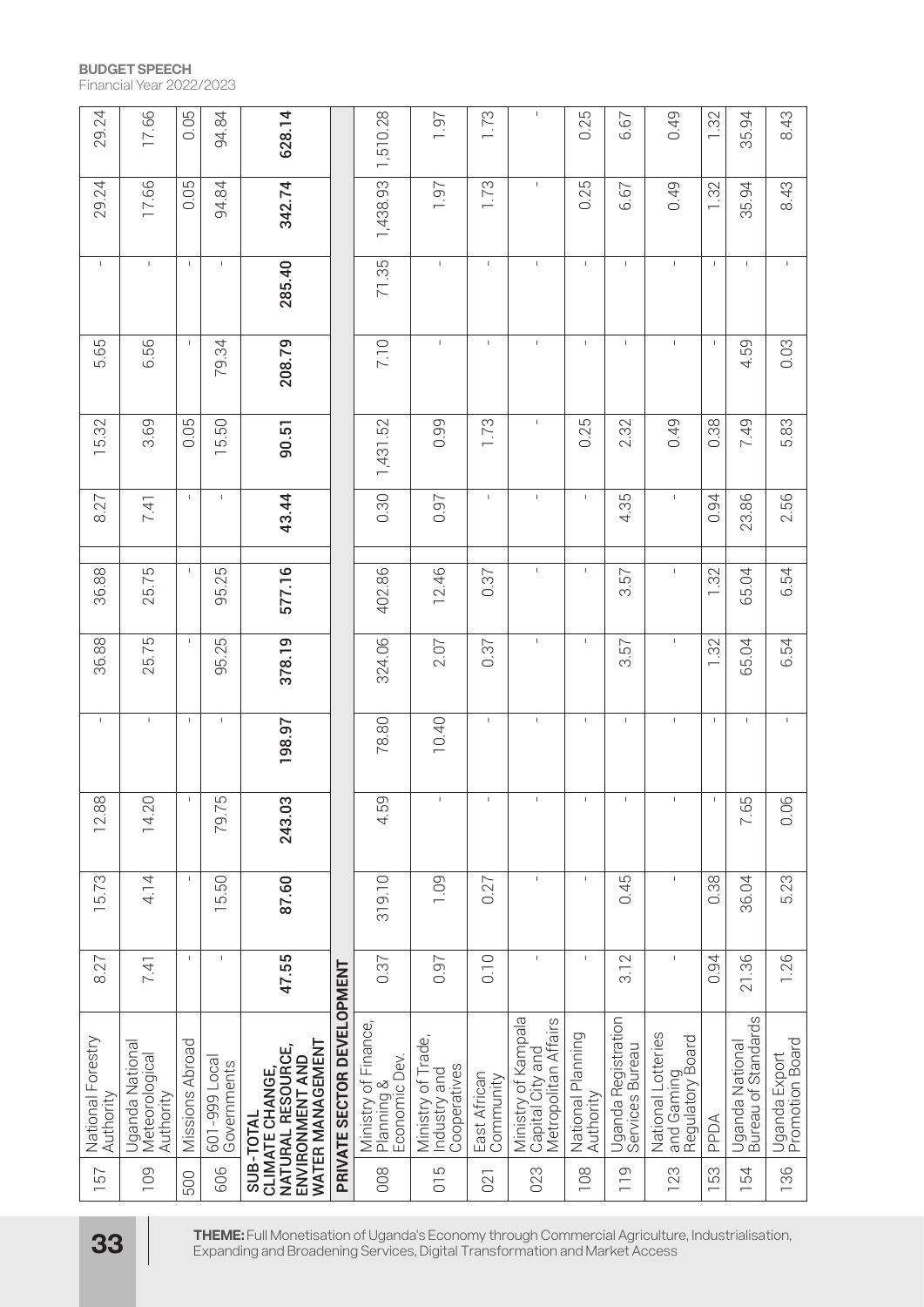$\begin{array}{c} \text{MOFPED} \\ \text{\#DoingMore} \end{array}$ 

| 418.92                           | 197.67       | 221.25       | 89.42        | 106.05       | 2.20         | 83.00       | 83.00        | 1            | 14.78                              | 66.63       | 1.58         | MANUFACTURING<br>SUB-TOTAL                                |                  |
|----------------------------------|--------------|--------------|--------------|--------------|--------------|-------------|--------------|--------------|------------------------------------|-------------|--------------|-----------------------------------------------------------|------------------|
| 1.82                             | 1.82         | $\mathsf I$  | $\mathbf I$  | 1.82         | $\mathsf I$  | $\mathbf I$ | $\mathbf I$  | $\mathsf I$  | $\mathsf I$                        | $\mathbf I$ | $\mathbf{I}$ | Missions Abroad                                           | 500              |
| I                                | $\mathsf I$  | $\mathbf I$  | $\mathbf{I}$ | $\mathsf{L}$ | I.           | L           | I.           | ı            | $\mathsf I$                        | $\mathbf I$ | $\mathbf{I}$ | Uganda Free Zones<br>Authority                            | 161              |
| 4.23                             | 4.23         | $\mathsf I$  | $\mathsf I$  | 4.23         | $\mathsf I$  | $\mathsf I$ | $\mathsf I$  | $\mathsf I$  | $\mathsf I$                        | $\mathsf I$ | $\mathsf I$  | Bureau of Standards<br>Uganda National                    | 154              |
| 287.61                           | 66.36        | 221.25       | 66.36        | $\mathsf I$  | $\mathsf I$  | $\mathsf I$ | $\mathsf I$  | $\mathsf I$  | $\mathsf I$                        | $\mathsf I$ | $\mathbf{I}$ | Uganda Investment<br>Authority (UIA)                      | 138              |
| I.                               | $\mathbf{I}$ | $\mathsf I$  | $\mathbf I$  | $\mathsf I$  | $\mathsf I$  | $\mathsf I$ | $\mathbf I$  | $\mathbf I$  | $\mathsf I$                        | $\mathsf I$ | $\mathbf I$  | Uganda Industrial<br>Research Institute                   | $\overline{110}$ |
| 124.99                           | 124.99       | $\mathsf{I}$ | 23.06        | 99.73        | 2.20         | 83.00       | 83.00        | $\mathsf I$  | $\infty$<br>14.7                   | 66.63       | 1.58         | Trade, Industry and<br>Cooperatives                       | $\frac{5}{0}$    |
| 0.26                             | 0.26         | $\mathsf I$  | $\mathsf I$  | 0.26         | Τ.           | $\mathbf I$ | $\mathbf{I}$ | $\mathsf I$  | $\mathsf I$                        | $\mathsf I$ | $\mathsf I$  | Ministry of Foreign<br>Affairs                            | 006              |
|                                  |              |              |              |              |              |             |              |              |                                    |             |              | MANUFACTURING                                             |                  |
| 1,653.91                         | 1,582.56     | 71.35        | 42.24        | 1,486.68     | 53.64        | 588.59      | 454.14       | 134.45       | $\infty$<br>24.03                  | 387.07      | 43.00        | SUB-TOTAL PRIVATE<br>SECTOR DEVELOPMENT                   |                  |
| 2.23                             | 2.23         | $\mathsf I$  | $\mathbf I$  | 2.23         | Τ.           | 2.23        | 2.23         | $\mathsf I$  | $\mathsf I$                        | 2.23        | $\mathbf I$  | 601-999 Local<br>Governments                              | 607              |
| $\overline{5}$<br>$\overline{ }$ | 1.51         | $\mathbf I$  | $\mathbf I$  | $-1.51$      | $\mathbf{I}$ | $\mathsf I$ | $\mathbf{I}$ | $\mathbb{I}$ | $\mathsf I$                        | $\mathsf I$ | $\mathbf{I}$ | Missions Abroad                                           | 500              |
| 13.63                            | 13.63        | $\mathsf I$  | $\mathsf I$  | 7.83         | 5.79         | $\mathsf I$ | $\mathsf I$  | $\mathsf I$  | $\mathsf I$                        | $\mathsf I$ | $\mathsf I$  | Uganda Retirement<br>  Benefits Regulatory<br>  Authority | 163              |
| 15.14                            | 15.14        | $\mathsf I$  | 5.45         | 7.52         | 2.17         | 7.00        | 7.00         | $\mathbf{I}$ | $\,$ I                             | 4.83        | 2.17         | Regulatory Authority<br>  Uganda<br>  Microfinance        | 162              |
| 28.36                            | 28.36        | $\mathbb{I}$ | 22.72        | 3.25         | 2.39         | 13.96       | 13.96        | $\mathbb{I}$ | 7.88                               | 3.70        | 2.39         | Uganda Free Zones<br>Authority                            | 161              |
| 8.57                             | 8.57         | $\mathsf{I}$ | $\mathsf{I}$ | 5.10         | 3.47         | 6.89        | 6.89         | $\mathsf{L}$ | $\mathsf I$                        | 3.42        | 3.47         | Capital Markets<br>Authority                              | <b>140</b>       |
| 17.40                            | 17.40        | $\mathsf I$  | 2.34         | 8.23         | 6.83         | 66.32       | 21.07        | 45.25        | $\overline{\phantom{0}}$<br>ີ<br>ວ | 10.33       | 6.83         | Uganda Investment<br>Authority (UIA)                      | 138              |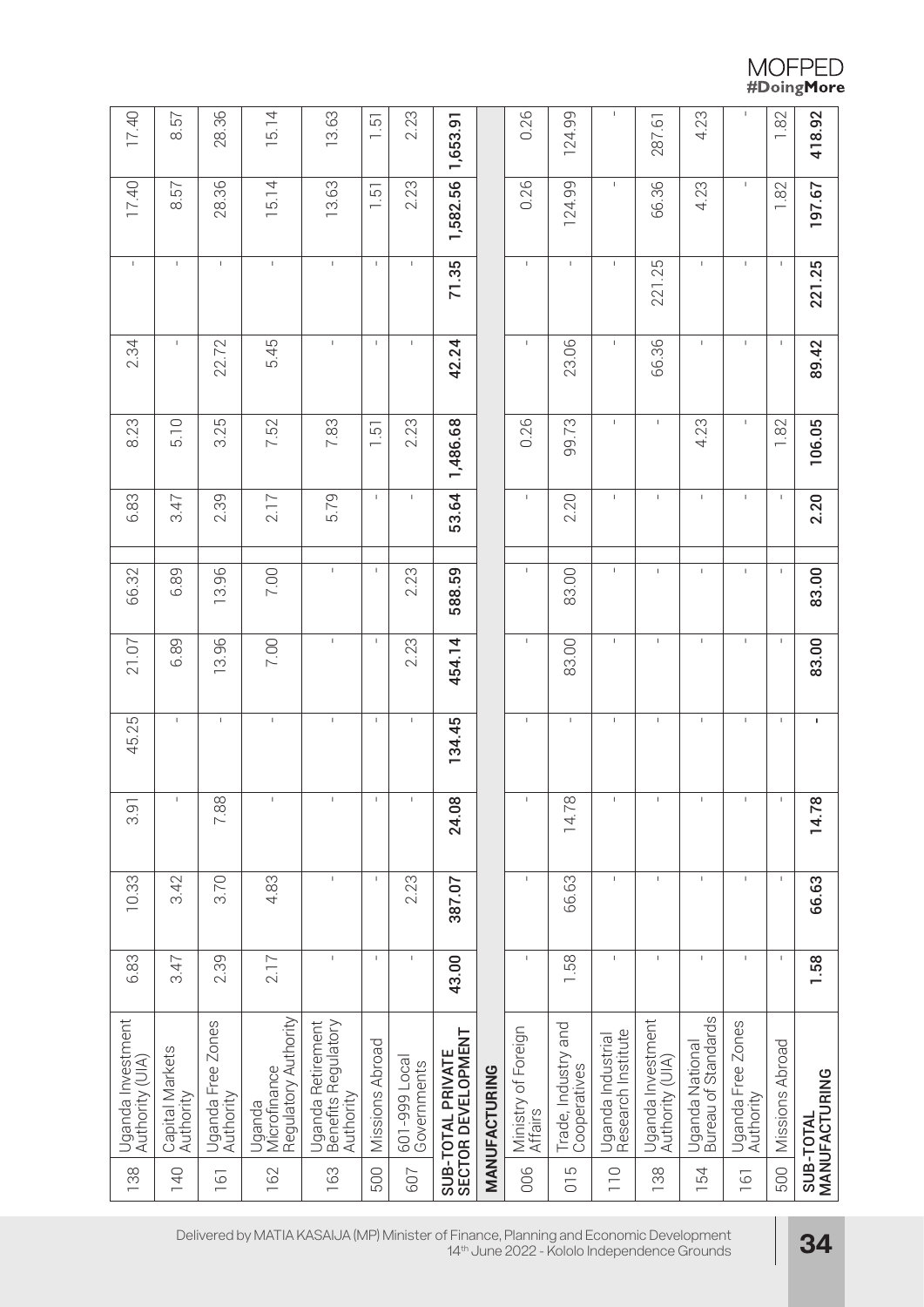|                 | INTEGRATED TRANSPORT INFRASTRUCTURE AND SERVICES                           |                      |                                     |                        |             |              |             |              |             |              |              |              |           |
|-----------------|----------------------------------------------------------------------------|----------------------|-------------------------------------|------------------------|-------------|--------------|-------------|--------------|-------------|--------------|--------------|--------------|-----------|
| $\frac{6}{10}$  | Works and Transport                                                        | 10.96                | 105.05                              | 437.97                 | 386.85      | 553.98       | 940.83      | 3.76         | 90.75       | 528.27       | 244.06       | 632.78       | 876.84    |
| 023             | Ministry of Kampala<br>Capital City and<br>Metropolitan Affairs            |                      |                                     |                        |             |              |             |              |             |              |              |              |           |
| $\frac{3}{1}$   | Uganda Nationa<br>Rõads Authority<br>(UNRA)                                | 71.11                | 60.75                               | 1,699.23               | 1,495.47    | 1,831.09     | 3,326.56    | 71.11        | 73.13       | 1,518.04     | 1,025.71     | 1,662.27     | 2,687.98  |
| $\frac{8}{10}$  | Road Fund                                                                  | 2.67                 | 487.36                              | 9<br>16.3              | -1          | 506.42       | 506.42      | 2.67         | 485.29      | $\mathsf I$  | $\mathsf I$  | 487.95       | 487.95    |
| 122             | Grant<br>KCCA Road<br>Rehabilitation                                       | 0.30                 | $\mathsf I$                         | $\mathsf I$            | 52.83       | 0.30         | 53.13       | $\mathbf{I}$ | 0.30        | 78.24        | 139.68       | 78.54        | 22<br>218 |
| 609             | 601-999 Local<br>Governments                                               | $\mathsf I$          | $\mathsf I$                         | $\sim$<br>33.7         | $\mathsf I$ | 33.72        | 33.72       | Τ.           | $\mathsf I$ | 29.65        | $\mathsf I$  | 29.65        | 29.65     |
|                 | SUB-TOTAL INTEGRATED<br>INFRASTRUCTURE AND<br>TRANSPORT<br><b>SERVICES</b> | 85.03                | 653.17                              | 2,187.30               | 2,035.16    | 2,925.50     | 4,960.66    | 87.53        | 649.47      | 2,154.20     | 1,409.45     | 2,891.20     | 4,300.65  |
|                 | SUSTAINABLE ENERGY DEVELOPMENT                                             |                      |                                     |                        |             |              |             |              |             |              |              |              |           |
| 013             | Ministry of<br>Education and<br>Sports                                     | $\mathbf{I}$         | $\mathsf I$                         | $\mathsf I$            | 1           | I.           | $\mathsf I$ | 1            | 1           | $\mathbf I$  | $\mathsf I$  | $\mathsf I$  |           |
| $\overline{C}$  | Energy and Minerals                                                        | 22.17                | $\frac{1}{2}$<br>$\overline{\circ}$ | 5.92<br>$\overline{5}$ | 734.11      | 369.22       | 1,103.33    | 25.23        | 7.44        | 509.95       | 1,030.92     | 542.62       | 1,573.54  |
| 161             | Uganda Free Zones<br>Authority                                             | $\mathsf I$          | $\mathsf I$                         | $\mathsf I$            | 1           | $\mathbf{I}$ | L           | $\mathbf{I}$ | 1           | $\mathbf{I}$ | $\mathbf{I}$ | $\mathbb{L}$ |           |
|                 |                                                                            | $\mathsf I$          | $\mathsf I$                         | $\mathsf I$            | $\mathsf I$ | $\mathsf I$  | $\mathsf I$ | 1            | $\mathsf I$ | $\mathsf I$  | $\mathsf I$  | $\mathsf I$  |           |
|                 | SUB-TOTAL<br>SUSTAINABLE ENERGY<br><b>DEVELOPMENT</b>                      | 22.17                | 31.13                               | 315.92                 | 734.11      | 369.22       | 1,103.33    | 25.23        | 7.44        | 509.95       | 1,030.92     | 542.62       | 1,573.54  |
|                 | DIGITAL TRANSFORMATION                                                     |                      |                                     |                        |             |              |             |              |             |              |              |              |           |
| 013             | Education and<br>Ministry of<br>Sports                                     | $\mathbf{I}$         | $\overline{\phantom{a}}$            | $\mathsf I$            | $\mathsf I$ | $\mathbf{I}$ | $\mathsf I$ | J.           | $\mathsf I$ | $\mathbf{I}$ | $\mathbf{I}$ | $\mathbf{I}$ |           |
| 020             | Ministry of ICT and<br>Guidance<br>National                                | $\overline{O}$<br>ட் | 6.09<br>$\overline{\phantom{0}}$    | 2<br>29.0              | $\mathsf I$ | 50.12        | 50.12       | 5.71         | 30.01       | 33.68        | $\mathbf{I}$ | 69.40        | 69.40     |
| $\overline{11}$ | National Curriculum<br>Development Centre                                  |                      |                                     |                        |             |              |             |              |             |              |              |              |           |

**BUDGET SPEECH** Financial Year 2022/2023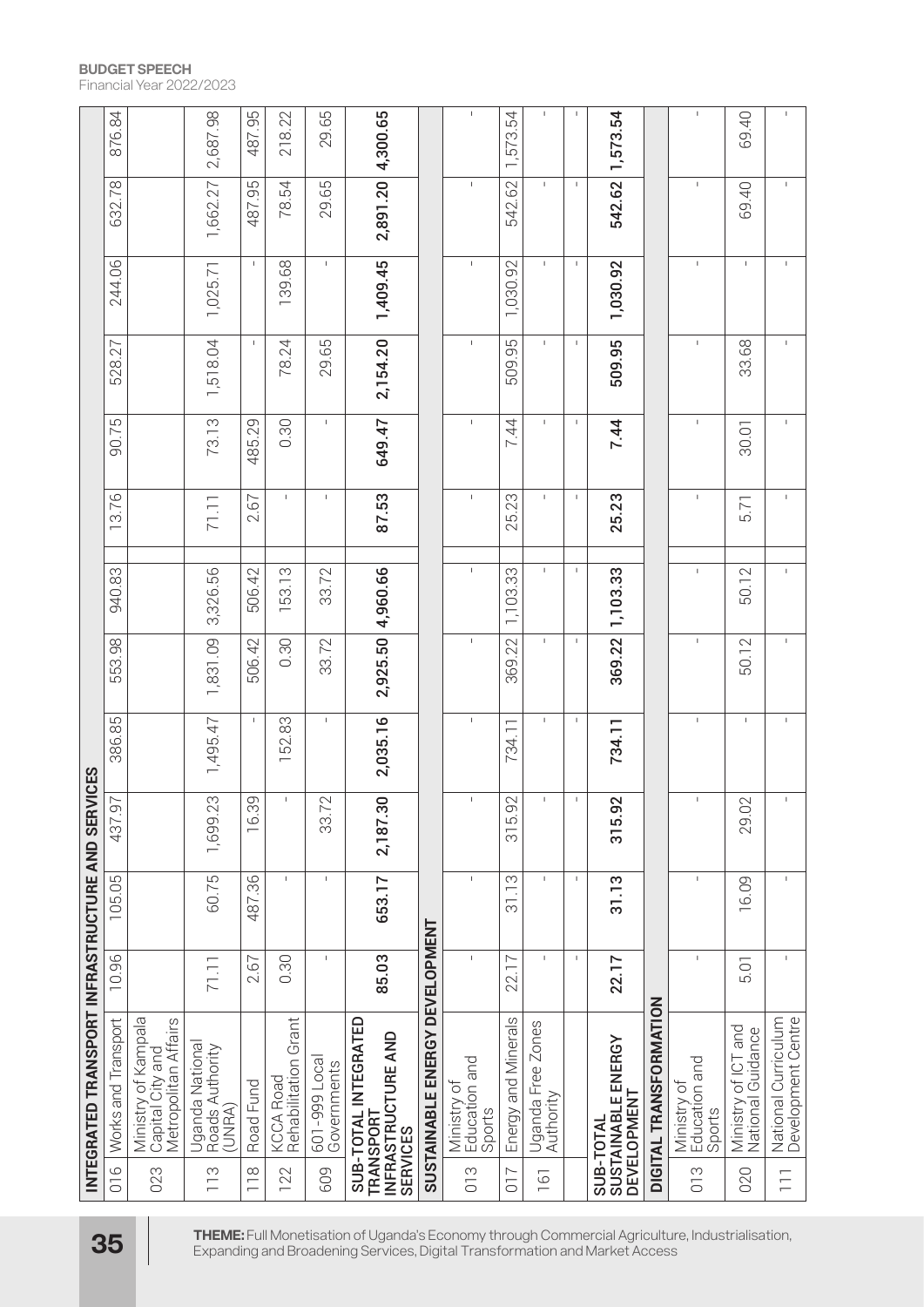| MOFPED     |
|------------|
| #DoingMore |

| $\mathsf I$                               | 2.56                              | 2.29                                                 | 49.98                                           | 124.23                              |                                      | 1.38                            | 144.50                                               | 11.83                              | 0.50                                                            | $\mathsf I$                          | 1                              | 216.42                       | 374.63                                               |
|-------------------------------------------|-----------------------------------|------------------------------------------------------|-------------------------------------------------|-------------------------------------|--------------------------------------|---------------------------------|------------------------------------------------------|------------------------------------|-----------------------------------------------------------------|--------------------------------------|--------------------------------|------------------------------|------------------------------------------------------|
| $\mathsf I$                               | 2.56                              | 2.29                                                 | 46.29                                           | 120.54                              |                                      | 1.38                            | 56.48                                                | 11.83                              | 0.50                                                            | $\mathsf{I}$                         | $\mathsf{L}$                   | $\mathsf I$                  | 70.18                                                |
| $\mathbb{I}$                              | $\mathsf{L}$                      | $\mathsf I$                                          | 3.69                                            | 3.69                                |                                      | $\mathsf{L}$                    | 88.03                                                | $\mathsf{L}$                       | $\mathsf{L}$                                                    | $\mathsf{I}$                         | $\mathsf I$                    | 216.42                       | 304.45                                               |
| $\mathsf I$                               | $\mathsf I$                       | $\mathsf I$                                          | 5.28                                            | 38.96                               |                                      | $\mathsf{I}$                    | 1.91                                                 | $\mathsf I$                        | $\mathbf{I}$                                                    | $\mathsf{I}$                         | $\mathsf I$                    | $\mathsf I$                  | 1.91                                                 |
| $\mathsf I$                               | 2.56                              | 2.29                                                 | 29.80                                           | 64.66                               |                                      | 0.27                            | 52.08                                                | 10.83                              | 0.50                                                            | $\mathsf I$                          | $\mathsf I$                    | $\mathsf I$                  | 63.67                                                |
| $\mathbb T$                               | $\mathsf I$                       | $\mathbf I$                                          | 11.21                                           | 16.92                               |                                      | $\overline{1}$ .                | 2.49                                                 | 1.00                               | $\mathbf{I}$                                                    | $\mathsf I$                          | $\mathsf I$                    | $\mathsf I$                  | 4.60                                                 |
| 3.88                                      | $\mathsf{L}$                      | $\mathsf I$                                          | 140.71                                          | 194.70                              |                                      | $\mathsf I$                     | 118.28                                               | 6.13                               | 0.50                                                            | $\mathsf I$                          | $\mathsf I$                    | $\mathsf I$                  | 124.91                                               |
| 3.88                                      | $\mathsf I$                       | $\mathsf I$                                          | 30.63                                           | 84.62                               |                                      | 1                               | 66.89                                                | 6.13                               | 0.50                                                            | $\mathsf I$                          | $\mathsf I$                    | I                            | 73.52                                                |
| $\mathbf I$                               | $\mathsf I$                       | $\mathbb{I}$                                         | 110.08                                          | 110.08                              |                                      | 1                               | 51.39                                                | $\mathsf I$                        | $\mathsf I$                                                     | $\mathsf I$                          | $\mathsf I$                    | $\mathsf I$                  | 51.39                                                |
| 0.41                                      | $\mathsf I$                       | $\mathsf I$                                          | 7.44                                            | 36.87                               |                                      | $\mathsf I$                     | S<br>35.2                                            | $\mathsf I$                        | $\mathsf I$                                                     | $\mathsf I$                          | $\mathsf I$                    | $\mathsf I$                  | 35.25                                                |
| 1.70                                      | $\mathsf I$                       | $\mathsf I$                                          | 15.75                                           | 33.53                               |                                      | $\mathsf I$                     | 29.59                                                | 5.13                               | 0.50                                                            | $\mathsf I$                          | 1                              | $\mathsf I$                  | 35.22                                                |
| 177                                       | $\mathsf I$                       | $\mathbf{I}$                                         | 7.44                                            | 14.22                               |                                      | $\mathsf I$                     | 2.04                                                 | 1.00                               | $\mathsf I$                                                     | $\mathsf I$                          | I.                             | $\overline{\phantom{a}}$     | 3.04                                                 |
| Services Bureau<br>Registration<br>Uganda | Kampala Capital<br>City Authority | National Lotteries<br>and Gaming<br>Regulatory Board | National Information<br>Technology<br>Authority | SUB-TOTAL DIGITAL<br>TRANSFORMATION | SUSTAINABLE URBANISATION AND HOUSING | Ministry of Local<br>Government | Ministry of Lands,<br>Housing & Urban<br>Development | Ministry of Works<br>and Transport | Ministry of Kampala<br>Capital City and<br>Metropolitan Affairs | Uganda Investment<br>Authority (UIA) | Uganda Free Zones<br>Authority | 601-999 Local<br>Governments | SUB-TOTAL SUSTAINABLE<br>URBANISATION AND<br>HOUSING |
| 119                                       | 122                               | 123                                                  | 126                                             |                                     |                                      | $\overline{0}$                  | 012                                                  | $\frac{6}{10}$                     | 023                                                             | 138                                  | 161                            | 610                          |                                                      |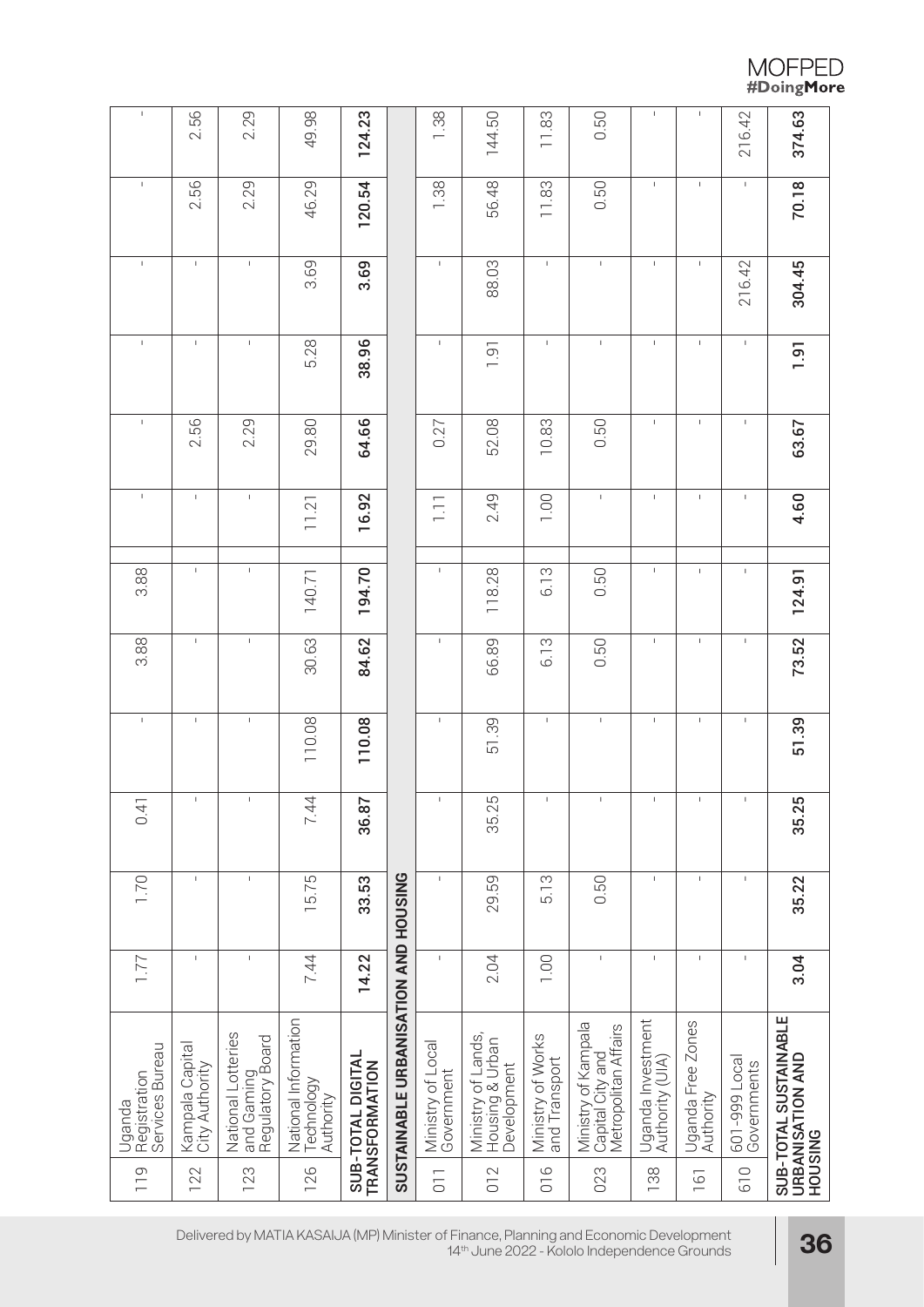| HUMAN CAPITAL DEVELOPMENT |                                     |                                            |              |              |              |                        |              |                      |               |                |              |
|---------------------------|-------------------------------------|--------------------------------------------|--------------|--------------|--------------|------------------------|--------------|----------------------|---------------|----------------|--------------|
|                           |                                     |                                            |              |              |              | $\mathbb T$            | 0.04         | $\mathsf I$          | $\mathsf I$   | 0.04           | 0.04         |
| 23.68                     | 248.86                              | $\Omega$<br>31.7                           | 122.68       | 404.30       | 526.98       | 124.60                 | 245.09       | 101.70               | 189.92        | 471.40         | 661.32       |
| 75<br>$\overline{4}$      | $\infty$<br>$-1.66$                 | S<br>89.1                                  | G<br>1,309.1 | 203.06       | 2.25<br>1,51 | .64<br>$\overline{21}$ | 79<br>138.   | $\frac{8}{2}$<br>89. | 54<br>1,333.5 | 250.41         | 95<br>1,583. |
| 1.53                      | 99<br>175.                          | $\frac{10}{1}$                             | $\mathsf I$  | 178.09       | 178.09       | 1.53                   | 205.35       | $\mathbb{I}$         | $\mathbb{I}$  | 206.88         | 206.88       |
| 4.74                      | 2.86                                | $\overline{ }$<br>296.34                   | 443.21       | 303.93       | 747.15       | 4.74                   | 0.35         | 343.95               | 678.75        | 349.03         | 1,027.78     |
| 0.14                      | 0.23                                | $\mathbf{L}$                               | $\mathsf I$  | 0.36         | 0.36         | $\mathsf I$            | $\mathsf{L}$ | $\mathsf{I}$         | $\mathsf{I}$  | $\mathbb{I}$   | $\mathsf I$  |
| 1.32                      | 7.92                                | $L\Omega$<br>œ<br>$\overline{\phantom{0}}$ | $\mathsf I$  | 11.09        | 11.09        | 4.96                   | 12.01        | 0.94                 | $\mathsf I$   | 17.92          | 17.92        |
| $\mathsf I$               | $\mathbf{I}$                        | $\mathbf{I}$                               |              | $\mathbb{I}$ | $\mathbb{L}$ | $\mathbf{I}$           | 8.93         | $\mathbb{L}$         | $\mathbb{L}$  | 8.93           | 8.93         |
| 30.12                     | 13.76                               | $\sim$<br>io.<br>O                         | $\mathbb{L}$ | 53.55        | 53.55        | 33.66                  | 14.43        | 11.97                | $\mathsf I$   | 60.06          | 60.06        |
| 7.20                      | 17.77                               | 6.18<br>$\overline{ }$                     | 33.67        | 41.14        | 74.82        | 9.29                   | 18.93        | 15.37                | 20.28         | 43.60          | 63.88        |
| 4.66                      | 57<br>Г5.                           | $L \cap$<br>ŏ<br>$\infty$                  | $\mathbb{I}$ | 28.98        | 28.98        | 6.61                   | 10.40        | 6.32                 | $\mathsf{I}$  | 23.34          | 23.34        |
| 27<br>ξÓ.                 | 574.96                              | 10.08                                      | $\mathsf I$  | 600.31       | 600.31       | 17.40                  | 489.64       | 6.05                 | $\mathbb{L}$  | 513.09         | 513.09       |
| 44.31                     | $\overline{\odot}$<br>$\frac{1}{2}$ | $\mathbf{I}$                               | $\mathbf{I}$ | 57.63        | 57.63        | 55.58                  | 14.33        | 11.22                | $\mathbb{I}$  | 81.14          | 81.14        |
| 2.97                      | 8.86                                | $\circ$<br>$0.\overline{3}$                | $\mathbf{I}$ | 12.19        | 12.19        | $\mathsf I$            | 0.77         | $\mathsf{L}$         | $\mathbf{I}$  | 0.77           | 0.77         |
| 14.60                     | $\overline{5}$<br>4.                | $\bigcap$<br>7.21                          | $\mathsf I$  | 26.71        | 26.71        | 5.69                   | 54<br>.<br>د | 89<br>က              | $\mathbf{I}$  | $\sim$<br>25.1 | 25.12        |
| 86<br>$\overline{2}$ .    | 97.69                               | 36.40                                      | $\mathbb{I}$ | 146.45       | 146.45       | 12.36                  | 101.04       | 13.33                | $\mathbb{I}$  | 126.73         | 126.73       |
| $\sqrt{8}$<br>$\sim$      | 96<br>ؘٯ                            | 3.69                                       | $\mathsf I$  | 2.92         | 12.92        | 2.88                   | 고<br>.<br>ت  | 5.05                 | $\mathsf I$   | 14.45          | 14.45        |
| 2.40                      | 5.64                                | 0.08                                       | $\mathsf I$  | 8.13         | 8.13         | 2.43                   | 9.48         | 2.05                 | $\mathsf I$   | 13.96          | 13.96        |

**BUDGET SPEECH** Financial Year 2022/2023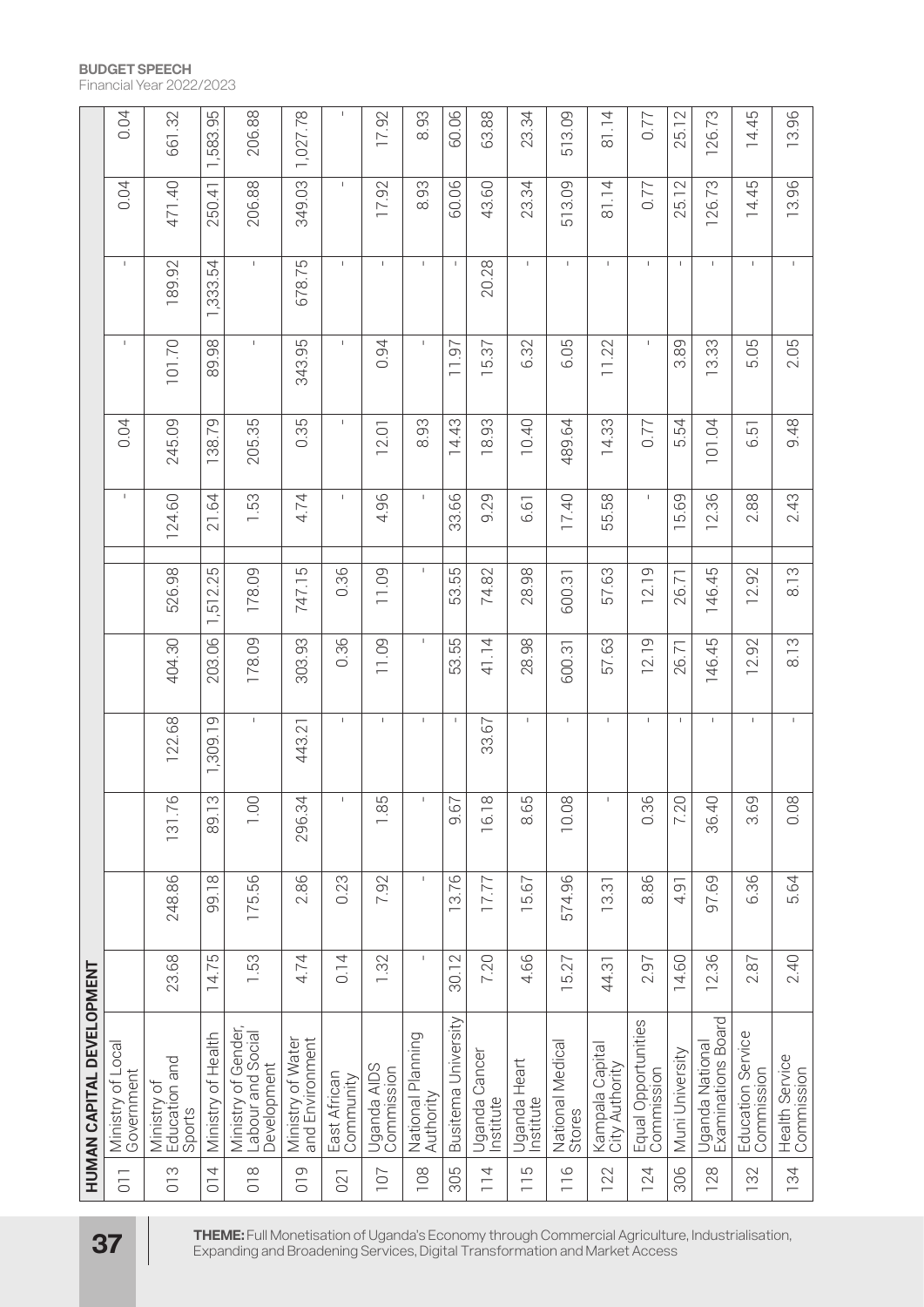# $\begin{array}{c} \text{MOFPED}\\ \text{\#DoingMore} \end{array}$

| $\mathsf I$                          | 12.26                          | 366.35              | 57.78              | က်<br>(<br>107.                        | 138.01                 | 35.63                          | 37.65                               | 74.75               | 23.66                                         | 98.30                      | 20.84             | 17.44                          | 11.84                            | 16.62                                          | 16.38                      | 20.39                      | 12.55                      | 13.55                       |
|--------------------------------------|--------------------------------|---------------------|--------------------|----------------------------------------|------------------------|--------------------------------|-------------------------------------|---------------------|-----------------------------------------------|----------------------------|-------------------|--------------------------------|----------------------------------|------------------------------------------------|----------------------------|----------------------------|----------------------------|-----------------------------|
| $\mathsf I$                          | 12.26                          | 366.35              | 57.78              | $\overline{\omega}$<br>107.            | 138.01                 | 35.63                          | 37.65                               | 74.75               | 23.66                                         | 98.30                      | 20.84             | 17.44                          | $\overline{8}$<br>$\equiv$       | 16.62                                          | 16.38                      | 20.39                      | 12.55                      | 13.55                       |
| $\mathbf{I}$                         | $\mathsf I$                    | $\mathbf{I}$        | $\mathbf{L}$       | $\mathbb{L}$                           | $\mathbf{I}$           | $\mathbf{I}$                   | $\mathbf{I}$                        | $\mathbf{I}$        | $\mathbb{L}$                                  | $\mathbb{L}$               | $\mathbf{I}$      | $\mathbf{I}$                   | $\mathbf{I}$                     | $\mathbb{I}$                                   | $\mathbf{I}$               | $\mathbf{I}$               | $\mathsf I$                | $\mathbb{I}$                |
| $\mathsf I$                          | 0.82                           | 13.06               | 2.73               | 3.63                                   | 2.79                   | 0.60                           | 5.41                                | 11.16               | 2.99                                          | 10.08                      | 2.28              | 6.68                           | 0.20                             | 0.99                                           | 5.77                       | 0.20                       | 1.12                       | 2.68                        |
| $\mathsf{L}$                         | 8.45                           | 144.31              | 15.04              | 41.04                                  | 74.05                  | 6.28                           | 10.25                               | 58<br>ΓÒ.<br>$\sim$ | 57<br>$\overline{4}$                          | 42.44                      | 9.48              | 96<br>$\overline{\mathcal{N}}$ | 59<br>$\sim$                     | 7.52                                           | 1.97                       | 7.60                       | $\overline{5}$ . 1         | 2.67                        |
| Τ.                                   | 2.99                           | 208.97              | 40.01              | 62.64                                  | 61.17                  | 5<br>$\overline{8.7}$          | 21.99                               | 38.01               | 6.09                                          | 45.78                      | 50.6              | 7.80                           | 8.99                             | $\frac{1}{8}$                                  | 8.64                       | 12.58                      | 6.32                       | 8.21                        |
| $\mathsf I$                          | $\mathsf I$                    | 365.07              | 57.48              | 100.69                                 | 57<br>135.             | 35.14                          | $\mathbb{L}$                        | 5.17<br>LO          | 18.08                                         | 69.32                      | 17.38             | 10.22                          | 53<br>$\overline{\mathrm{o}}$    | $\overline{5}$ . 1<br>$\overline{\phantom{0}}$ | 8.45                       | 17.35                      | $\overline{5}$             | 10.87                       |
| $\mathsf I$                          | $\mathsf I$                    | 365.07              | 57.48              | 100.69                                 | 135.67                 | 35.14                          | I.                                  | 5.17<br>LO          | 18.08                                         | 69.32                      | 17.38             | 10.22                          | 9.53                             | 5.11                                           | 8.45                       | 17.35                      | 8.71                       | 10.87                       |
| Τ.                                   | $\mathsf I$                    | $\mathbf{I}$        | $\mathbf{I}$       | $\mathbb T$                            | $\mathsf I$            | $\mathbf{I}$                   | J.                                  | $\mathbf{I}$        | $\mathsf{L}$                                  | $\mathbf{I}$               | $\mathbf{I}$      | L                              | $\mathsf I$                      | $\mathsf I$                                    | $\mathsf I$                | $\mathbf{I}$               | $\mathsf I$                | $\mathsf I$                 |
| $\mathsf I$                          | $\mathsf I$                    | $\sim$<br>167       | 3.69               | $\sim$<br>s<br>S                       | 1.84                   | 1.20                           | $\mathbb{L}$                        | 3.21                | 1.87                                          | 7.97                       | $\frac{8}{3}$     | 2.20                           | $\sim$<br>$\overline{0}$ .       | <b>1.90</b>                                    | 0.20                       | 1.07                       | $\infty$<br>Ö.             | 3.50                        |
| $\mathsf I$                          | $\mathsf I$                    | 141.75              | 14.65              | 38.76                                  | 75.16                  | 18.07                          | $\mathbb{I}$                        | 15.97               | 12.29                                         | 31.76                      | 7.80              | 2.90                           | 3.12                             | 8.04                                           | 1.99                       | 9.02                       | 2.41                       | 2.70                        |
| $\mathsf I$                          | $\mathsf I$                    | 206.60              | 39.15              | 58.71                                  | 58.66                  | 15.87                          | $\mathbf{I}$                        | 35.99               | 3.92                                          | 29.58                      | 5.76              | 5.12                           | 5.69                             | 5.18                                           | 6.26                       | 7.26                       | 4.23                       | 4.67                        |
| Uganda Investment<br>Authority (UIA) | National Population<br>Council | Makerere University | Mbarara University | Makerere University<br>Business School | Kyambogo<br>University | Uganda Management<br>Institute | Mountains of the<br>Moon University | Gulu University     | Transfusion Service<br>(UBTS)<br>Uganda Blood | Mulago Hospital<br>Complex | Butabika Hospital | Arua Referral<br>Hospital      | Fort Portal Referral<br>Hospital | Gulu Referral<br>Hospital                      | Hoima Referral<br>Hospital | Jinja Referral<br>Hospital | Kabale Referra<br>Hospital | Masaka Referral<br>Hospital |
| 138                                  | 149                            | 301                 | 302                | 303                                    | 304                    | 312                            | 313                                 | 309                 | $\overline{5}$                                | 401                        | 402               | 403                            | 404                              | 405                                            | 406                        | 407                        | 408                        | 409                         |

Delivered by MATIA KASAIJA (MP) Minister of Finance, Planning and Economic Development 14th June 2022 - Kololo Independence Grounds **38**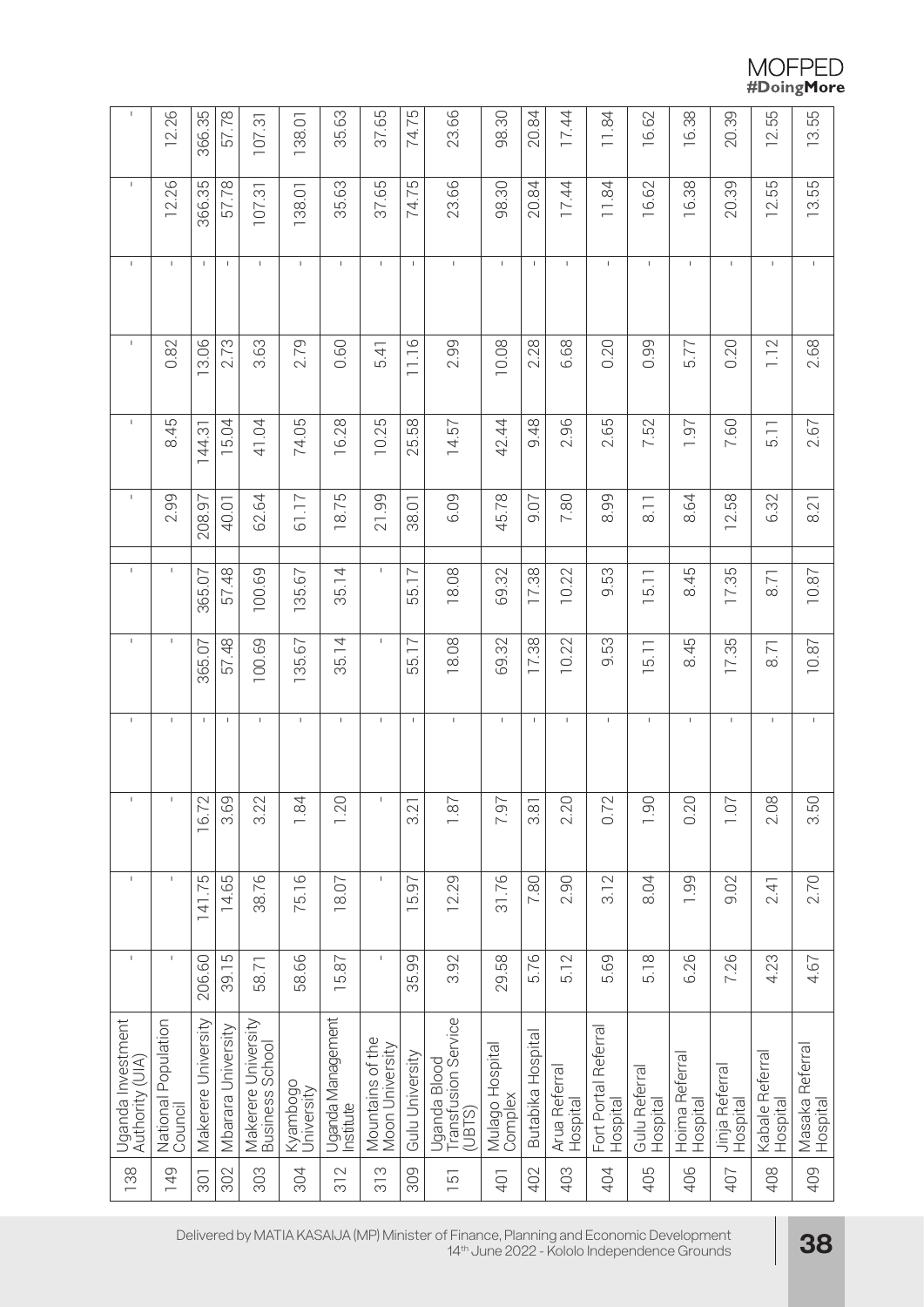| 21.45                      | 11.88                       | 17.00                     | 19.90                             | 10.03                        | 10.84                       | 11.74                       | 26.36                        | 16.59                             | 7.77                                  | 26.27                                                                                                                                                                          | 11.16                              | 10.25                      | 26.98                      | 22.12                                        | 10.13                                        | 63.11             | 24.64             |
|----------------------------|-----------------------------|---------------------------|-----------------------------------|------------------------------|-----------------------------|-----------------------------|------------------------------|-----------------------------------|---------------------------------------|--------------------------------------------------------------------------------------------------------------------------------------------------------------------------------|------------------------------------|----------------------------|----------------------------|----------------------------------------------|----------------------------------------------|-------------------|-------------------|
| 21.45                      | 11.88                       | 17.00                     | 19.90                             | 10.03                        | 10.84                       | 11.74                       | 26.36                        | 16.59                             | 7.77                                  | 26.27                                                                                                                                                                          | 11.16                              | 10.25                      | 26.98                      | 22.12                                        | 10.13                                        | 63.11             | 24.64             |
| $\mathsf{L}$               | $\mathsf I$                 | $\mathsf{L}$              | $\mathbf{I}$                      | $\mathbf{I}$                 | $\mathbb{L}$                | $\mathbf{I}$                | $\mathbb{I}$                 | $\mathbf I$                       | $\mathbf{I}$                          | $\mathbf{I}$                                                                                                                                                                   | $\mathbf{I}$                       | $\mathbf{I}$               | $\mathbb{L}$               | $\mathbf{I}$                                 | $\mathbf{I}$                                 | $\mathbb{L}$      | $\mathbf{I}$      |
| 3.82                       | 1.27                        | 0.20                      | 1.67                              | 0.60                         | 0.20                        | 0.20                        | 1.50                         | 0.90                              | 0.90                                  | 1.77                                                                                                                                                                           | $\mathbf{I}$                       |                            | 4.61                       | 1.90                                         | 2.40                                         | 9.63              | $\overline{1.91}$ |
| 8.28                       | 2.82                        | 8.45                      | 9.38                              | 1.57                         | 3.49                        | 1.44                        | 14.69                        | 6.29                              | 2.25                                  | 13.39                                                                                                                                                                          | 7.44                               | 6.06                       | 6.81                       | 11.67                                        | 5.51                                         | 15.09             | 7.08              |
| 9.35                       | 7.78                        | 8.35                      | 8.85                              | 7.86                         | 7.15                        | 10.09                       | 10.18                        | 9.41                              | 4.61                                  | $\overline{111}$                                                                                                                                                               | 3.72                               | 4.18                       | 15.55                      | 8.55                                         | 2.22                                         | 38.39             | 15.65             |
| 18.30                      | 8.17                        | 13.88                     | 16.23                             | 9.63                         | 833                         | 9.17                        | 19.86                        | 12.03                             | 5.65                                  | 24.68                                                                                                                                                                          | $\mathsf I$                        | $\mathsf I$                | $\overline{\infty}$<br>27. | 42.16                                        | 15.81                                        | 41.25             | 16.19             |
| 18.30                      | $\frac{1}{8}$               | 13.88                     | 16.23                             | 9.63                         | 833                         | 71,6                        | 19.86                        | 12.03                             | 5.65                                  | 24.68                                                                                                                                                                          | I.                                 |                            | 27.81                      | 42.16                                        | 15.81                                        | 41.25             | 16.19             |
| $\mathsf I$                | $\mathsf I$                 | $\mathsf I$               | $\mathsf I$                       | $\mathbf{I}$                 | $\mathbf{I}$                | $\mathsf I$                 | $\mathbf I$                  | $\mathsf I$                       | $\mathbf{I}$                          | $\mathbf{I}$                                                                                                                                                                   | $\mathbf{I}$                       | $\mathbf{I}$               | $\mathbf{I}$               | $\mathsf I$                                  | $\mathsf I$                                  | Τ.                |                   |
| 2.70                       | 0.20                        | 0.20                      | 1.80                              | 2.00                         | 0.60                        | 0.90                        | LO<br>2.5                    | 1.50                              | 1.50                                  | $\infty$<br>3.7                                                                                                                                                                | $\mathsf I$                        | $\mathsf I$                | 5.30                       | 3.90                                         | $\bigcirc$<br>$\overline{6}$                 | 2.55              | 1.90              |
| 8.89                       | 3.32                        | 8.41                      | 8.94                              | 2.13                         | 3.34                        | 747                         | 11.46                        | 4.44                              | 1.62                                  | 13.45                                                                                                                                                                          | $\mathsf{I}$                       | $\mathbf{I}$               | 7.26                       | 29.71                                        | 8.14                                         | 9.34              | 4.68              |
| 6.70                       | 4.65                        | 5.27                      | 5.49                              | 50<br>ίÓ.                    | 4.40                        | 6.80                        | 5.85                         | 6.09                              | 2.52                                  | 7.46                                                                                                                                                                           | $\mathbf{I}$                       | $\mathbf{I}$               | 25<br>ξ.                   | 55<br>$\ddot{\infty}$                        | $\overline{57}$<br>$\overline{ }$            | 29.36             | 9.60              |
| Mbale Referral<br>Hospital | Soroti Referral<br>Hospital | Lira Referral<br>Hospital | Referral<br>Mbarara I<br>Hospital | Mubende Referral<br>Hospital | Moroto Referral<br>Hospital | Naguru Referral<br>Hospital | Kiruddu Referral<br>Hospital | Referral<br>Kawempe F<br>Hospital | Entebbe Regional<br>Referral Hospital | Mulago Specialized<br>Women and<br>Neonatal Hospital                                                                                                                           | Referral<br>Kayunga I<br> Hospital | Yumbe Referral<br>Hospital | Lira University            | National Curriculum<br>Development<br>Centre | Uganda Virus<br>Research Institute<br>(UVRI) | Kabale University | Soroti University |
| 410                        | 411                         | 412                       | 413                               | 414                          | 5<br>$\overline{4}$         | $\circ$<br>$\overline{4}$   | 417                          | 418                               | 419                                   | 420                                                                                                                                                                            | 421                                | 422                        | $\frac{1}{3}$              | $\overline{11}$                              | 127                                          | 307               | 308               |
| 39                         |                             |                           |                                   |                              |                             |                             |                              |                                   |                                       | THEME: Full Monetisation of Uganda's Economy through Commercial Agriculture, Industrialisation,<br>Expanding and Broadening Services, Digital Transformation and Market Access |                                    |                            |                            |                                              |                                              |                   |                   |

**BUDGET SPEECH**

Financial Year 2022/2023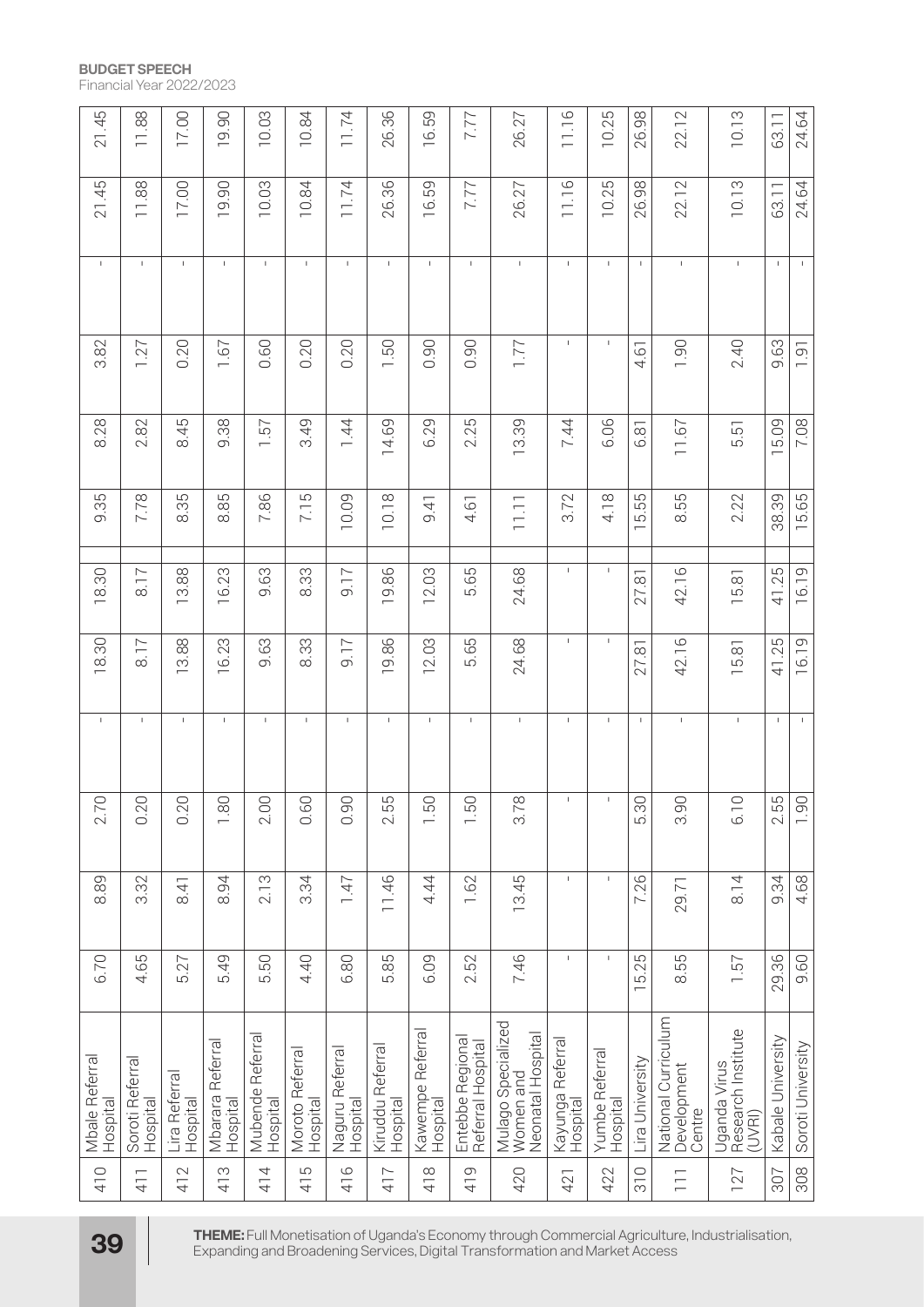# $\begin{array}{c} \text{MOFPED} \\ \text{\#DoingMore} \end{array}$

| 19.81                                    | 33.73                                                 | 47.81                         | 0.34            | 3,139.19                     | 9,099.76                               |                                                 | 247.69      | 25.50                                   | $\overline{\Xi}$                       | 0.12            | 274.42                                    |                                           | 9.10                       | 0.40                           | $\mathbb{I}$                        | 24.32                                                   | 24.77                                    | 0.76                                   |
|------------------------------------------|-------------------------------------------------------|-------------------------------|-----------------|------------------------------|----------------------------------------|-------------------------------------------------|-------------|-----------------------------------------|----------------------------------------|-----------------|-------------------------------------------|-------------------------------------------|----------------------------|--------------------------------|-------------------------------------|---------------------------------------------------------|------------------------------------------|----------------------------------------|
| 19.81                                    | 33.73                                                 | 47.81                         | 0.34            | 3,139.19                     | 6,877.27                               |                                                 | 203.44      | 25.50                                   | $\Xi$                                  | 0.12            | 230.17                                    |                                           | 0.10                       | 0.40                           | $\mathbb{I}$                        | 24.32                                                   | 24.77                                    | 0.76                                   |
| $\mathsf{L}$                             | $\mathsf I$                                           | $\mathsf I$                   | $\mathbf{I}$    | $\mathbf I$                  | 2,222.49                               |                                                 | 44.25       | $\mathbf{I}$                            | $\mathbb{I}$                           | $\mathsf{I}$    | 44.25                                     |                                           | $\mathbf{I}$               | $\mathbf{I}$                   | $\mathbf{I}$                        | $\mathsf{I}$                                            | $\mathbf{I}$                             | $\mathbf{I}$                           |
| 5.00                                     | 6.25                                                  | $\mathsf{L}$                  | $\mathsf I$     | 397.37                       | 1,127.10                               |                                                 | 138.15      | 2.80                                    | $\mathsf{L}$                           | $\mathbf{I}$    | 140.95                                    |                                           | $\mathbf{I}$               | $\mathbf{I}$                   | $\mathbf{I}$                        | 1.92                                                    | $\mathsf{I}$                             |                                        |
| 9.57                                     | 22.59                                                 | 46.20                         | 0.34            | 430.01                       | 2,354.08                               |                                                 | 61.13       | 12.38                                   | 0.13                                   | 0.12            | 73.76                                     |                                           | 0.10                       | 0.40                           | $\mathbb{L}$                        | 20.03                                                   | 23.70                                    | 0.76                                   |
| 5.24                                     | 4.90                                                  | 1.61                          |                 | 231182                       | 3,396.09                               |                                                 | 4.16        | 10.33                                   | 0.98                                   | $\mathsf{I}$    | 15.47                                     |                                           | $\mathbf{I}$               | $\mathsf I$                    | $\mathbb{I}$                        | 2.37                                                    | 1.07                                     | $\mathsf I$                            |
| 10.18                                    | 28.89                                                 | 18.37                         |                 | 2,783.61                     | 8,062.05                               |                                                 | 260.73      | 23.42                                   | 1.70                                   | $\mathsf I$     | 285.85                                    |                                           | $\mathbf{I}$               | $\mathsf I$                    | $\mathbb{I}$                        | 27.93                                                   | 28.87                                    | 0.76                                   |
| 10.18                                    | 28.89                                                 | 18.37                         | $\mathbf{I}$    | 2,783.61                     | 6,153.29                               |                                                 | 205.02      | 23.42                                   | 1.70                                   | $\mathsf{I}$    | 230.15                                    |                                           | $\mathbf{I}$               | $\mathsf{I}$                   | $\mathbb{I}$                        | 27.93                                                   | 28.87                                    | 0.76                                   |
| $\mathbb{L}$                             | $\mathsf I$                                           | $\mathsf{L}$                  | $\mathsf I$     | $\mathbb{L}$                 | 1,908.76                               |                                                 | 55.71       | $\mathbf{I}$                            | $\mathbb{L}$                           | $\mathbf{I}$    | 55.71                                     |                                           | $\mathsf I$                | $\mathsf I$                    | $\mathsf{I}$                        | $\mathsf I$                                             | $\mathsf{I}$                             |                                        |
| $\mathbf{I}$                             | 5.00                                                  | $\mathbf{I}$                  | $\mathsf I$     | 317.58                       | 1,027.64                               |                                                 | 138.15      | 5.50                                    | $\mathbb{L}$                           | $\mathbf{I}$    | 143.64                                    |                                           | $\mathbf{I}$               | $\mathbf{I}$                   |                                     | 7.49                                                    | $\mathbb{L}$                             |                                        |
| 4.94                                     | 19.00                                                 | 16.76                         | $\mathsf I$     | 436.84                       | 2,284.09                               |                                                 | 62.72       | 11.60                                   | 0.99                                   | $\mathsf I$     | 75.31                                     |                                           | $\mathbf{I}$               | $\mathbf{I}$                   | $\mathsf I$                         | 18.49                                                   | 27.80                                    | 0.76                                   |
| 5.24                                     | 4.90                                                  | 1.61                          | $\mathsf I$     | 2,029.18                     | 2,841.56                               |                                                 | 4.16        | 6.33                                    | 0.71                                   | $\mathsf I$     | 11.20                                     |                                           | $\mathbf{I}$               | $\mathbf{I}$                   | Τ.                                  | 1.96                                                    | 1.07                                     | $\mathbf{I}$                           |
| National Council for<br>Higher Education | Examination Board<br>Uganda Business<br>and Technical | National Council of<br>Sports | Missions Abroad | 601-999 Local<br>Governments | CAPITAL DEVELOPMENT<br>SUB-TOTAL HUMAN | INNOVATION, TECHNOLOGY DEVELOPMENT AND TRANSFER | State House | Uganda Industrial<br>Research Institute | Uganda Registration<br>Services Bureau | Missions Abroad | INNOVATION, TECHNOLOGY<br>DEVELOPMENT AND | COMMUNITY MOBILIZATION AND MINDSET CHANGE | Office of the<br>President | Ministry of Foreign<br>Affairs | Ministry of Education<br>and Sports | Ministry of Gender,<br>Labour and Social<br>Development | Ministry of ICT and<br>National Guidance | Directorate of<br>Ethics and Integrity |
| 164                                      | 165                                                   | 166                           | 500             | 612                          |                                        |                                                 | 002         | $\overline{110}$                        | $\frac{10}{10}$                        | 500             | <b>TRANSFER</b>                           |                                           | $\overline{0}$             | 006                            | $\frac{3}{2}$                       | $\frac{8}{18}$                                          | 020                                      | 112                                    |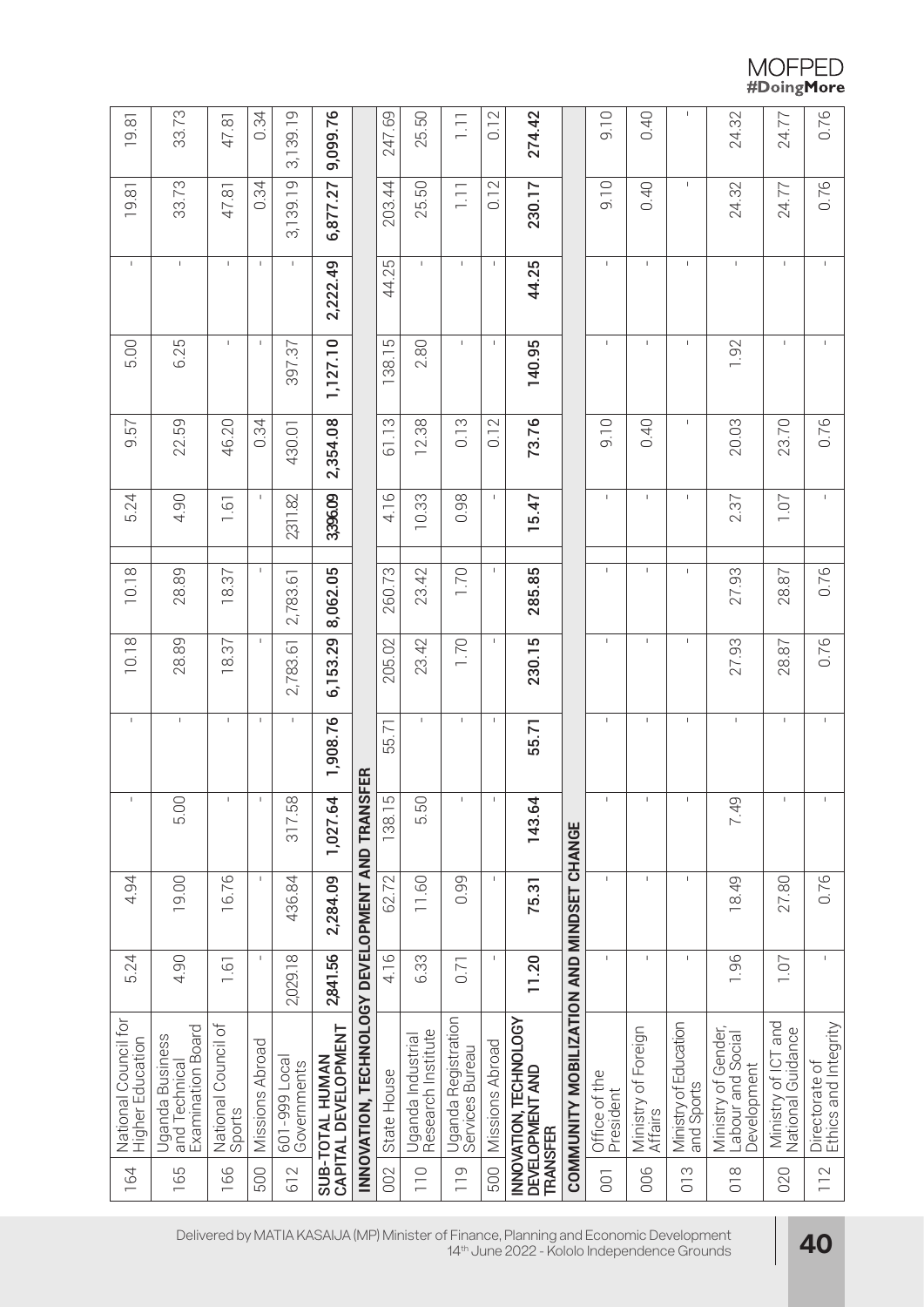| 0.69                                      | 2.05                              | 0.12                                                 | 0.78                              | 1.48                           | 2.89            | 7.64                         | 74.98                                                                                                                                                                          |                         | 195.51                  | 434.42                 | 78.72                           | 3,758.77            | 34.51                          | 148.63                                               | 2.02                                                | 60.54                           | 0.75                            |
|-------------------------------------------|-----------------------------------|------------------------------------------------------|-----------------------------------|--------------------------------|-----------------|------------------------------|--------------------------------------------------------------------------------------------------------------------------------------------------------------------------------|-------------------------|-------------------------|------------------------|---------------------------------|---------------------|--------------------------------|------------------------------------------------------|-----------------------------------------------------|---------------------------------|---------------------------------|
| 0.69                                      | 2.05                              | 0.12                                                 | 0.78                              | 1.48                           | 2.89            | 7.64                         | 74.98                                                                                                                                                                          |                         | 195.51                  | 434.42                 | 1.28                            | 3,365.76            | 34.51                          | 148.63                                               | 2.02                                                | 60.54                           | 0.75                            |
| $\mathbf{I}$                              | $\mathbf{I}$                      | $\mathbf{I}$                                         | $\mathbb{L}$                      | $\mathbf{I}$                   | $\mathsf I$     | $\mathbf{I}$                 | ×.                                                                                                                                                                             |                         | $\mathbf{I}$            | $\mathbf{I}$           | 77.44                           | 393.01              | $\mathbf{I}$                   | $\mathbb{L}$                                         | $\mathbf I$                                         | $\mathbf{I}$                    | $\mathbf{I}$                    |
| $\mathsf I$                               | 1.49                              | $\mathsf{L}$                                         | $\mathbb{L}$                      | $\mathbf{I}$                   | $\mathsf I$     | $\mathsf{I}$                 | 3.41                                                                                                                                                                           |                         | 34.31                   | 36.20                  | 0.57                            | ,982.92             | 0.43                           | 21.74                                                | $\mathsf I$                                         | 3.65                            | $\mathsf I$                     |
| 0.35                                      | 0.56                              | 0.12                                                 | 0.78                              | 1.13                           | 2.89            | 7.64                         | 67.46                                                                                                                                                                          |                         | 135.90                  | 375.58                 | 0.50                            | 765.26              | 28.07                          | 116.02                                               | 2.02                                                | 54.45                           | 0.47                            |
| 0.34                                      | $\mathsf I$                       | $\mathsf I$                                          | $\mathsf{L}$                      | 0.34                           | $\mathbf{I}$    | $\mathsf I$                  | 4.12                                                                                                                                                                           |                         | 25.31                   | 22.64                  | 0.21                            | 617.58              | <b>6.01</b>                    | 10.87                                                | $\mathsf I$                                         | 2.45                            | 0.28                            |
| 14.88                                     | 0.56                              | $\mathbf{I}$                                         | 1.09                              | $\mathbb{L}$                   | $\mathbf{I}$    | 7.76                         | 81.84                                                                                                                                                                          |                         | 124.12                  | 410.24                 | 72.51                           | 3,852.54            | 33.56                          | 159.27                                               | $\mathsf I$                                         | 54.48                           | $\mathsf I$                     |
| 14.88                                     | 0.56                              | $\mathsf{L}$                                         | <b>PO1</b>                        | $\mathbb{L}$                   | $\mathbf{I}$    | 7.76                         | 81.84                                                                                                                                                                          |                         | 124.12                  | 410.24                 | 3.26                            | 3,445.60            | 33.56                          | 159.27                                               | $\mathsf I$                                         | 54.48                           | $\mathsf I$                     |
| $\mathsf I$                               | $\mathsf{I}$                      | $\mathsf I$                                          | $\mathsf I$                       | $\mathbf{I}$                   | $\mathsf I$     | $\mathbf I$                  | $\mathbf I$                                                                                                                                                                    |                         | $\mathsf I$             | $\mathbf{I}$           | 69.24                           | 406.94              | $\mathbf{I}$                   | $\mathbb{L}$                                         | $\mathbf I$                                         | $\mathsf I$                     | $\overline{1}$                  |
| $\mathbb{L}$                              | $\mathbb{L}$                      |                                                      | $\mathbb{L}$                      | $\mathbb{L}$                   | $\mathsf I$     | $\mathbf{I}$                 | ന<br>7.49                                                                                                                                                                      |                         | 5.50                    | $\overline{ }$<br>2.34 | is<br>O                         | 4<br>2,060.44       | 0.7                            | m<br>40.23                                           | $\mathsf I$                                         | $\infty$<br>7.4                 |                                 |
| 10.61                                     | 99<br>$\circ$                     | $\mathsf I$                                          | <b>1.09</b>                       | $\mathbf{I}$                   | $\mathsf I$     | 7.76                         | 67.06                                                                                                                                                                          |                         | 91.41                   | 379.03                 | 1.71                            | 774.73              | 26.85                          | 110.17                                               | $\mathsf I$                                         | 44.60                           | $\mathsf I$                     |
| 4.27                                      | $\mathsf{I}$                      | $\mathbf{I}$                                         | $\mathsf{I}$                      | $\mathbf{I}$                   | $\mathbf{I}$    | $\mathbf I$                  | 7.29                                                                                                                                                                           |                         | 17.21                   | 18.87                  | 0.99                            | 610.43              | 99<br>ம்                       | 8.86                                                 | $\mathsf I$                                         | 2.45                            | $\mathsf I$                     |
| Régistration<br>Services Bureau<br>Uganda | Kampala Capital<br>City Authority | National Lotteries<br>and Gaming<br>Regulatory Board | Equal Opportunities<br>Commission | National Population<br>Council | Missions Abroad | 601-999 Local<br>Governments | SUB-TOTAL COMMUNITY<br>MOBILIZATION AND<br><b>MINDSET CHANGE</b>                                                                                                               | GOVERNANCE AND SECURITY | Office of the President | State House            | Office of the Prime<br>Minister | Ministry of Defence | Ministry of Foreign<br>Affairs | Ministry of Justice<br>and Constitutional<br>Affairs | Ministry of Finance,<br>Planning &<br>Economic Dev. | Ministry of Internal<br>Affairs | Ministry of Local<br>Government |
| 119                                       | 122                               | 123                                                  | 124                               | 149                            | 500             | 615                          |                                                                                                                                                                                |                         | $\overline{0}$          | 002                    | 003                             | 004                 | 006                            | 007                                                  | 008                                                 | 009                             | $\overline{0}$                  |
| 41                                        |                                   |                                                      |                                   |                                |                 |                              | THEME: Full Monetisation of Uganda's Economy through Commercial Agriculture, Industrialisation,<br>Expanding and Broadening Services, Digital Transformation and Market Access |                         |                         |                        |                                 |                     |                                |                                                      |                                                     |                                 |                                 |

**BUDGET SPEECH**

Financial Year 2022/2023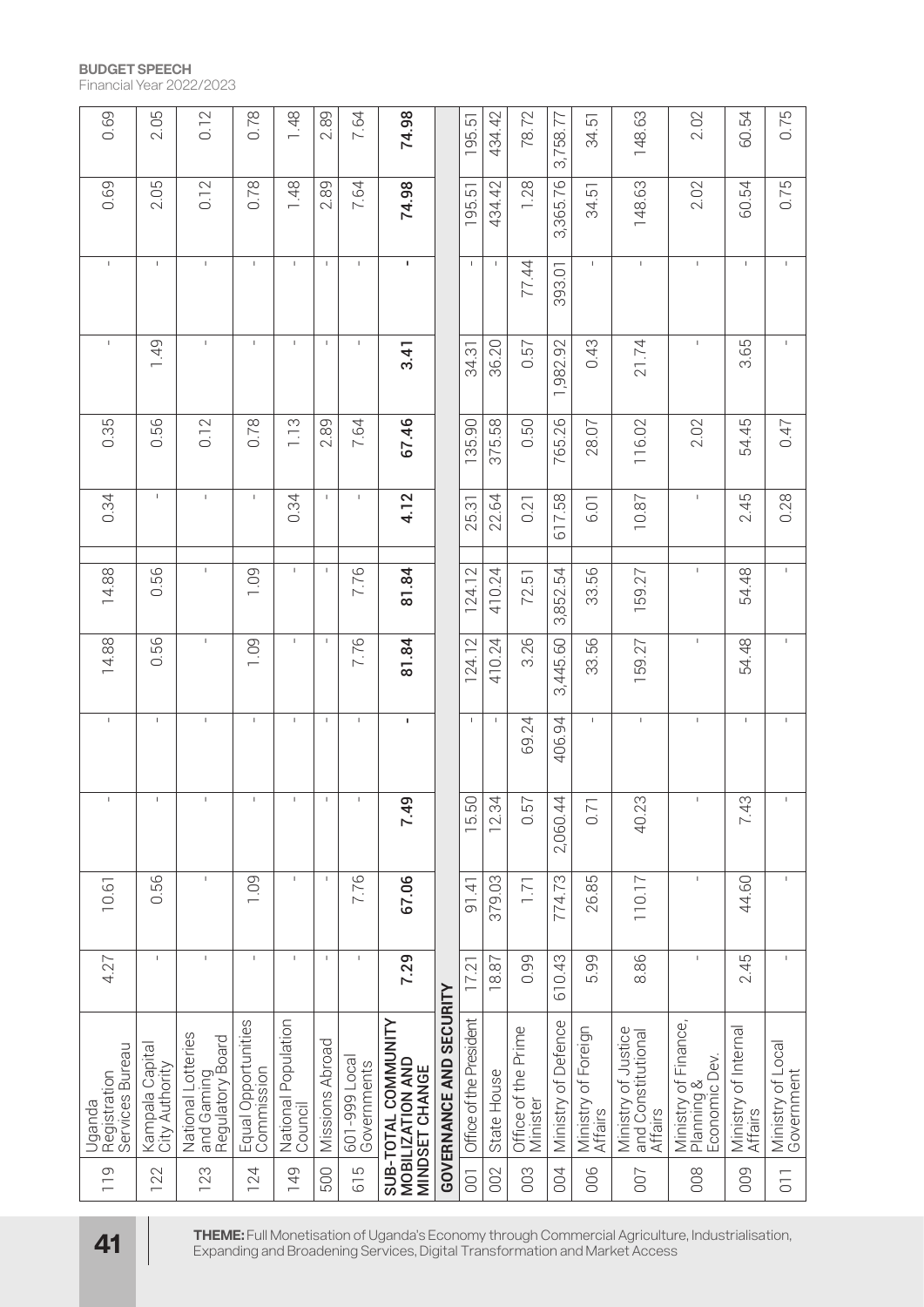# $\begin{array}{c} \text{MOFPED} \\ \text{\#DoingMore} \end{array}$

| 4.14                                                    | 37.29                     | 146.30               | 75.90                              | 18.15                    | 19.67                             | 28.73                     | 14.50                | 25.75                                  | 119.83                                             | $\mathsf I$                       | 0.02                                                 | 1.47                              | 26.65                                     |                     | 98.76           | 94.97                                               | 876.44              | 308.72         |
|---------------------------------------------------------|---------------------------|----------------------|------------------------------------|--------------------------|-----------------------------------|---------------------------|----------------------|----------------------------------------|----------------------------------------------------|-----------------------------------|------------------------------------------------------|-----------------------------------|-------------------------------------------|---------------------|-----------------|-----------------------------------------------------|---------------------|----------------|
| 4.14                                                    | 37.29                     | 146.30               | 75.90                              | 18.15                    | 19.67                             | 28.73                     | 14.50                | 25.75                                  | 119.83                                             | $\mathsf I$                       | 0.02                                                 | 1.47                              | 26.65                                     |                     | 98.76           | 94.97                                               | 876.44              | 308.72         |
| $\mathsf{L}$                                            | $\mathbf{I}$              | $\mathbf{I}$         | $\mathbb{I}$                       | $\mathsf I$              | $\mathbf{I}$                      | $\mathbf{I}$              | $\mathbf{I}$         | $\mathbf{I}$                           | $\mathsf I$                                        | $\mathbf{I}$                      | $\mathsf I$                                          | $\mathbf{I}$                      | $\mathbf{I}$                              | $\mathbf{I}$        | $\mathsf I$     | $\mathsf I$                                         | $\mathbf{I}$        | $\mathsf{L}$   |
| $\mathsf I$                                             | 0.43                      | 3.72                 | 15.20                              | 0.12                     | 0.63                              | 5.34                      | 0.35                 | 0.97                                   | 10.54                                              | $\mathbf{I}$                      | $\mathbf{I}$                                         | $\mathbf{I}$                      | 0.13                                      |                     | 3.76            | 25.93                                               | 187.97              | 26.37          |
| 4.04                                                    | 35.58                     | 104.91               | 39.41                              | 13.96                    | 11.45                             | 15.42                     | 7.82                 | 17.05                                  | 104.02                                             | $\mathsf I$                       | 0.02                                                 | 7.47                              | 16.93                                     |                     | 51.48           | 44.86                                               | 305.43              | 186.72         |
| 0.10                                                    | 1.28                      | 37.67                | 21.29                              | 4.07                     | 7.59                              | 7.97                      | 6.32                 | 7.72                                   | 5.27                                               | $\mathsf{I}$                      | $\mathsf I$                                          | $\mathbf{I}$                      | 9.59                                      |                     | 43.52           | 24.18                                               | 383.03              | 95.63          |
| 4.98                                                    | 0.27                      | 83.96                | 50.01                              | 11.88                    | 20.90                             | 33.88                     | 9.38                 | 0.70                                   | 100.44                                             | $\mathsf I$                       | $\mathbf{I}$                                         | $\mathsf I$                       | 17.13                                     | 62.07               | 71.75           | 59.25                                               | 879.92              | 277.50         |
| 4.98                                                    | 0.27                      | 183.96               | 50.01                              | 11.88                    | 20.90                             | 33.88                     | 9.38                 | 0.70                                   | 100.44                                             | $\mathbf{I}$                      | $\overline{1}$                                       | $\overline{1}$                    | 17.13                                     | 62.07               | 71.75           | 59.25                                               | 841.45              | 277.50         |
| Τ.                                                      | $\mathsf I$               | $\mathsf I$          | $\mathsf I$                        | $\mathsf I$              | $\mathbf{I}$                      | $\mathbf{I}$              | $\mathbf{I}$         | $\mathsf I$                            | $\mathsf I$                                        | $\mathbf{I}$                      | $\,$ I                                               | $\mathbf{I}$                      | $\mathbf{I}$                              | J.                  | $\mathsf I$     | $\mathsf I$                                         | 38.47               | $\mathsf I$    |
| $\mathbf I$                                             | $\mathsf I$               | 66.20                | 13.29                              | 0.20                     | 5<br>$\frac{0}{1}$                | $\sigma$<br>_<br>ග        | S<br>Ö.<br>O         | $\mathsf I$                            | 9.23                                               | $\mathsf I$                       | $\mathsf I$                                          | $\mathsf I$                       | $\sim$<br>$\frac{1}{2}$                   | $\mathbf I$         | LO<br>O.<br>O.  | 12.06                                               | 206.27              | 40.03          |
| 4.88                                                    | 0.18                      | 80.10                | 17.69                              | 7.61                     | 12.25                             | 16.55                     | 5.47                 | 0.10                                   | 85.97                                              | $\mathbf{I}$                      | $\mathbf{I}$                                         | $\mathbf{I}$                      | 12.34                                     | 62.07               | 34.17           | 30.28                                               | 264.54              | 156.36         |
| 0.10                                                    | 0.09                      | 37.67                | 19.03                              | 4.07                     | 7.59                              | 8.44                      | 3.25                 | 0.60                                   | 5.24                                               | $\mathbf{I}$                      | $\overline{1}$                                       | $\overline{1}$                    | 4.57                                      |                     | 34.52           | 16.92                                               | 370.63              | 81.11          |
| Ministry of Gender,<br>Labour and Social<br>Development | East African<br>Community | Electoral Commission | Government (IG)<br>Inspectorate of | Commission<br>Law Reform | Uganda Human<br>Rights Commission | Law Development<br>Centre | Ethics and Integrity | Uganda Registration<br>Services Bureau | National Citizenship<br>and Immigration<br>Control | Kampala Capital<br>City Authority | National Lotteries<br>and Gaming<br>Regulatory Board | Equal Opportunities<br>Commission | Financial Intelligence<br>Authority (FIA) | Treasury Operations | Auditor General | Director of Public<br>Prosecutions<br>Office of the | Uganda Police Force | Uganda Prisons |
| $\frac{8}{18}$                                          | 021                       | 102                  | 103                                | 105                      | 106                               | $\frac{1}{3}$             | 112                  | $\frac{10}{10}$                        | 120                                                | 122                               | 123                                                  | 124                               | 129                                       | 130                 | 131             | 133                                                 | 144                 | 145            |

Delivered by MATIA KASAIJA (MP) Minister of Finance, Planning and Economic Development 14th June 2022 - Kololo Independence Grounds **42**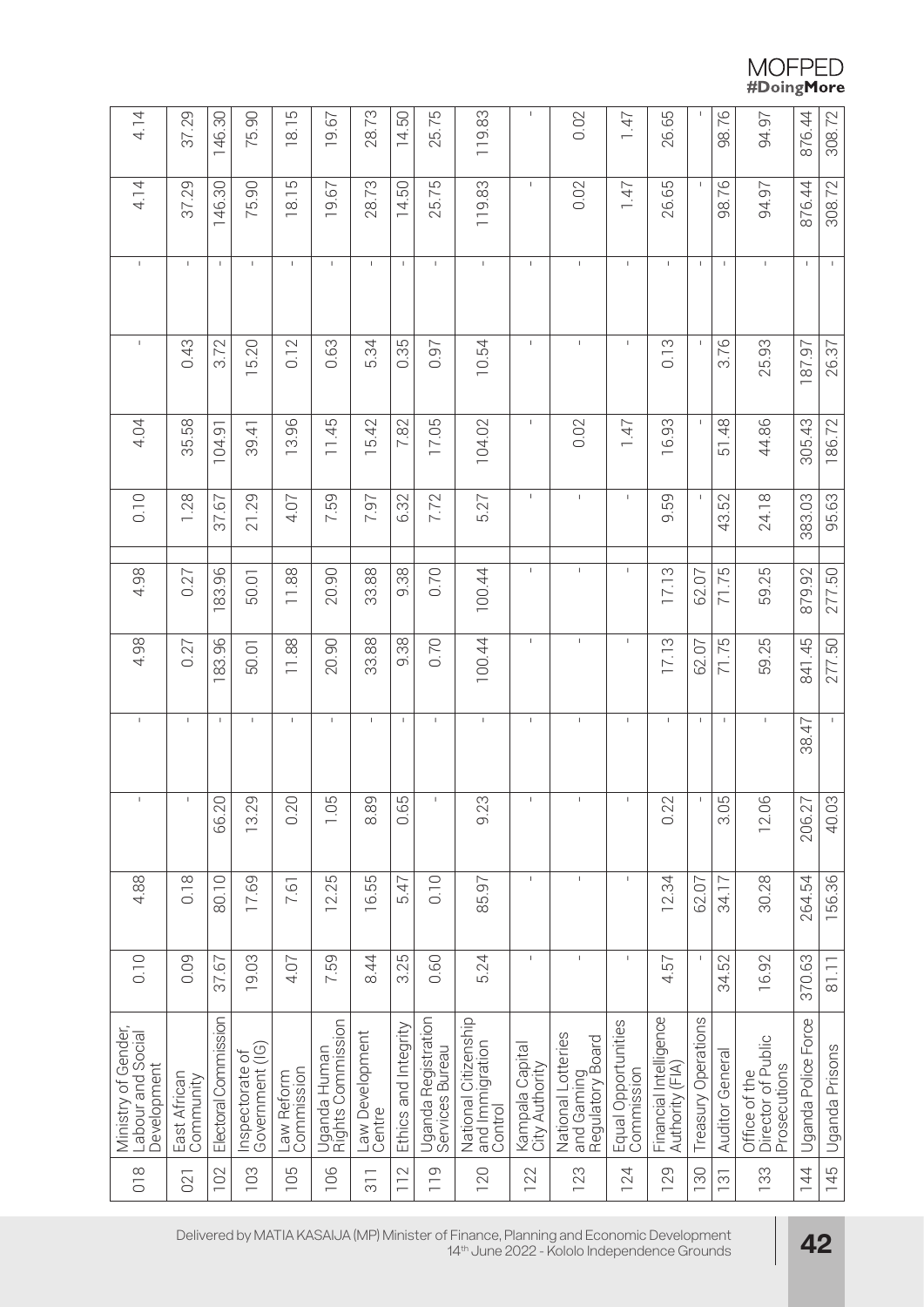| $\mathbf{I}$                          | 21.80                            | 156.05                                  | 72.21                             | 212.82          | 36.47                                                                       | 60.89                                                                                           | 7,171.40                             |                              | 29.64                         | 32.68                           | $\mathsf I$                | 9.67                                                            | 3.46                                 | 4.85                           | $\mathsf I$                               | 108.11                            |
|---------------------------------------|----------------------------------|-----------------------------------------|-----------------------------------|-----------------|-----------------------------------------------------------------------------|-------------------------------------------------------------------------------------------------|--------------------------------------|------------------------------|-------------------------------|---------------------------------|----------------------------|-----------------------------------------------------------------|--------------------------------------|--------------------------------|-------------------------------------------|-----------------------------------|
| $\mathsf{L}$                          | $\overline{8}$<br>$\overline{2}$ | 156.05                                  | 72.21                             | 212.82          | 36.47                                                                       | 60.89                                                                                           | 6,700.95                             |                              | 29.64                         | 32.68                           | $\mathsf I$                | 9.67                                                            | 3.46                                 | 4.85                           | $\mathsf{L}$                              | 108.11                            |
| $\mathsf{I}$                          | $\mathsf I$                      | $\mathsf{I}$                            | $\mathsf{L}$                      | $\mathbb{L}$    | $\mathbf{I}$                                                                | $\mathsf{I}$                                                                                    | 470.45                               |                              | $\mathsf I$                   | $\mathbb{L}$                    | $\mathbf I$                | $\mathsf I$                                                     | $\mathsf I$                          | $\mathbf{I}$                   | $\mathbf{I}$                              | $\mathsf I$                       |
| $\mathsf{I}$                          | 3.00                             | 17.79                                   | 0.84                              | 52.88           | 7.70                                                                        | 4.42                                                                                            | 2,447.90                             |                              | 2.95                          | 2.00                            | $\mathsf{I}$               | $\mathsf I$                                                     | $\mathsf I$                          | 95<br>ന്                       | $\mathsf{L}$                              | 1.52                              |
| $\mathbf I$                           | 7.79                             | 85.80                                   | 53.56                             | 31.47           | 25.45                                                                       | 36.13                                                                                           | 2,779.03                             |                              | 22.33                         | 8.53                            | $\mathsf I$                | 9.18                                                            | 1.32                                 | 0.90                           | $\mathsf{L}$                              | 37.22                             |
| $\mathbf I$                           | 11.01                            | 52.46                                   | 17.81                             | 28.47           | 3.32                                                                        | 20.33                                                                                           | ,474.02                              |                              | 4.36                          | 22.15                           | $\mathsf I$                | 0.49                                                            | 2.14                                 | $\mathbb{I}$                   | $\mathsf I$                               | 69.37                             |
| 11.65                                 | 21.96                            | 98.22                                   | 52.77                             | 222.48          | 26.05                                                                       | 66.04                                                                                           | 6,989.89                             |                              | 32.87                         | $\mathsf{I}$                    | 30.12                      | 3.95                                                            | 3.46                                 | $\mathsf{I}$                   | $\mathsf I$                               | 345.49                            |
| 11.65                                 | 96<br>$\overline{2}$             | 98.22                                   | 52.77                             | 222.48          | 26.05                                                                       | 66.04                                                                                           | 6,475.24                             |                              | 32.87                         | $\mathsf{L}$                    | 30.12                      | 3.95                                                            | 3.46                                 | $\mathsf{I}$                   | $\mathsf I$                               | 215.05                            |
| $\mathsf{I}$                          | $\mathsf I$                      | $\mathsf I$                             | $\mathsf I$                       | $\mathsf I$     | $\mathsf I$                                                                 | $\mathsf{I}$                                                                                    | 514.65                               |                              | $\mathsf I$                   | $\mathbf{I}$                    | $\mathsf I$                | $\mathsf{I}$                                                    | $\mathsf I$                          | $\mathbf{I}$                   | $\mathsf{L}$                              | 130.43                            |
| $\sim$<br>$\overline{0}$ .            | $\sigma$<br>10.9                 | 5.1                                     | $\overline{ }$<br>$\ddot{3}.6$    | $\sim$<br>32.9  | 4<br>12.9                                                                   | 73                                                                                              | $\bigcap$<br>2,572.1                 |                              | $\overline{4}$                |                                 | $\sim$<br>$\overline{0}$ . |                                                                 | $\mathbf{I}$                         | $\mathbb{L}$                   |                                           | $\overline{+}$<br>103.24          |
| 8.18                                  | 4.94                             | 47.91                                   | 34.69                             | 162.73          | 10.44                                                                       | 38.34                                                                                           | 2,526.28                             |                              | 22.72                         | $\mathsf{I}$                    | 28.48                      | 3.46                                                            | 1.32                                 | $\mathsf I$                    | $\mathsf I$                               | 43.44                             |
| 2.70                                  | 6.03                             | $\overline{20}$<br>45.                  | 14.44                             | 26.83           | 2.66                                                                        | 20.33                                                                                           | 1,376.86                             |                              | 23<br>ΓÒ.                     | $\mathsf{I}$                    | 0.73                       | 0.49                                                            | 2.14                                 | $\mathsf{I}$                   | $\mathsf{L}$                              | 68.37                             |
| <b>Judicial Service</b><br>Commission | PPDA                             | Organisation (ISO)<br>Internal Security | External Security<br>Organisation | Missions Abroad | Analytical Laboratory<br>Directorate of<br>Government                       | National Identification<br>and Registration<br>Authority (NIRA)                                 | SUB-TOTAL GOVERNANCE<br>AND SECURITY | PUBLIC SECTOR TRANSFORMATION | Ministry of Public<br>Service | Ministry of Local<br>Government | East African<br>Community  | Metropolitan Affairs<br>Ministry of Kampala<br>Capital City and | Government (IG)<br>đ<br>Inspectorate | National Planning<br>Authority | Development Centre<br>National Curriculum | Kampala Capital<br>City Authority |
| 148                                   | 53                               | 58                                      | 159                               | 500             | 135                                                                         | 187                                                                                             |                                      |                              | 005                           | $\overline{0}$                  | 021                        | 023                                                             | 103                                  | 108                            | $\overline{=}$                            | 122                               |
| 43                                    |                                  |                                         |                                   |                 | Expanding and Broadening Services, Digital Transformation and Market Access | THEME: Full Monetisation of Uganda's Economy through Commercial Agriculture, Industrialisation, |                                      |                              |                               |                                 |                            |                                                                 |                                      |                                |                                           |                                   |

#### **BUDGET SPEECH**

Financial Year 2022/2023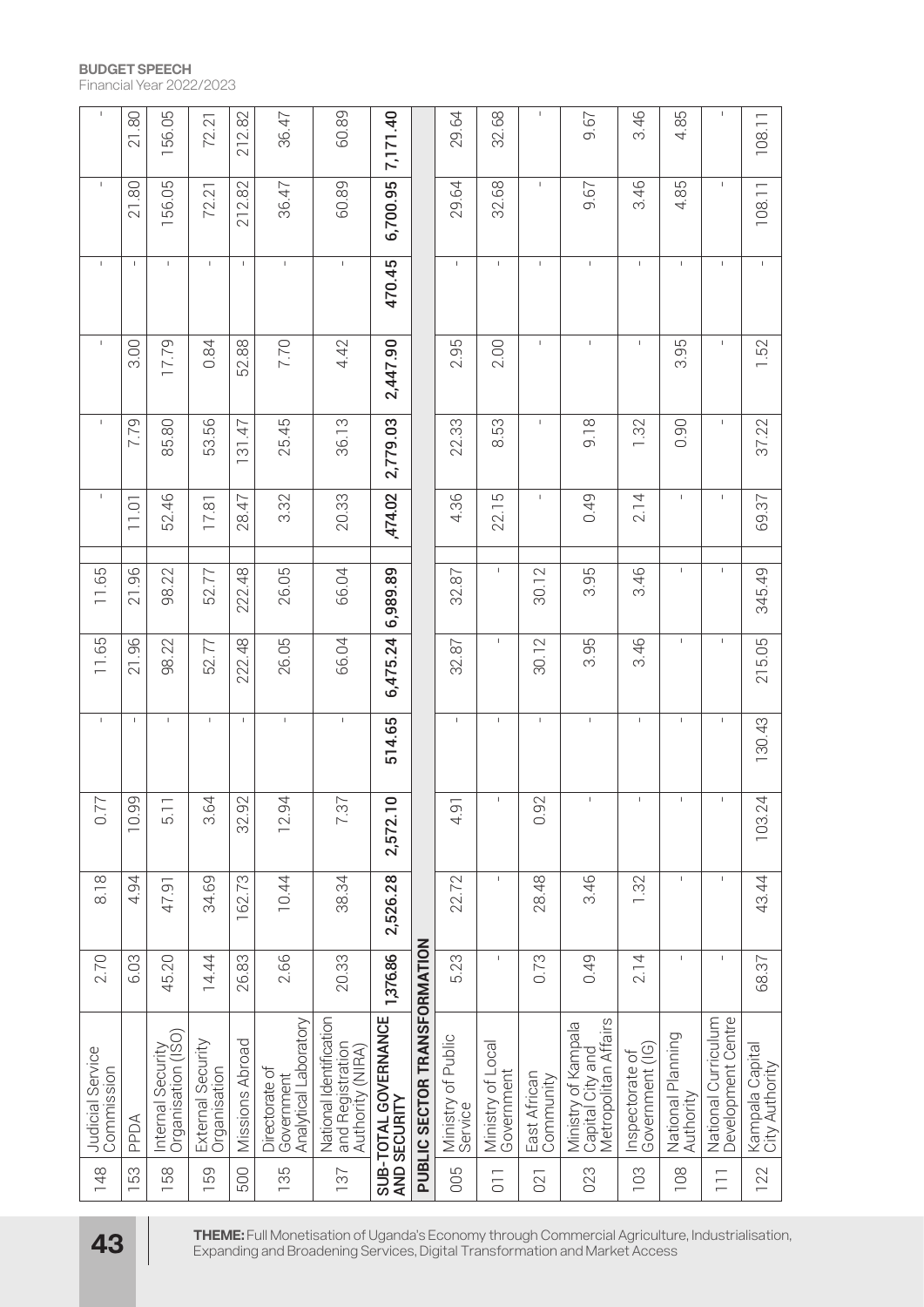| 4.83<br>4.83                                             | 11.49                        | 3.66<br>3.66                           | $\mathsf I$<br>$\mathbb{L}$ | 208.38                          |                      | 72.30                           | 70.27                           | 0.64<br>0.64                   | $\mathsf I$<br>$\mathsf I$           | $\mathsf I$<br>$\mathsf I$             | 1,014.27                     | 1,157.48                          |                                 | 14.56                   | 58.40                           | 0.35<br>0.35                   | 374.17                                              |
|----------------------------------------------------------|------------------------------|----------------------------------------|-----------------------------|---------------------------------|----------------------|---------------------------------|---------------------------------|--------------------------------|--------------------------------------|----------------------------------------|------------------------------|-----------------------------------|---------------------------------|-------------------------|---------------------------------|--------------------------------|-----------------------------------------------------|
|                                                          | 11.49                        |                                        |                             | 208.38                          |                      | 59.62                           | 11.27                           |                                |                                      |                                        | 1,014.27                     | 1,085.80                          |                                 | 14.56                   | 58.40                           |                                | 346.20                                              |
| $\mathsf I$                                              | $\mathsf I$                  | $\mathbf{I}$                           | $\mathsf I$                 | T,                              |                      | 12.69                           | 59.00                           | $\mathbf{L}$                   | $\mathbf I$                          | $\mathsf I$                            | $\mathbb{L}$                 | 71.69                             |                                 | $\mathbf{I}$            | $\mathsf I$                     | $\mathbf{I}$                   | 27.96                                               |
| $\mathsf I$                                              | 1.28                         | 0.09                                   | $\mathsf I$                 | 11.79                           |                      | 8.84                            | 11.03                           | $\mathbf{I}$                   | $\mathbf I$                          | $\mathsf I$                            | 95.42                        | 115.30                            |                                 | $\mathbf{I}$            | 3.78                            | $\mathbf{I}$                   | 180.54                                              |
| 2.34                                                     | 6.92                         | 2.46                                   | $\mathsf I$                 | 91.20                           |                      | 50.43                           | 0.19                            | 0.64                           | $\mathsf I$                          | $\mathsf I$                            | 496.08                       | 547.34                            |                                 | 14.28                   | 51.41                           | 0.35                           | 156.66                                              |
| 2.48                                                     | 3.29                         | 1.10                                   | 1                           | 105.39                          |                      | 0.35                            | 0.05                            | I.                             | $\mathsf I$                          | $\mathbf{I}$                           | 422.76                       | 423.16                            |                                 | 0.28                    | 3.21                            |                                | 9.00                                                |
| $\mathsf I$                                              | 11.45                        | $\mathsf{I}$                           | $\mathsf I$                 | 427.34                          |                      | 71.33                           | 186.68                          | $\mathsf{L}$                   | $\mathsf I$                          | 5.81                                   | 1,298.31                     | 1,562.13                          |                                 | 7.52                    | 37.36                           | L                              | 371.79                                              |
| $\mathsf I$                                              | 11.45                        | $\mathbf{I}$                           | 1                           | 296.90                          |                      | 63.63                           | 57.11                           | L                              | $\mathsf I$                          | 5.81                                   | 942.39                       | 1,068.94                          |                                 | 7.52                    | 37.36                           |                                | 337.52                                              |
| $\mathsf I$                                              | $\mathsf I$                  | $\mathsf I$                            | $\mathsf I$                 | 130.43                          |                      | 7.69                            | 129.57                          | L                              | $\mathsf I$                          | $\mathsf I$                            | 355.92                       | 493.19                            |                                 | $\mathbf{I}$            | $\mathsf I$                     | L                              | 34.27                                               |
| $\mathsf I$                                              | $\infty$<br>2.1              | $\mathsf I$                            | $\mathsf I$                 | 111.21                          |                      | 6<br>10.0                       | 21.61                           | Τ.                             | $\mathsf I$                          | 0.16                                   | 174.95                       | 206.78                            |                                 | $\mathbf{I}$            | 3.04                            | $\mathsf I$                    | 155.73                                              |
| $\mathsf I$                                              | 6.04                         | $\mathbf{I}$                           | $\mathsf I$                 | 105.46                          |                      | 53.23                           | 11.77                           | $\mathsf I$                    | $\mathsf I$                          | 4.04                                   | 446.30                       | 515.33                            |                                 | 7.24                    | 31.94                           | Τ.                             | 175.29                                              |
| $\mathsf I$                                              | 3.27                         | $\mathsf I$                            | 1                           | 80.23                           |                      | 0.35                            | 23.73                           | I.                             | $\mathbf{I}$                         | 1.62                                   | 321.14                       | 346.83                            |                                 | 0.28                    | 2.38                            | J.                             | 6.50                                                |
| National Lotteries<br>  and Gaming<br>  Regulatory Board | Public Service<br>Commission | Finance Commission<br>Local Government | Missions Abroad             | TRANSFORMATION<br>PUBLIC SECTOR | REGIONAL DEVELOPMENT | Office of the Prime<br>Minister | Ministry of Local<br>Government | National Planning<br>Authority | Uganda Investment<br>Authority (UIA) | Finance Commission<br>Local Government | 601-999 Local<br>Governments | SUB-TOTAL REGIONAL<br>DEVELOPMENT | DEVELOPMENT PLAN IMPLEMENTATION | Office of the President | Office of the Prime<br>Minister | Ministry of Foreign<br>Affairs | Ministry of Finance,<br>Planning &<br>Economic Dev. |
| 123                                                      | 146                          | 147                                    | 500                         | SUB-TOTAL                       |                      | 003                             | $\overline{0}$                  | 108                            | 138                                  | 147                                    | 617                          |                                   |                                 | $\overline{0}0$         | 003                             | 006                            | 008                                                 |

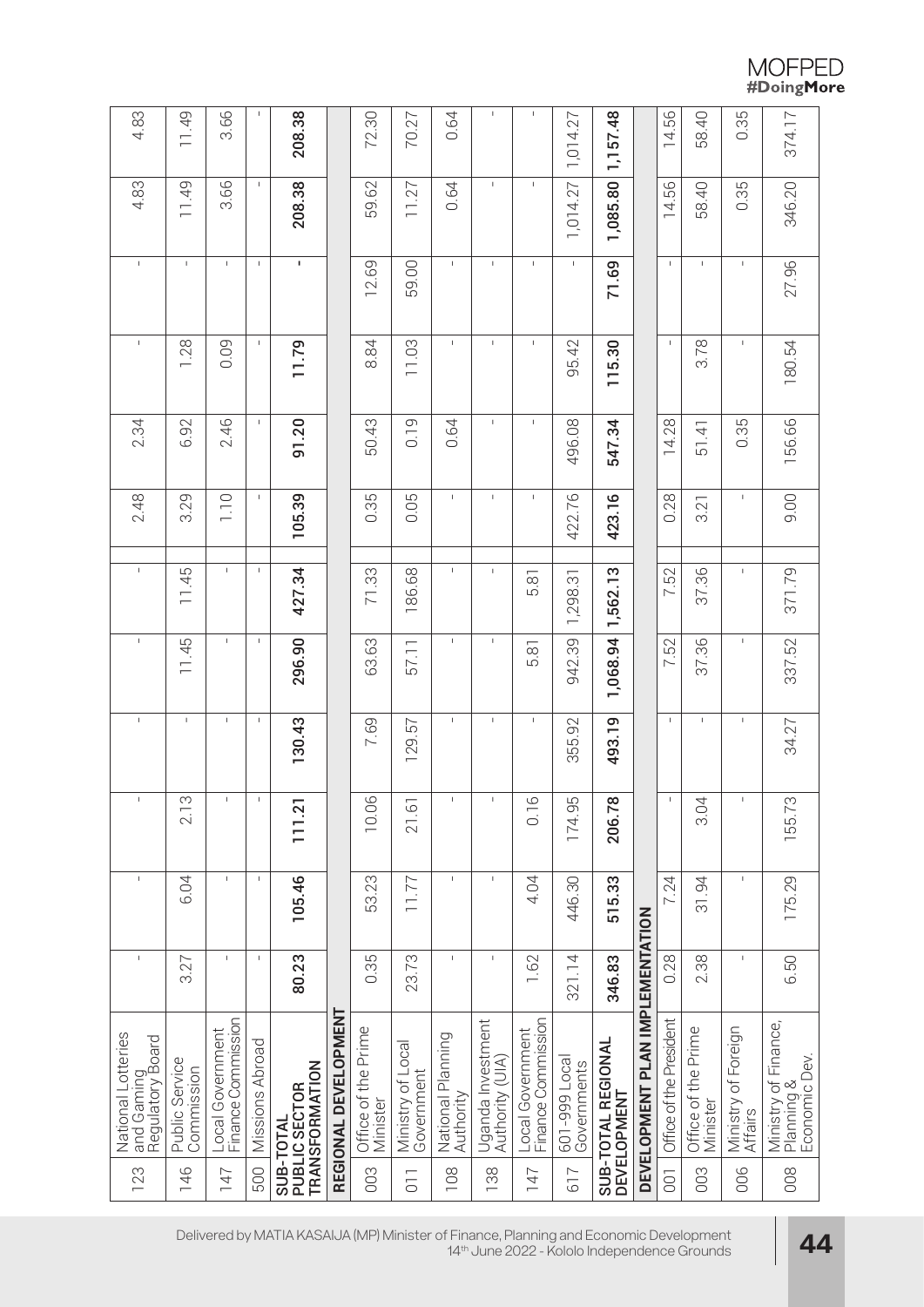| 19.54                           | 0.05                                                            | 28.60                          | $\mathsf I$                            | 2.53                              | 539.83           | 72.05                          | 0.34                                                 | 11.08                             | 62.07                  | 1.80                                      | $\mathsf I$                    | $\mathsf I$                                                                 | 8.07            | 1,193.44                                                                                        |                           | 381.61            |
|---------------------------------|-----------------------------------------------------------------|--------------------------------|----------------------------------------|-----------------------------------|------------------|--------------------------------|------------------------------------------------------|-----------------------------------|------------------------|-------------------------------------------|--------------------------------|-----------------------------------------------------------------------------|-----------------|-------------------------------------------------------------------------------------------------|---------------------------|-------------------|
| 19.54                           | 0.05                                                            | 28.60                          | $\mathsf I$                            | 2.53                              | 539.83           | 72.05                          | 0.34                                                 | 11.08                             | 62.07                  | 1.80                                      | $\mathbf{I}$                   | $\mathsf I$                                                                 | 8.07            | 1,165.48                                                                                        |                           | 381.61            |
| $\mathsf{I}$                    | $\mathsf I$                                                     | $\mathsf I$                    | $\mathsf{I}$                           | $\mathsf I$                       | $\mathbf{I}$     | $\mathsf{I}$                   | $\mathsf I$                                          | $\mathbf{I}$                      | $\mathbf{I}$           | $\mathsf I$                               | $\mathbf{I}$                   | $\mathbf{I}$                                                                | $\mathbf{I}$    | 27.96                                                                                           |                           | $\mathsf I$       |
| $\mathbf I$                     | $\mathsf I$                                                     | $\mathsf I$                    | $\mathbf I$                            | 0.44                              | 44.06            | 11.94                          | $\mathsf I$                                          | 0.22                              | $\mathbf{I}$           | $\mathsf I$                               | $\mathbf{I}$                   | $\mathsf I$                                                                 | $\mathsf I$     | 240.97                                                                                          |                           | 63.01             |
| 19.38                           | 0.05                                                            | 13.99                          | $\mathsf I$                            | 2.10                              | 290.28           | 38.73                          | 0.34                                                 | 7.90                              | 62.07                  | 1.28                                      | $\mathsf I$                    | $\mathbf I$                                                                 | 8.07            | 666.88                                                                                          |                           | 209.83            |
| 0.16                            | $\mathsf I$                                                     | 14.61                          | $\mathsf I$                            | $\mathsf I$                       | 205.50           | 21.39                          | $\mathbf I$                                          | 2.97                              | ı                      | 0.51                                      | $\mathsf I$                    | $\mathsf I$                                                                 | $\mathsf I$     | 257.62                                                                                          |                           | 108.77            |
| $\mathsf I$                     | 0.05                                                            | 33.57                          | 0.38                                   | 1.25                              | 534.16           | 68.77                          | 8.37                                                 | $\mathbb{I}$                      | I.                     | $\mathsf I$                               | 16.19                          | 14.00                                                                       | $\mathsf I$     | 1,093.42                                                                                        |                           | 373.40            |
| $\mathsf I$                     | 0.05                                                            | 33.57                          | 0.38                                   | .25                               | 534.16           | 68.77                          | 8.37                                                 | $\mathsf I$                       | I.                     | $\mathsf I$                               | 16.19                          | 14.00                                                                       | $\mathsf I$     | 1,059.15                                                                                        |                           | 373.40            |
| $\mathsf I$                     | $\mathsf I$                                                     | $\mathsf I$                    | $\mathsf I$                            | $\mathsf I$                       | $\mathbf{I}$     | $\mathsf I$                    | $\mathsf I$                                          | $\mathbf{I}$                      | I.                     | $\mathsf I$                               | $\mathbf{I}$                   | $\mathsf I$                                                                 | $\mathsf I$     | 34.27                                                                                           |                           | $\mathbf{I}$      |
|                                 | 1                                                               | $4\overline{4}$                | 1                                      | $\mathsf I$                       | 44.24            | 20.4                           |                                                      | $\mathsf I$                       | 1                      | $\mathsf I$                               | $\sim$<br>$\frac{8}{2}$        |                                                                             | $\mathsf I$     | 228.66                                                                                          |                           | 58.0 <sup>-</sup> |
| $\mathsf I$                     | 0.05                                                            | 20.24                          | 0.08                                   | 1.07                              | 284.42           | 30.37                          | 5.89                                                 | $\mathbf{I}$                      | $\mathbf{I}$           | $\mathbf{I}$                              | 12.04                          | 8.30                                                                        | $\mathsf I$     | 576.93                                                                                          |                           | 206.62            |
| $\mathsf{I}$                    | $\mathsf I$                                                     | $\overline{5}$<br>$\infty$     | 0.30                                   | 0.19                              | 205.50           | 17.99                          | 2.48                                                 | $\mathbf{I}$                      | $\mathbf{I}$           | $\mathbf{I}$                              | 33<br>$\frac{1}{3}$            | 5.70                                                                        | $\mathsf I$     | 253.56                                                                                          |                           | 108.77            |
| Ministry of Local<br>Government | Ministry of Kampala<br>Metropolitan Affairs<br>Capital City and | National Planning<br>Authority | Uganda Registration<br>Sérvices Bureau | Kampala Capital<br>City Authority | <b>ASU</b>       | Uganda Bureau of<br>Statistics | National Lotteries<br>and Gaming<br>Regulatory Board | Equal Opportunities<br>Commission | Operations<br>Treasury | Local Government<br>Finance<br>Commission | National Population<br>Council | Uganda Retirement<br>  Benefits Regulatory<br>  Authority                   | Missions Abroad | DEVELOPMENT PLAN<br>IMPLEMENTATION<br>SUB-TOTAL                                                 | ADMINISTRATION OF JUSTICE | Judiciary         |
| $\overline{0}$                  | 023                                                             | 108                            | 119                                    | 122                               | $\overline{141}$ | 143                            | 123                                                  | 124                               | 130                    | 147                                       | 149                            | 163                                                                         | 500             |                                                                                                 |                           | $\overline{101}$  |
| 45                              |                                                                 |                                |                                        |                                   |                  |                                |                                                      |                                   |                        |                                           |                                | Expanding and Broadening Services, Digital Transformation and Market Access |                 | THEME: Full Monetisation of Uganda's Economy through Commercial Agriculture, Industrialisation, |                           |                   |

#### **BUDGET SPEECH**

Financial Year 2022/2023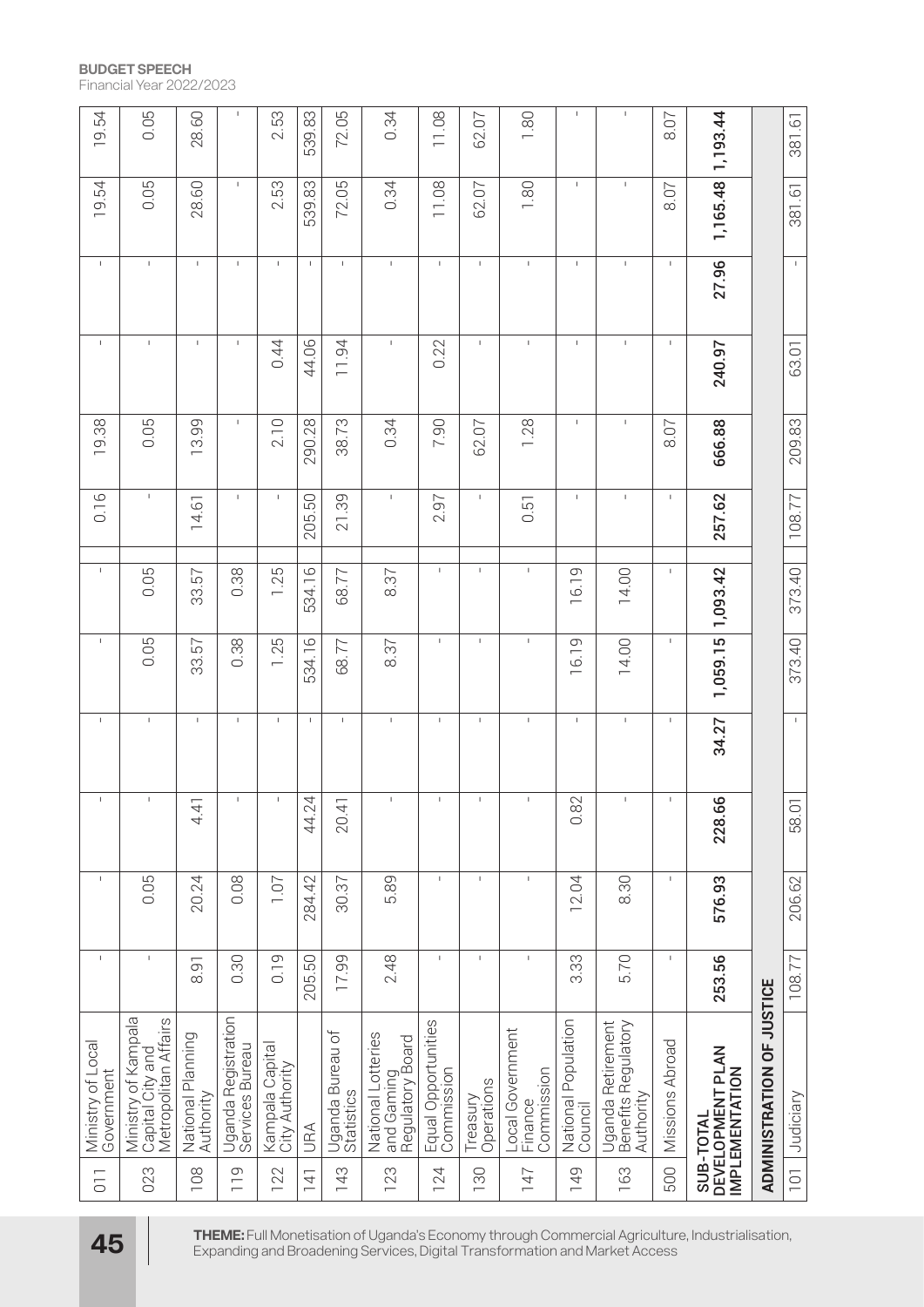| 15.7<br>157                           | 0.84<br>0.84                                | 400.02<br>400.02                                        |                                                    | 914.98<br>914.98                   | 0.08<br>0.08                                       | 915.06<br>915.06                                                         |                       | 3,551.07<br>3,551.07 | 1,140.82<br>1,140.82 | 4,691.90<br>4,691.90           | 27,584.80<br>20,868.63 | 4,533.32<br>4,533.32                 | 4,691.90<br>4,691.90           | 36,810.02<br>30,093.85 |
|---------------------------------------|---------------------------------------------|---------------------------------------------------------|----------------------------------------------------|------------------------------------|----------------------------------------------------|--------------------------------------------------------------------------|-----------------------|----------------------|----------------------|--------------------------------|------------------------|--------------------------------------|--------------------------------|------------------------|
| I                                     | $\mathbf{I}$                                | T,                                                      |                                                    | $\mathsf I$                        | $\sf I$                                            | I.                                                                       |                       | $\overline{1}$       | $\mathbf I$          | ı.                             | 6,716.17               | $\sf I$                              | $\mathsf{I}$                   | 6,716.17               |
| 0.46                                  | $\mathsf I$                                 | 63.47                                                   |                                                    | 67.49                              | $\mathsf I$                                        | 67.49                                                                    |                       | $\sf I$              | J.                   | I.                             | 7,167.53               | 682.28                               | I.                             | 7,849.81               |
| 13.91                                 | 0.38                                        | 224.12                                                  |                                                    | 739.23                             | 0.08                                               | 739.31                                                                   |                       | 3,551.07             | 1,140.82             | 4,691.90                       | 10,189.53              | 995.73                               | 4,691.90                       | 15,877.16              |
| 3.19                                  | 0.47                                        | 112.43                                                  |                                                    | 108.26                             | $\mathbf{I}$                                       | 108.26                                                                   |                       | $\overline{1}$       | $\mathbf I$          | ı.                             | 3,511.58               | 55.31                                | I.                             | 6,366.88               |
| $\mathsf I$                           | I.                                          | 373.40                                                  |                                                    | 834.94                             | $\mathbf{I}$                                       | 834.94                                                                   |                       | 3,467.87             | 1,229.97             | 4,697.84                       | 24,561.65              | 4,577.56                             | 4,697.84                       | 33,837.06              |
| I.                                    | I                                           | 373.40                                                  |                                                    | 834.94                             | $\mathbf{I}$                                       | 834.94                                                                   |                       | 3,467.87             | 1,229.97             | 4,697.84                       | 18,049.32              | 4,221.64                             | 4,697.84                       | 26,968.81              |
| $\mathsf I$                           | $\mathsf I$                                 | I.                                                      |                                                    | $\mathbf{I}$                       | $\overline{1}$                                     | I.                                                                       |                       | $\mathsf I$          | $\mathbf{I}$         | $\mathbf I$                    | 6,512.33               | 355.92                               | $\mathbf{I}$                   | 6,868.25               |
|                                       |                                             | 58.01                                                   |                                                    | 175.69                             |                                                    | 175.69                                                                   |                       |                      |                      |                                | 7,313.36               | 683.79                               |                                | 7,997.15               |
| $\sf I$                               |                                             | 206.62                                                  |                                                    | 550.99                             |                                                    | 550.99                                                                   |                       | 3,467.87             | 1,229.97             | 4,697.84                       | 7,633.68               | 1,107.08                             | 4,697.84                       | 5,533.06   13,438.59   |
| 1                                     |                                             | 108.77                                                  |                                                    | 108.26                             |                                                    | 108.26                                                                   |                       |                      | $\mathsf I$          | I.                             | 3,102.28               | 430.77                               | $\mathbf I$                    |                        |
| Judicial Service<br>Commission<br>148 | Law Development<br>Centre<br>$\overline{3}$ | <b>ADMINISTRATION OF</b><br>SUB-TOTAL<br><b>JUSTICE</b> | <b>LEGISLATION, OVERSIGHT &amp; REPRESENTATION</b> | Parliamentary<br>Commission<br>104 | Ministry of Local<br>Government<br>$\overline{11}$ | SUB-TOTAL LEGISLATION<br><b>REPRESENTATION</b><br><b>OVERSIGHT &amp;</b> | INTEREST PAYMENTS DUE | Domestic Interest    | External Interest    | SUB-TOTAL INTEREST<br>PAYMENTS | Total Centre           | Total Local Government<br>Programmes | Statutory Interest<br>Payments | <b>GRAND TOTAL</b>     |

 $\begin{array}{c} \text{MOFPED} \\ \text{\#DoingMore} \end{array}$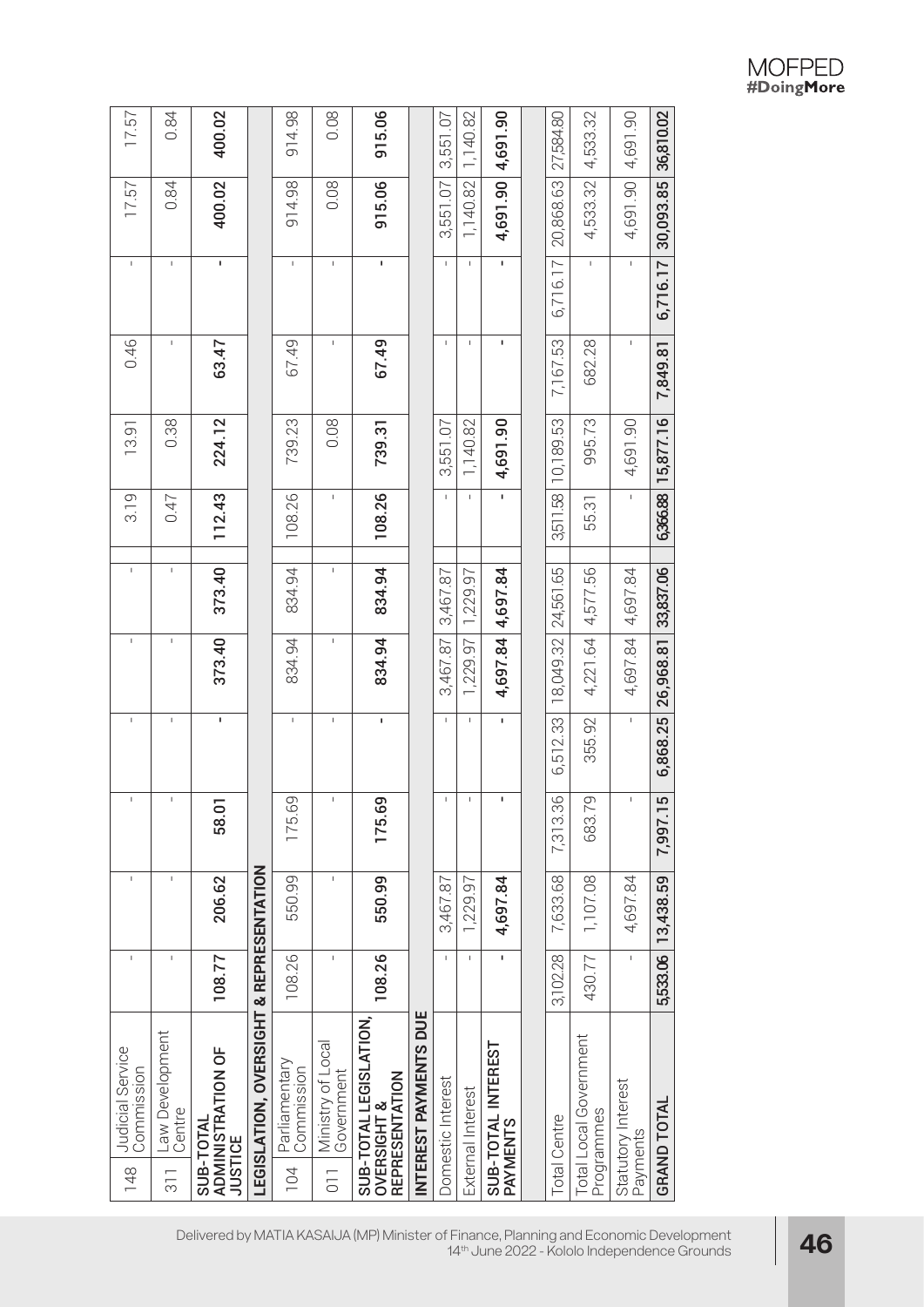|                          | <b>TABLE 5: APPROVED BUDGET FOR LOCAL GOV</b> | ERNMETNS, FY 2022 - 2023 |                |                |                                                                        |                                                               |
|--------------------------|-----------------------------------------------|--------------------------|----------------|----------------|------------------------------------------------------------------------|---------------------------------------------------------------|
| Code<br>Vote             | Local Government                              | Wage                     | Non-Wage       | Development    | Statutory (Pension<br>Gratuity and<br>Pension and<br>Gratuity Arrears) | 2022/23<br>Appropriated<br>Budget for Local<br>Governments FY |
| <b>601</b>               | Arua city                                     | 23,545,062,564           | 9,203,893,188  | 6,651,120,111  | 1,979,636,036                                                          | 41,379,711,900                                                |
| 602                      | Fort-Portal city                              | 13,913,373,804           | 4,986,532,658  | 8,021,549,958  | 1,545,737,923                                                          | 28,467,194,343                                                |
| 603                      | Gulu city                                     | 14,602,187,926           | 8,318,607,340  | 24,268,283,309 | 1,536,561,662                                                          | 48,725,640,236                                                |
| 604                      | Hoima city                                    | 8,369,990,916            | 4,168,941,051  | 18,871,170,810 | 914,967,585                                                            | 32,325,070,362                                                |
| 605                      | Jinja city                                    | 21,465,869,690           | 11,917,880,122 | 10,728,243,548 | 3,234,210,978                                                          | 47,346,204,339                                                |
| 606                      | Lira city                                     | 15,190,525,209           | 6,856,089,669  | 11,318,541,710 | 1,574,684,683                                                          | 34,939,841,271                                                |
| 607                      | Masaka city                                   | 15,854,185,554           | 6,181,943,755  | 20,452,679,594 | 1,135,412,642                                                          | 43,624,221,546                                                |
| 608                      | Mbale city                                    | 23,711,176,843           | 9,560,907,208  | 11,451,644,351 | 2,428,955,338                                                          | 47,152,683,740                                                |
| 609                      | Mbarara city                                  | 17,507,337,260           | 9,255,567,528  | 9,285,792,212  | 2,924,405,765                                                          | 38,973,102,766                                                |
| 610                      | Soroti city                                   | 11,594,868,348           | 5,888,397,494  | 5,343,049,763  | 1, 112, 343, 722                                                       | 23,938,659,326                                                |
| <b>701</b>               | Apac Municipal Council                        | 4,466,594,628            | 1,598,886,815  | 7,106,984,315  | 276,648,810                                                            | 13,449,114,569                                                |
| 702                      | Bugiri Municipal Council                      | 2,870,099,680            | 1,368,063,875  | 491,438,952    | 159,979,850                                                            | 4,889,582,357                                                 |
| 703                      | Council<br>Bushenyi- Ishaka Municipal         | 6,635,511,794            | 2,337,563,038  | 1,327,830,923  | 1,498,297,581                                                          | 11,799,203,336                                                |
| 704                      | Busia Municipal Council                       | 3,763,928,084            | 2,043,796,413  | 7,471,824,258  | 2,328,080,749                                                          | 15,607,629,504                                                |
| 705                      | Entebbe Municipal Council                     | 241,965,011<br>5         | 6,200,172,880  | 4,995,647,849  | 1,056,118,815                                                          | 17,493,904,556                                                |
| 706                      | banda Municipal Council                       | 8,371,976,473            | 2,955,819,344  | 1,574,165,411  | 825,688,400                                                            | 13,727,649,628                                                |
| 707                      | ganga Municipal Council                       | 4,063,263,803            | 1,874,824,230  | 495,801,902    | 284,947,698                                                            | 6,718,837,633                                                 |
| 708                      | Kabale Municipal Council                      | 8,647,824,775            | 3,267,690,463  | 10,273,663,942 | 1,150,358,211                                                          | 23,339,537,390                                                |
| 709                      | Kamuli Municipal Council                      | 4,704,285,423            | 1,641,635,843  | 8,294,245,685  | 443,330,386                                                            | 15,083,497,336                                                |
| 710                      | Kapchorwa Municipal Council                   | 5,577,234,528            | 1,974,134,507  | 544,906,734    | 1,217,106,709                                                          | 9,313,382,478                                                 |
| $\overline{71}$          | Kasese Municipal Council                      | 0,073,428,639            | 3,101,620,551  | 6,463,651,923  | 930,071,496                                                            | 30,568,772,608                                                |
| $\sim$<br>$\overline{C}$ | Kira Municipal Council                        | 6,351,898,757            | 12,891,838,132 | 8,813,625,653  | 528,205,172                                                            | 28,585,567,713                                                |
| S<br>$\overline{1}$      | Kisoro Municipal Council                      | 2,406,683,975            | 1,820,142,098  | 345,497,774    | 63,536,909                                                             | 4,635,860,756                                                 |
| $\frac{1}{4}$            | Kitgum Municipal Council                      | 3,835,155,172            | 2,060,401,860  | 8,700,721,021  | 2,314,682,930                                                          | 16,910,960,983                                                |
| 5<br>$\overline{1}$      | Koboko Municipal Council                      | 5,107,006,309            | 594,243,915    | 1,109,257,118  | 301,630,480                                                            | 8, 112, 137, 823                                              |
| 716                      | Kotido Municipal Council                      | 5,167,258,673            | 1,890,068,449  | 592,494,918    | 109,211,422                                                            | 7,759,033,463                                                 |

#### **BUDGET SPEECH**

Financial Year 2022/2023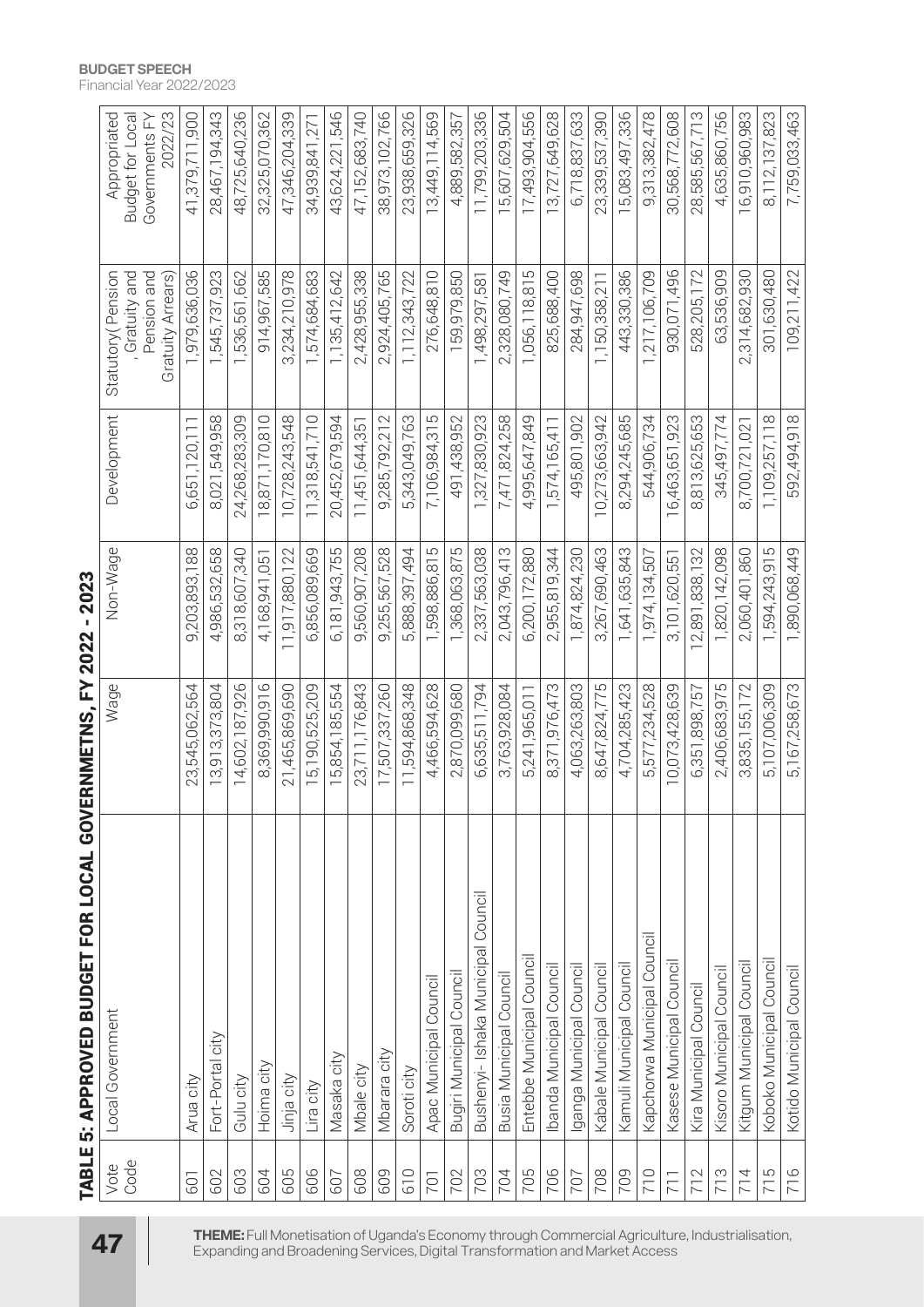| 717            | Kumi Municipal Council               | 4,864,569,303           | 1,410,319,931      | 2,352,609,277    | 350,053,854   | 8,977,552,366  |
|----------------|--------------------------------------|-------------------------|--------------------|------------------|---------------|----------------|
| 718            | Lugazi Municipal Council             | 4,674,678,666           | 521, 345, 140<br>Ñ | 9,467,163,179    | 663,911,232   | 17,327,098,217 |
| 719            | Makindye-Ssabagabo Municipal Council | 4,540,559,168           | 7,576,170,496      | 7, 112, 173, 032 | 799,273,199   | 20,028,175,896 |
| 720            | Masindi Municipal Council            | 7,215,982,146           | 3,002,140,317      | 1,074,934,346    | ,438,585,736  | 12,731,642,545 |
| 721            | Mityana Municipal Council            | 6,281,636,926           | 2,437,328,099      | 1,008,996,374    | 626,089,691   | 10,354,051,090 |
| 722            | Moroto Municipal Council             | 2,846,912,600           | 1,470,551,276      | 2,599,112,346    | 241,996,952   | 7,158,573,173  |
| 723            | Mubende Municipal Council            | 5,722,658,124           | 3,464,290,823      | 17,317,162,664   | 1,035,813,857 | 27,539,925,467 |
| 724            | Mukono Municipal Council             | 0,440,800,167           | 6,901,122,338      | 2,445,350,162    | ,435,241,040  | 21,222,513,707 |
| 725            | Nansana Municipal Council            | 11,919,915,891          | 9,353,557,425      | 7,908,897,913    | 706,951,178   | 29,889,322,408 |
| 726            | Nebbi Municipal Council              | 5,234,290,379           | 1,301,179,151      | 360,945,785      | 279,779,299   | 7,176,194,613  |
| 727            | Njeru Municipal Council              | 6,421,408,904           | 5,353,854,558      | ,227,893,944     | 570,523,422   | 13,573,680,828 |
| 728            | Ntungamo Municipal Council           | 3,002,101,301           | 1,327,086,429      | 3,103,377,958    | 181,823,107   | 7,614,388,795  |
| 729            | Rukungiri Municipal Council          | 6,388,956,770           | 1,748,103,221      | 318,303,944      | 743,946,218   | 9,199,310,153  |
| 730            | Sheema Municipal Council             | 9,533,515,254           | 2,608,615,916      | ,448,964,463     | 937,426,124   | 14,528,521,757 |
| 731            | Tororo Municipal Council             | 5,806,659,156           | 2,264,656,483      | 8,854,830,752    | 1,040,160,599 | 17,966,306,990 |
| 801            | <b>Abim District</b>                 | 3,444,674,703           | 3,114,050,060      | 3,123,543,160    | 591,181,734   | 20,273,449,657 |
| 802            | Adjumani District                    | 22,284,878,639          | 6,398,714,257      | 2,019,108,722    | 1,837,628,611 | 42,540,330,229 |
| 803            | Agago District                       | 23,019,014,644          | 5,672,123,066      | 7,904,752,11     | 1,584,711,469 | 38,180,601,290 |
| 804            | Alebtong District                    | 16,454,179,691          | 4,623,269,730      | 4,807,726,673    | 1,761,659,311 | 27,646,835,405 |
| 805            | Amolatar District                    | 3,085,482,793           | 4,569,476,347      | 5,334,127,747    | 1,507,353,902 | 24,496,440,789 |
| 806            | Amudat District                      | 8,036,771,752           | 2,026,261,434      | 2,385,998,581    | 203,402,199   | 12,652,433,966 |
| 807            | Amuria District                      | 5,280,476,413           | 4,736,048,303      | 3,597,271,245    | 1,735,814,502 | 25,349,610,463 |
| 808            | Amuru District                       | 16,413,710,909          | 4,706,902,531      | 4,209,683,391    | 1,165,396,660 | 26,495,693,491 |
| 809            | Apac District                        | 5,725,604,699           | 522,740,345<br>ന്  | 3,102,321,823    | 4,664,953,368 | 27,015,620,235 |
| $\frac{0}{8}$  | Arua District                        | 10,839,610,687          | 3,378,127,469      | 4,342,027,243    | 5,748,229,213 | 24,307,994,611 |
| $\overline{8}$ | <b>Budaka District</b>               | 17,334,315,750          | 4,948,569,994      | 4,872,162,364    | 2,394,707,749 | 29,549,755,857 |
| 812            | <b>Bududa District</b>               | 18,366,096,192          | 5,702,750,539      | 5,949,543,041    | 1,809,230,329 | 31,827,620,101 |
| $\frac{8}{8}$  | Bugiri District                      | 5,118,261,670<br>$\sim$ | 6,129,744,580      | 4,305,755,123    | 2,509,507,687 | 38,063,269,059 |
| 814            | Bugweri District                     | 13,966,505,443          | 3,242,361,241      | 3,403,053,330    | 1,020,880,055 | 21,632,800,068 |
| 815            | Buhweju District                     | 11,183,181,800          | 2,618,310,279      | 3,386,441,663    | 626,674,426   | 17,814,608,169 |

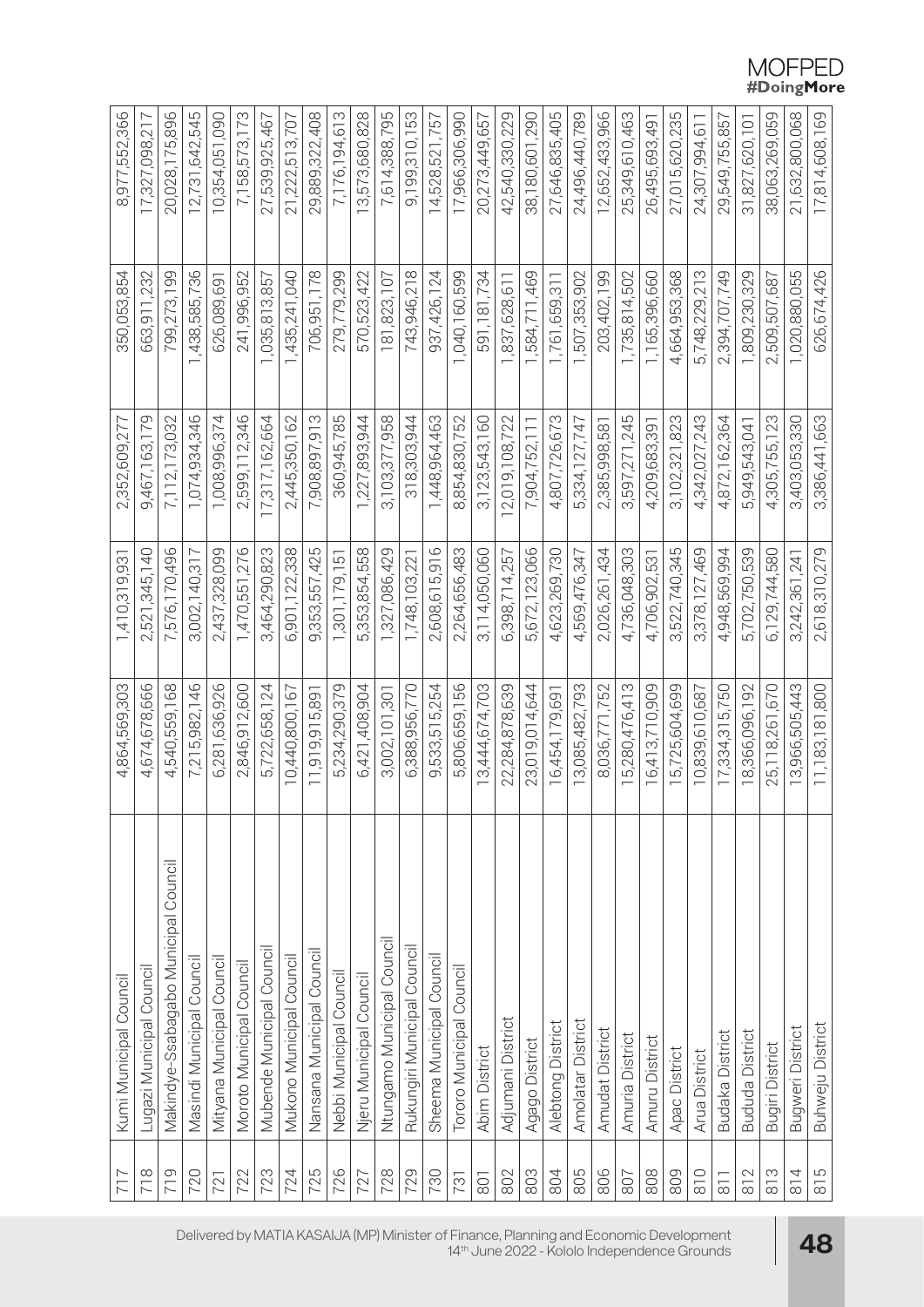|                                                                                                 | $\frac{6}{8}$ | <b>Buikwe District</b>     | 5,528,011,188    | 4,865,612,032 | 3,433,484,481 | 1,615,968,920 | 25,443,076,620    |
|-------------------------------------------------------------------------------------------------|---------------|----------------------------|------------------|---------------|---------------|---------------|-------------------|
| <b>49</b>                                                                                       | 817           | <b>Bukedea District</b>    | 9,446,575,604    | 5,520,807,108 | 5,317,854,299 | 3,889,378,892 | 34,174,615,904    |
|                                                                                                 | $\frac{8}{8}$ | Bukomansimbi District      | 3,139,822,859    | 3,465,861,884 | 2,157,833,167 | 1,637,136,371 | 20,400,654,282    |
|                                                                                                 | $\frac{9}{8}$ | <b>Bukwo District</b>      | 16,322,627,900   | 3,593,439,168 | 2,424,040,938 | 965,282,818   | 23,305,390,825    |
|                                                                                                 | 820           | Bulambuli District         | 16,552,786,992   | 4,436,184,588 | 7,758,094,704 | 1,615,605,982 | 30,362,672,265    |
| Expanding and Broadening Services, Digital Transformation and Market Access                     | 821           | <b>Buliisa District</b>    | 0,527,835,868    | 3,082,291,979 | 2,180,267,602 | 355,847,438   | 16,146,242,886    |
| THEME: Full Monetisation of Uganda's Economy through Commercial Agriculture, Industrialisation, | 822           | <b>Bundibugyo District</b> | 24,760,914,433   | 5,996,004,542 | 4,188,213,303 | 1,520,479,753 | 36,465,612,031    |
|                                                                                                 | 823           | Bunyangabu District        | 14,257,146,531   | 3,394,974,831 | 4,132,340,265 | 976,125,598   | 22,760,587,225    |
|                                                                                                 | 824           | <b>Bushenyi District</b>   | 20,316,730,832   | 4,964,880,414 | 6,623,713,739 | 4,610,716,620 | 36,516,041,606    |
|                                                                                                 | 825           | <b>Busia District</b>      | 23,409,081,606   | 7,047,202,989 | 3,762,957,996 | 3,707,300,762 | 37,926,543,352    |
|                                                                                                 | 826           | Butaleja District          | 23,661,496,423   | 6,355,488,260 | 4,196,227,997 | 4,129,977,492 | 38, 343, 190, 172 |
|                                                                                                 | 827           | <b>Butambala District</b>  | 16,617,063,880   | 3,192,747,606 | 6,885,092,573 | 1,937,065,285 | 28,631,969,343    |
|                                                                                                 | 828           | <b>Butebo District</b>     | 2,083,284,078    | 3,844,094,057 | 3,349,234,470 | 1,583,498,321 | 20,860,110,926    |
|                                                                                                 | 829           | <b>Buvuma District</b>     | 10,164,687,703   | 2,472,258,810 | 5,208,562,736 | 356,375,555   | 18,201,884,804    |
|                                                                                                 | 830           | <b>Buyende District</b>    | 5,109,843,424    | 5,396,256,202 | 3,560,108,629 | 1,062,774,195 | 25, 128, 982, 451 |
|                                                                                                 | 831           | Dokolo District            | 5,016,754,003    | 3,885,676,353 | 5,315,634,264 | ,860,407,965  | 26,078,472,585    |
|                                                                                                 | 832           | Gomba District             | 14,282,628,611   | 4,294,714,530 | 1,736,543,000 | 892,595,849   | 21,206,481,989    |
|                                                                                                 | 833           | Gulu District              | 17,660,352,896   | 2,631,924,077 | 4,081,151,341 | 4,237,670,027 | 28,611,098,341    |
|                                                                                                 | 834           | Hoima District             | 14,044,517,112   | 3,704,453,291 | 3,258,210,369 | 2,627,954,375 | 23,635,135,146    |
|                                                                                                 | 835           | Ibanda District            | 15,232,600,148   | 4,255,132,264 | 4,898,234,904 | 2,491,680,443 | 26,877,647,759    |
|                                                                                                 | 836           | ganga District             | 26,616,868,128   | 6,261,655,286 | 3,388,691,754 | 7,015,496,018 | 43,282,711,186    |
|                                                                                                 | 837           | singiro District           | 29,503,180,691   | 7,999,076,220 | 0,225,769,106 | 3,151,587,876 | 50,879,613,892    |
|                                                                                                 | 838           | Jinja District             | 26,315,427,550   | 6,587,529,098 | 5,445,916,809 | 4,813,028,396 | 43, 161, 901, 853 |
|                                                                                                 | 839           | Kaabong District           | 11,359,178,457   | 3,381,123,198 | 3,108,523,879 | 940,090,300   | 18,788,915,833    |
|                                                                                                 | 840           | Kabale District            | 24,901,033,206   | 5,582,022,362 | 3,706,410,070 | 6,593,414,549 | 40,782,880,188    |
|                                                                                                 | 841           | Kabarole District          | 14,689,607,945   | 3,354,003,890 | 5,360,965,292 | 3,172,378,295 | 26,576,955,423    |
|                                                                                                 | 842           | Kaberamaido District       | 11, 14, 896, 020 | 2,802,103,399 | 2,909,212,652 | 2,173,276,427 | 18,999,488,498    |
|                                                                                                 | 843           | Kagadi District            | 25,740,370,125   | 7,485,423,259 | 6,379,867,358 | 1,100,190,331 | 40,705,851,072    |
|                                                                                                 | 844           | Kakumiro District          | 17,768,236,918   | 5,255,581,923 | 9,722,984,47  | 773,765,897   | 33,520,569,209    |
|                                                                                                 | 845           | Kalaki District            | 10,739,256,915   | 3,007,717,082 | 2,517,123,921 | 1,021,662,672 | 17,285,760,591    |

#### **BUDGET SPEECH**

Financial Year 2022/2023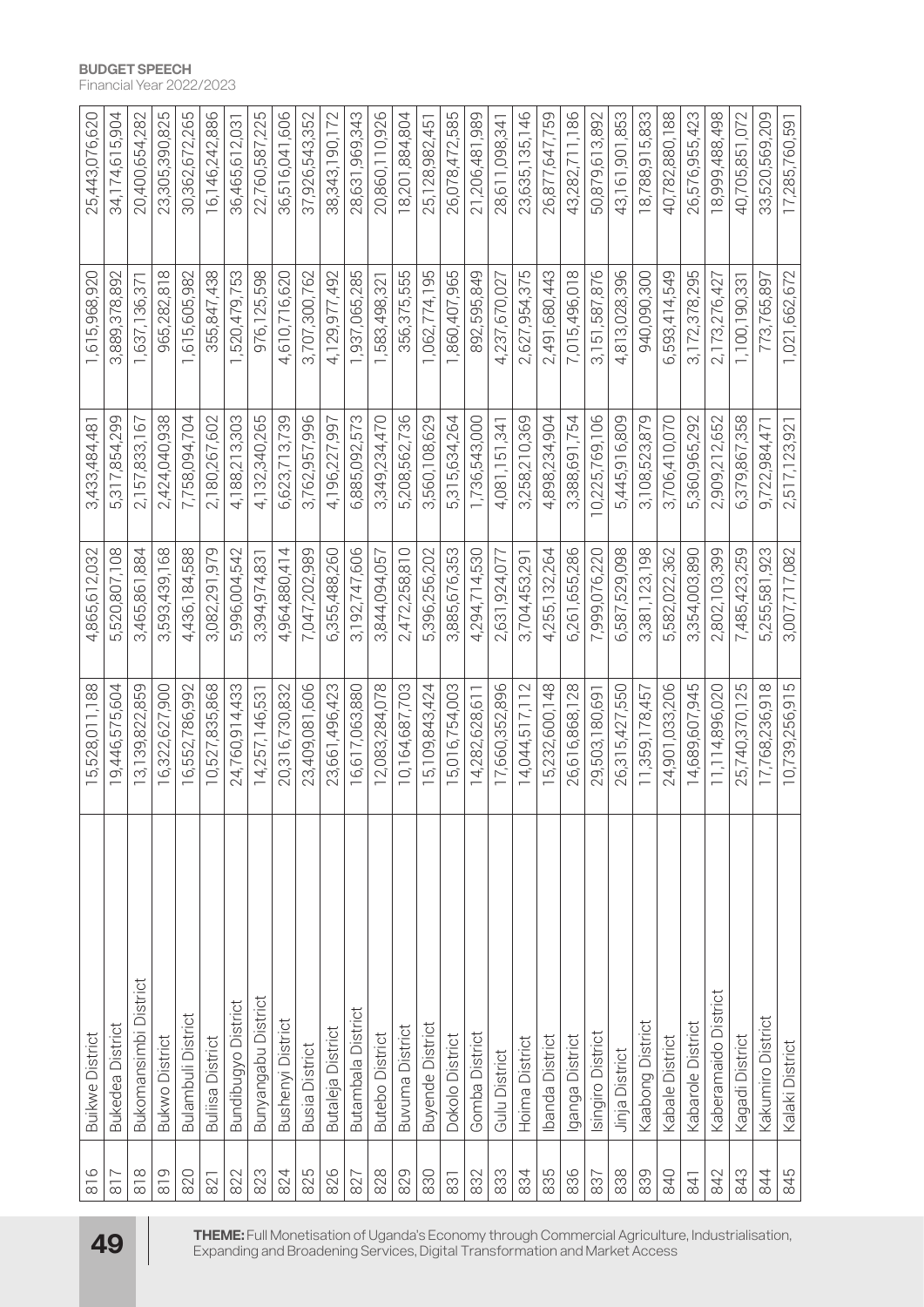| 846        | Kalangala District   | 11,517,871,536 | 2,397,742,817  | 2,594,579,658 | 809,917,975              | 17,320,111,986    |
|------------|----------------------|----------------|----------------|---------------|--------------------------|-------------------|
| 847        | Kaliro District      | 21,053,030,208 | 5,254,982,344  | 5,477,234,298 | 2,854,950,830            | 34,640,197,680    |
| 848        | Kalungu District     | 17,409,337,958 | 5,214,857,851  | 1,956,797,305 | 2,563,734,196            | 27, 144, 727, 311 |
| 849        | Kamuli District      | 34,000,530,014 | 8,207,489,604  | 7,260,519,536 | 555,957,461<br><u>LO</u> | 55,024,496,614    |
| 850        | Kamwenge District    | 20,809,630,708 | 5,432,441,382  | 9,507,748,724 | 2,700,610,612            | 38,450,431,425    |
| 851        | Kanungu District     | 9,279,277,052  | 7,663,800,082  | 4,311,111,997 | 2,893,945,597            | 44, 148, 134, 728 |
| 852        | Kapchorwa District   | 3,772,247,812  | 3,059,174,419  | 2,980,704,767 | 2,482,446,103            | 22,294,573,100    |
| 853        | Kapelebyong District | 8,578,565,846  | 2,801,158,727  | 3,844,918,046 | 503,070,832              | 15,727,713,451    |
| 854        | Karenga District     | 8,191,761,720  | 1,928,525,934  | 3,193,350,782 | 328,618,750              | 13,642,257,186    |
| 855        | Kasanda District     | 5,437,609,740  | 4,597,692,841  | 5,016,819,304 | 888,081,580              | 25,940,203,464    |
| 856        | Kasese District      | 53,420,809,911 | 11,883,347,957 | 7,154,463,537 | 6,257,319,473            | 78,715,940,878    |
| 857        | Katakwi District     | 17,357,788,989 | 4,938,346,198  | 7,659,119,651 | 3,969,921,023            | 33,925,175,861    |
| 858        | Kayunga District     | 26,015,898,931 | 6,643,164,957  | 9,130,257,646 | 4,267,476,119            | 46,056,797,653    |
| 859        | Kazo District        | 3,158,230,974  | 3,449,570,360  | 3,807,443,088 | 359,772,706              | 20,775,017,127    |
| 860        | Kibaale District     | 3,209,440,487  | 2,915,528,204  | 9,212,497,883 | 3,105,248,216            | 28,442,714,790    |
| 861        | Kiboga District      | 8,744,059,421  | 4,881,057,191  | 3,011,092,410 | 1,507,916,795            | 28, 144, 125, 817 |
| 862        | Kibuku District      | 5,597,161,349  | 3,857,852,641  | 4,101,048,521 | 1,265,141,014            | 24,821,203,526    |
| 863        | Kikuube District     | 4,016,320,431  | 5,368,460,166  | 3,584,611,145 | 801,277,673              | 23,770,669,415    |
| 864        | Kiruhura District    | 2,347,629,658  | 3,759,833,673  | 4,681,236,580 | 1,706,017,954            | 22,494,717,864    |
| 865        | Kiryandongo District | 9,478,585,335  | 6,320,556,385  | 6,240,925,715 | 2,384,866,933            | 34,424,934,368    |
| 866        | Kisoro District      | 31,883,539,059 | 6,083,649,335  | 3,359,457,569 | 5,404,523,869            | 46,731,169,832    |
| 867        | Kitagwenda District  | 14,364,120,197 | 3,358,733,497  | 2,534,887,797 | 1,949,194,342            | 22,206,935,833    |
| 868        | Kitgum District      | 21,043,386,416 | 4,164,281,240  | 3,196,390,527 | 3,617,952,712            | 32,022,010,895    |
| 869        | Koboko District      | 3,134,785,817  | 4,045,692,096  | 3,065,013,475 | 839,275,093              | 22,084,766,481    |
| 870        | Kole District        | 17,280,252,349 | 4,249,953,753  | 6,032,759,820 | ,678,532,432             | 29,241,498,354    |
| <b>B71</b> | Kotido District      | 8,184,089,998  | 2,332,861,696  | 4,063,441,661 | 928,615,509              | 15,509,008,863    |
| 872        | Kumi District        | 17,553,319,554 | 5,280,360,825  | 3,637,790,109 | 4,290,249,223            | 30,761,719,711    |
| 873        | Kwania District      | 17,106,021,823 | 3,766,064,162  | 2,617,553,318 | 784,796,853              | 24,274,436,155    |
| 874        | Kween District       | 14,296,215,962 | 3,583,135,377  | 3,710,148,120 | 753,436,876              | 22,342,936,335    |
| 875        | Kyankwanzi District  | 17,832,086,329 | 4,994,352,967  | 3,988,376,743 | 823,560,442              | 27,638,376,487    |

# $\begin{array}{c} \text{MOFPED} \\ \text{\#DoingMore} \end{array}$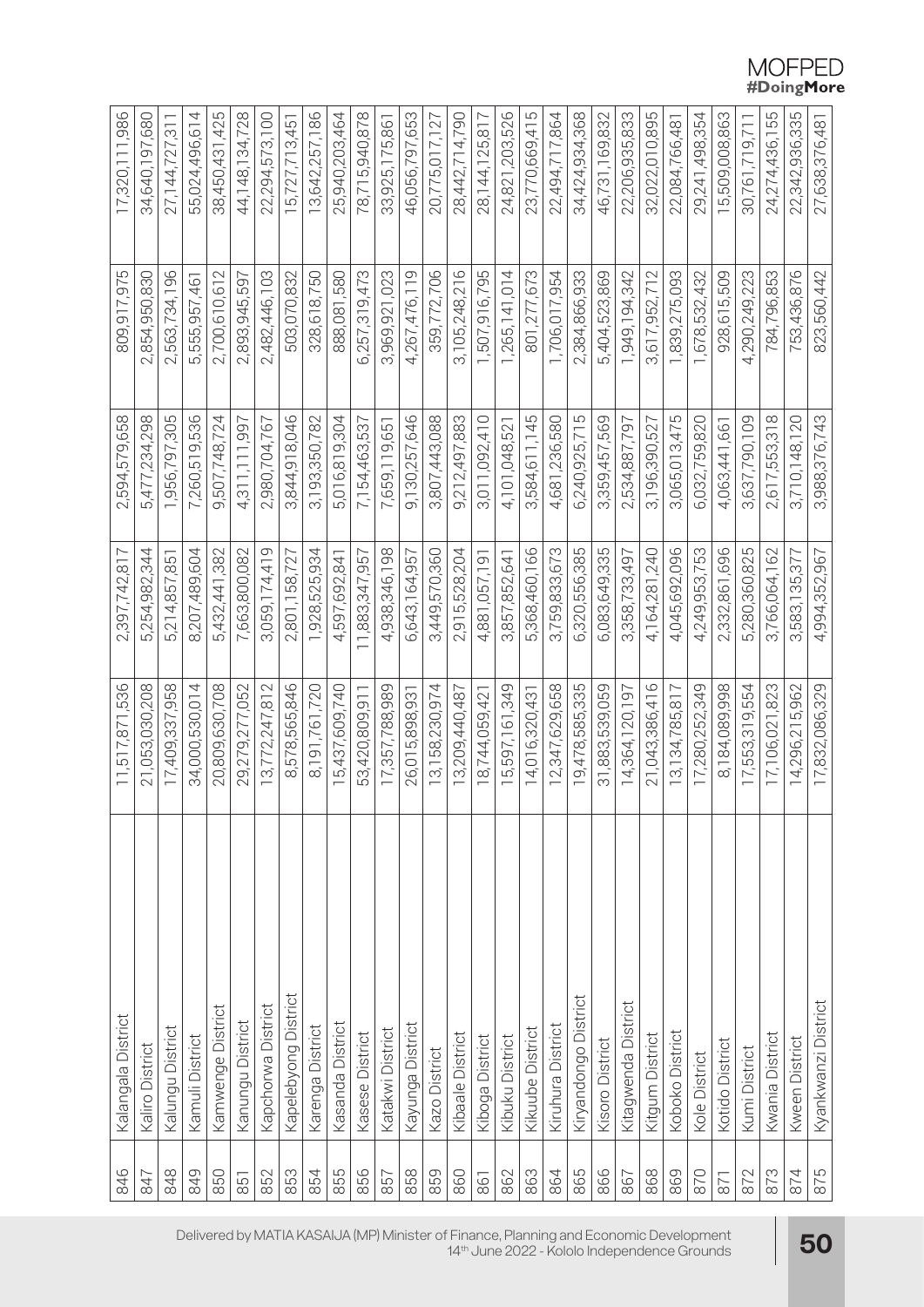|                                                                                                 | 876       | Kyegegwa District      | 14,534,656,440    | 7,021,408,741      | 5,343,273,176 | 2,286,698,592 | 29,186,036,949    |
|-------------------------------------------------------------------------------------------------|-----------|------------------------|-------------------|--------------------|---------------|---------------|-------------------|
| 51                                                                                              | 877       | Kyenjojo District      | 24, 147, 257, 831 | 8,003,427,071      | 7,937,018,336 | 2,411,643,88  | 42,499,347,125    |
|                                                                                                 | 878       | Kyotera District       | 24,842,960,886    | 6,490,136,295      | 3,612,206,551 | 2,309,084,294 | 37,254,388,025    |
|                                                                                                 | 879       | Lamwo District         | 13,222,912,696    | 3,690,545,558      | 4,667,997,578 | 1,151,688,590 | 22, 733, 144, 422 |
|                                                                                                 | 880       | Lira District          | 20,418,806,935    | 5,737,437,603      | 5,897,841,756 | 6,305,844,035 | 38,359,930,329    |
|                                                                                                 | 881       | Luuka District         | 8,334,159,534     | 4,706,966,200      | 4,617,702,276 | 1,258,156,292 | 28,916,984,303    |
| THEME: Full Monetisation of Uganda's Economy through Commercial Agriculture, Industrialisation, | 882       | Luwero District        | 43, 172, 363, 912 | 11,261,259,189     | 7,289,857,539 | 5,043,483,171 | 66,766,963,810    |
|                                                                                                 | 883       | Lwengo District        | 9,241,285,545     | 5,211,071,999      | 4,316,299,802 | ,489,961,670  | 30,258,619,016    |
|                                                                                                 | 884       | Lyantonde District     | 13,443,848,250    | 2,906,591,475      | 1,960,040,080 | 500,709,011   | 18,811,188,817    |
|                                                                                                 | 885       | Madi-Okollo District   | 2,799,925,510     | 3,350,171,349      | 6,075,912,259 | ,499,338,382  | 23,725,347,500    |
|                                                                                                 | 886       | Manafwa District       | 18,381,261,180    | 4,571,032,141      | 4,447,030,452 | 3,104,828,287 | 30,504,152,061    |
|                                                                                                 | 887       | Maracha District       | 9,077,800,831     | 4,279,526,000      | 4,229,498,001 | 2,032,290,679 | 29,619,115,511    |
|                                                                                                 | 888       | Masaka District        | 9,397,375,267     | 2,366,877,983      | 2,439,658,800 | 4,603,275,464 | 18,807,187,513    |
|                                                                                                 | 889       | Masindi District       | 17,250,041,950    | 4,593,146,441      | 4,006,136,594 | 2,445,671,652 | 28,294,996,637    |
|                                                                                                 | 890       | Mayuge District        | 28,590,759,134    | 9,971,685,847      | 7,065,175,944 | 2,832,770,313 | 48,460,391,238    |
|                                                                                                 | 891       | <b>Mbale District</b>  | 23,209,752,367    | 7,947,777,414      | 3,643,849,548 | 6,255,636,003 | 41,057,015,332    |
|                                                                                                 | 892       | Mbarara District       | 17,278,037,999    | 3,943,793,332      | 5,340,476,174 | 4,422,492,850 | 30,984,800,354    |
|                                                                                                 | 893       | Mitooma District       | 9,279,604,004     | 5,127,003,938      | 4,280,183,059 | 527,130,582   | 40,213,921,582    |
|                                                                                                 | 894       | Mityana District       | 23,055,162,266    | 4,945,536,442      | 3,660,259,355 | 1,960,720,423 | 33,621,678,486    |
| Expanding and Broadening Services, Digital Transformation and Market Access                     | 895       | Moroto District        | 10,194,013,102    | 2,677,625,623      | 3,237,041,405 | 689,399,487   | 16,798,079,616    |
|                                                                                                 | 896       | Moyo District          | 5,390,857,402     | 3,653,430,532      | 2,472,972,209 | 3,339,003,437 | 24,856,263,580    |
|                                                                                                 | 897       | Mpigi District         | 20,843,222,060    | ,205,644,913<br>ம் | 3,119,214,847 | 4,455,635,701 | 33,623,717,521    |
|                                                                                                 | 898       | Mubende District       | 17,792,502,549    | 5,686,312,738      | 7,393,152,189 | 3,094,716,074 | 33,966,683,549    |
|                                                                                                 | 899       | Mukono District        | 33,337,284,876    | 0,979,186,661      | 5,294,638,005 | 7,688,713,558 | 57,299,823,100    |
|                                                                                                 | 900       | Nabilatuk District     | 6,238,356,405     | 1,334,197,176      | ,419,882,174  | 75,917,749    | 9,068,353,504     |
|                                                                                                 | <b>DG</b> | Nakapiripirit District | 8,280,822,326     | 1,902,050,259      | 3,739,809,538 | 671,824,195   | 14,594,506,318    |
|                                                                                                 | 902       | Nakaseke District      | 22,324,332,110    | 6,468,169,583      | 6,123,623,680 | 2,651,269,363 | 37,567,394,736    |
|                                                                                                 | 903       | Nakasongola District   | 21,307,959,056    | 5,073,683,987      | 2,446,966,490 | ,221,665,552  | 30,050,275,084    |
|                                                                                                 | 904       | Namayingo District     | 18,096,712,838    | 4,058,872,973      | 3,932,616,195 | ,424,282,318  | 27,512,484,325    |
|                                                                                                 | 905       | Namisindwa District    | 17,844,999,466    | 5,596,212,886      | 3,338,956,343 | ,430,423,890  | 28,210,592,585    |

#### **BUDGET SPEECH**

Financial Year 2022/2023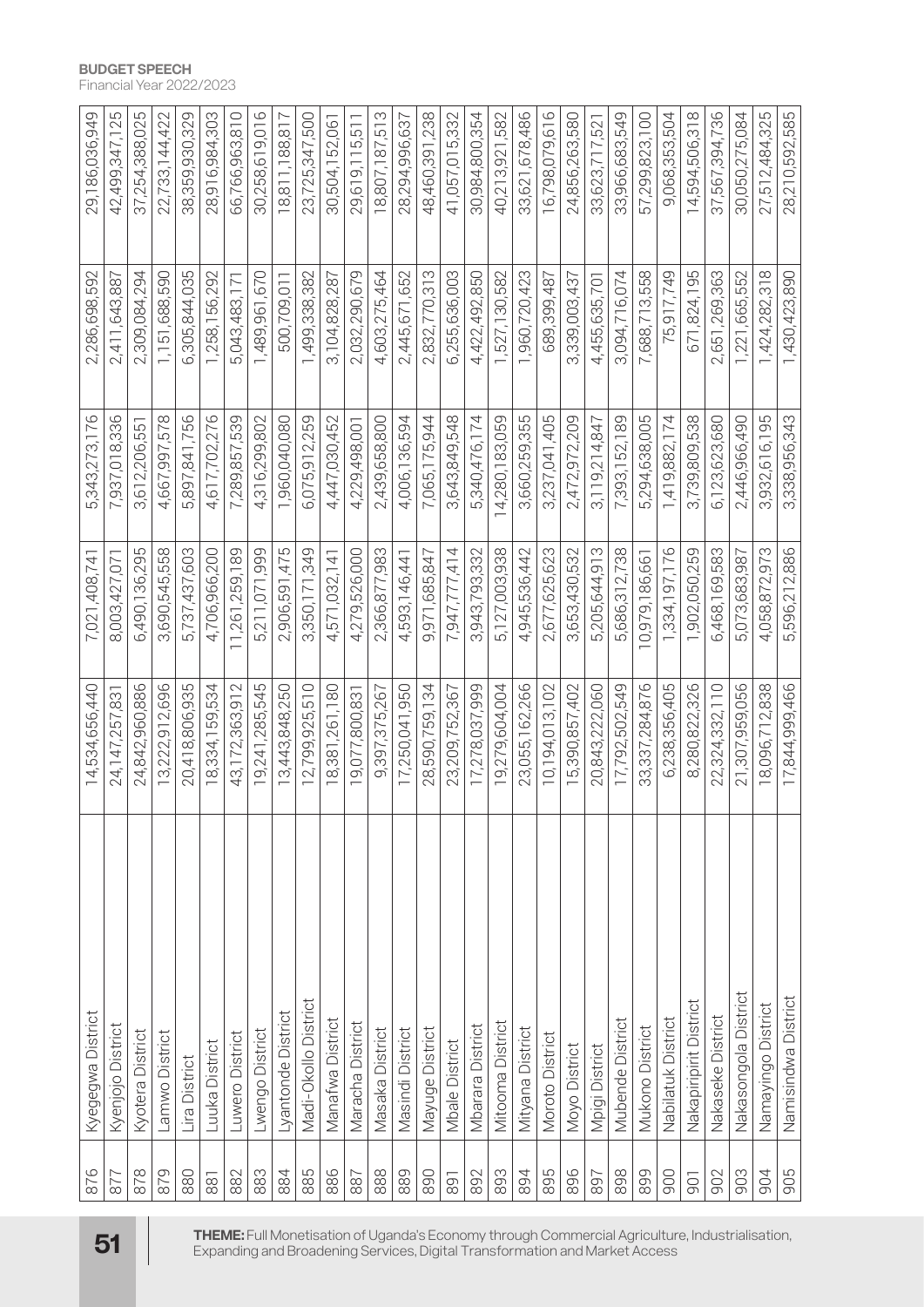| 906            | Namutumba District | 20,907,484,457    | 5,760,721,505   | 5,186,432,024             | 1,427,851,859         | 33,282,489,844    |
|----------------|--------------------|-------------------|-----------------|---------------------------|-----------------------|-------------------|
| 907            | Napak District     | 10.881.565.560    | 2,748,654,539   | 3,552,323,453             | 230,343,504           | 17,412,887,056    |
| 908            | Nebbi District     | 20,481,461,759    | 5,463,307,277   | 4,365,512,721             | 11,046,725,017        | 41,357,006,773    |
| 909            | Ngora District     | 12,597,657,260    | 4,109,434,338   | 1,704,202,875             | 2,652,699,495         | 21,063,993,967    |
| 910            | Ntoroko District   | 533<br>4,640,307  | 2,751,336,969   | 3,223,981,156             | 506,132,015           | 21, 121, 757, 673 |
| $-10$          | Ntungamo District  | 37,558,516,076    | 9,943,200,810   | 6,904,549,579             | 854,486,455<br>.<br>C | 60,260,752,921    |
| 912            | Nwoya District     | 3,690,304,575     | 4,019,488,852   | 6,707,492,656             | ,025,471,496          | 25,442,757,579    |
| 913            | Obongi District    | 8,549,739,924     | 2,369,584,260   | 3,547,643,393             | 200,905,292           | 14,667,872,869    |
| 914            | Omoro District     | 17,721,182,949    | 3,426,219,373   | 3,048,570,363             | 2,016,570,643         | 26,212,543,328    |
| 915            | Otuke District     | 12,049,153,465    | 3,509,593,628   | 3,880,955,406             | 954,826,699           | 20,394,529,199    |
| 916            | Oyam District      | 24,436,581,559    | 8,123,705,267   | 7,780,546,675             | 6,112,889,607         | 46,453,723,108    |
| <b>215</b>     | Pader District     | 20,510,695,082    | 5,768,658,147   | 3,277,508,583             | 2,676,342,255         | 32,233,204,067    |
| $\frac{8}{10}$ | Pakwach District   | 13,873,347,644    | 4,471,952,165   | 3,067,334,580             | 754,334,129           | 22,166,968,518    |
| 919            | Pallisa District   | 23,215,544,929    | 6,349,927,477   | 4,053,085,396             | ,925,019,257          | 39,543,577,060    |
| 920            | Rakai District     | 26,607,064,097    | 6,622,156,075   | 4,924,218,188             | 3,181,411,986         | 41,334,850,346    |
| 921            | Rubanda District   | 20,413,317,133    | 4,466,093,600   | 11,853,611,424            | 2,800,189,902         | 39,533,212,059    |
| 922            | Rubirizi District  | 2,629,974,053     | 2,823,214,640   | 816, 149, 197<br>$\infty$ | 483,738,640           | 19,753,076,530    |
| 923            | Rukiga District    | 15,868,483,646    | 2,731,089,066   | 1,570,830,019             | 1,053,690,522         | 21,224,093,253    |
| 924            | Rukungiri District | 28,734,118,51     | 7,733,344,147   | 5,235,856,449             | 5,345,150,417         | 47,048,469,525    |
| 925            | Rwampara District  | 5,444,996,097     | 3,247,960,987   | 2,982,711,306             | 1,008,646,225         | 22,684,314,615    |
| 926            | Sembabule District | 21,494,236,154    | 4,992,720,094   | 6,051,967,854             | 2,579,111,015         | 35, 118, 035, 118 |
| 927            | Serere District    | 21,583,601,061    | 6,662,389,858   | 3,255,841,088             | 2,085,385,321         | 33,587,217,328    |
| 928            | Sheema District    | 19,855,259,348    | 4,537,739,943   | 2,475,615,483             | 4,520,391,218         | 31,389,005,991    |
| 929            | Sironko District   | 22,916,012,806    | 6,576,847,243   | 3,815,343,762             | 4,361,817,263         | 37,670,021,074    |
| 930            | Soroti District    | 14,459,645,314    | 4,862,817,385   | 4,498,962,090             | 5,822,212,310         | 29,643,637,099    |
| 931            | Terego District    | 8,387,392,128     | 4,323,672,164   | 7,077,139,669             | 1,012,309,392         | 30,800,513,353    |
| 932            | Tororo District    | 38,671,873,318    | 2,558,149,122   | 8,180,406,368             | 8,369,149,985         | 67,779,578,793    |
| 933            | Wakiso District    | 40,776,869,314    | 28,605,025,963  | 6,774,037,337             | 7,891,514,791         | 94,047,447,405    |
| 934            | Yumbe District     | 27,982,784,166    | 10,538,527,138  | 17,682,076,273            | ,895,256,978          | 58,098,644,554    |
| 935            | Zombo District     | 15,597,933,116    | 5,745,134,065   | 4,317,048,960             | 1,556,722,635         | 27,216,838,777    |
|                | Total              | 2,855,308,665,757 | 868,243,792,035 | 930,664,876,602           | 389,728,453,116       | 5,043,945,787,510 |